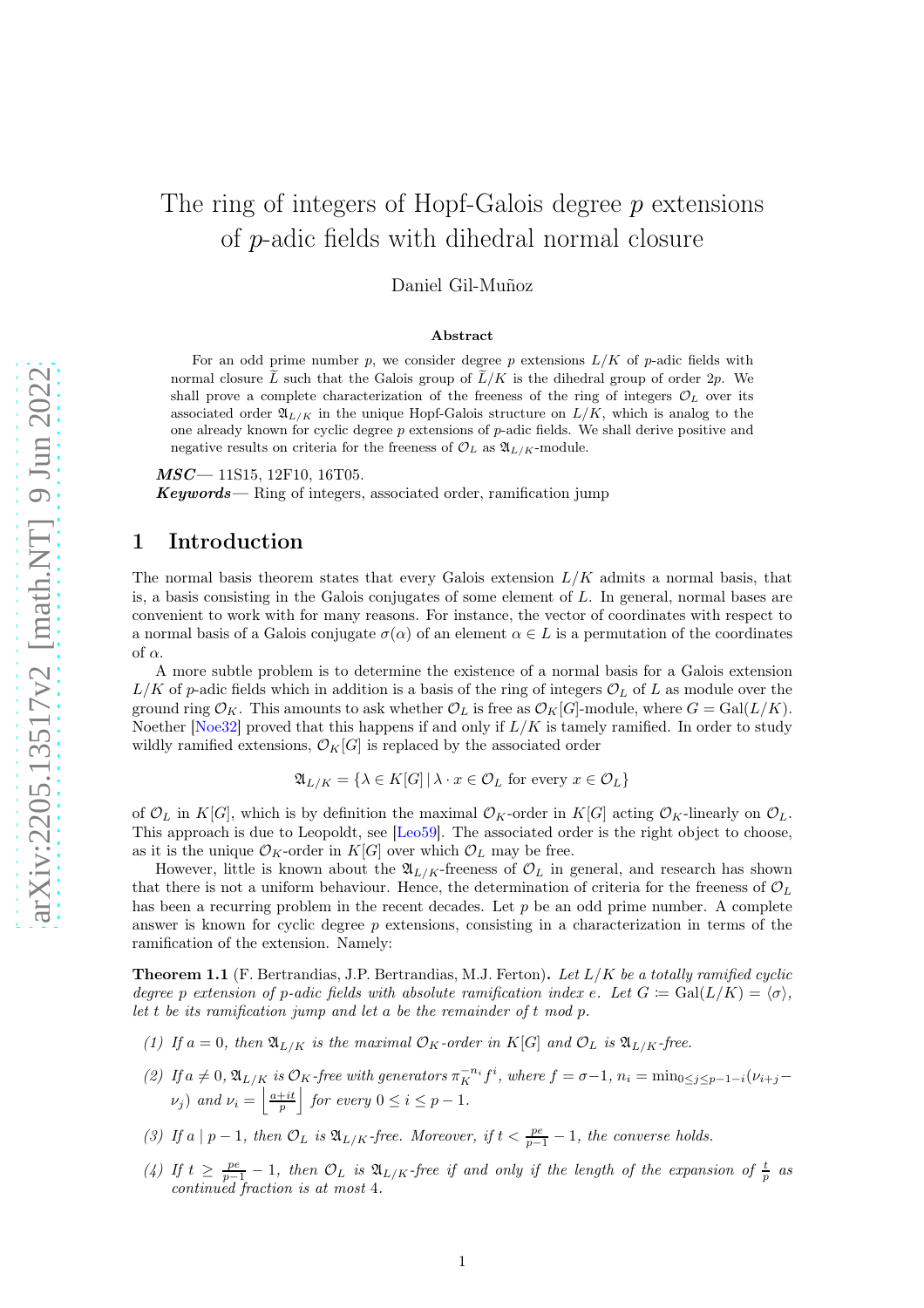It is well known that the condition on t in (1) is equivalent to  $t = \frac{pe}{p-1}$ . These extensions are called maximally ramified, as this is the maximal value that  $t$  may take for a cyclic degree  $p$  extension. Accordingly, extensions satisfying the condition of the fourth statement are called almost maximally ramified.

The first three statements are essentially announced in [Fer73], [Fer74] and [BF72], and in some cases short sketches of proofs are given. Recently, Del Corso, Ferri and Lombardo [DFL22] provided an alternative proof of these three statements using the notion of minimal index of a Galois extension of p-adic fields. The third statement has also appeared as a particular case of [BCE18, Lemma 4.1] and [Eld18, Corollary 3.6] (in a slightly weaker form) in the language of scaffolds. The fourth statement is treated in [BBF72], but again many of the details are omitted and it does not provide a significant insight on the ideas that lead to the proofs of the stated results. However, a detailed proof appears in Ferton's PhD thesis [Fer72, Chapitre II]. One of the aims of this paper is to spread some of these ideas which have not been available for the general public, in this case working with another family of degree p extensions.

A cyclic degree p extension of p-adic fields is a degree p extension whose normal closure is itself. In this paper we work with a degree p extension of p-adic fields whose normal closure is the dihedral group  $D_n$  of  $2p$  elements. The main difference is that such an extension is not Galois. We will make use of the setting provided by Hopf-Galois theory in order to study the module structure of  $\mathcal{O}_L$ .

A finite extension  $L/K$  is said to be Hopf-Galois if there is a K-Hopf algebra H and a K-linear action  $\cdot: H \otimes_K L \longrightarrow L$  such that L is an H-module algebra and the canonical map  $H \otimes_K L \longrightarrow L$  $\text{End}_K(L)$  is a K-linear isomorphism. In that case, we say that  $(H, \cdot)$  is a Hopf-Galois structure or that  $L/K$  is H-Galois. Every Galois extension is Hopf-Galois, as the K-group algebra  $K[G]$  of its Galois group together with the Galois action is a Hopf-Galois structure, called the classical Galois structure. Now, if  $L/K$  is an H-Galois extension of p-adic fields, the associated order of  $\mathcal{O}_L$  in H is defined as

$$
\mathfrak{A}_H = \{ h \in H \mid h \cdot x \in \mathcal{O}_L \text{ for all } x \in \mathcal{O}_L \},
$$

and it turns out to be the unique  $\mathcal{O}_K$ -order in H over which  $\mathcal{O}_L$  can be free. Then, the problem turns to the study of the  $\mathfrak{A}_H$ -freeness of  $\mathcal{O}_L$ .

From now on and unless stated otherwise,  $L/K$  denotes a degree p extension of p-adic fields with dihedral normal closure  $\tilde{L}$ . By Byott uniqueness theorem [Byo96, Theorem 2], this admits a unique Hopf-Galois structure  $H$ , which is almost classically Galois. In analogy with the cyclic case, the associated order of  $\mathcal{O}_L$  in H will be denoted by  $\mathfrak{A}_{L/K}$ . In this paper, we give a complete answer to the question of whether  $\mathcal{O}_L$  is  $\mathfrak{A}_{L/K}$ -free or not.

Surprisingly, most of the techniques used for the cyclic case in [Fer72] translate naturally to this situation, giving rise to a similar arithmetical information. The case in which  $\tilde{L}/K$  is not totally ramified is treated in Section [4](#page-10-0) and we prove that the freeness on  $L/K$  follows exactly the same criterion in Theorem [1.1.](#page-0-0)

Otherwise, if  $\tilde{L}/K$  is totally ramified, then we can imitate the setting of the cyclic case. A generator of H as a K-algebra is  $w = z(\sigma - \sigma^{-1})$ , where  $z \in \widetilde{L} - K$  is such that  $z^2 \in K$  and  $\sigma$  is the order p element in Gal $(\tilde{L}/K)$ . While in the cyclic case the behaviour depends on the ramification jump of the extension, in this one the relevant number is  $\ell := \frac{p+t}{2}$ , where t is the ramification jump of  $\tilde{L}/K$  (from [Ser79, Proposition 9] it is easily proved that  $\ell$  is always an integer number). This is due to the fact that letting w act on  $\mathcal{O}_L$  increases valuations at least  $\ell$ , with equality if and only if  $p \nmid \ell$  (see Proposition [3.5\)](#page-9-0). Note that this number  $\ell$  is different from the fractional ramification number denoted in [Eld18] in the same way; with our notation, that one is  $\frac{t}{2}$ .

As a result of the resemblance with the cyclic case, we will prove the following result, quite similar to Theorem [1.1.](#page-0-0)

<span id="page-1-0"></span>**Theorem 1.2.** Let  $L/K$  be a degree p extension of p-adic fields with normal closure  $\widetilde{L}$  such that  $G := \text{Gal}(L/K) \cong D_p$  and with absolute ramification index e. Let H be the only Hopf-Galois structure on  $L/K$ . Assume that  $\widetilde{L}/K$  is totally ramified. Let t be the ramification break of  $\widetilde{L}/K$ (i.e, the integer number t such that  $G_t \cong C_p$  and  $G_{t+1} = \{1\}$ ) and let a be the remainder of  $\ell \coloneqq \frac{p+t}{2} \mod p.$ 

(1) If  $a = 0$ , then  $\mathfrak{A}_{L/K}$  is the maximal  $\mathcal{O}_K$ -order in H and  $\mathcal{O}_L$  is  $\mathfrak{A}_{L/K}$ -free.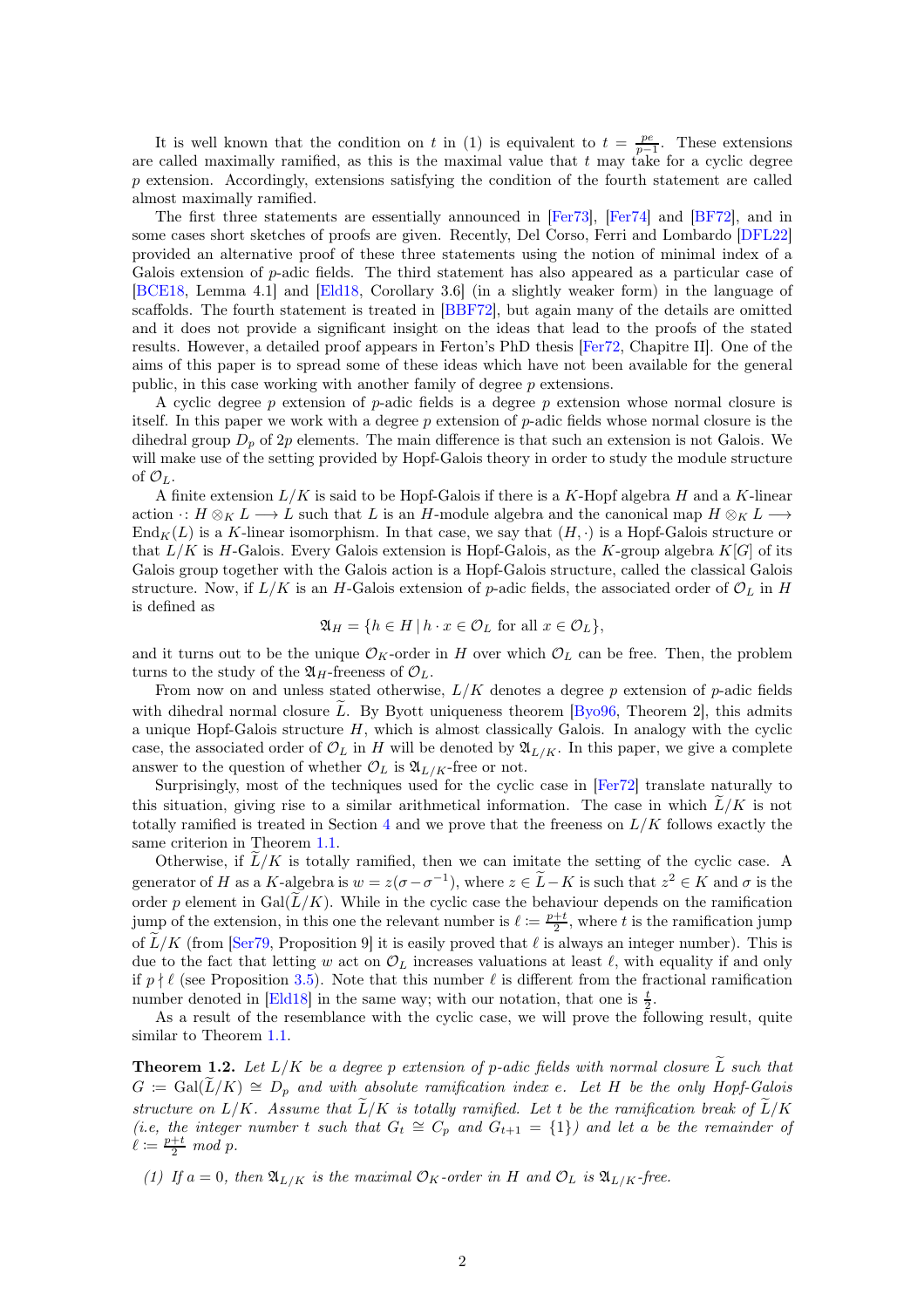- (2) If  $a \neq 0$ ,  $\mathfrak{A}_{L/K}$  is  $\mathcal{O}_K$ -free with generators  $\pi_K^{-n_i}w^i$ , where  $n_i = \min_{0 \leq j \leq p-1-i} (\nu_{i+j} \nu_j)$  and  $\nu_i = \left\lfloor \frac{a+i\ell}{p} \right\rfloor$  $\int$  for every  $0 \leq i \leq p-1$ .
- (3) If a divides  $p-1$ , then  $\mathcal{O}_L$  is  $\mathfrak{A}_{L/K}$ -free. Moreover, if  $t < \frac{2pe}{p-1} 2$ , then the converse holds.
- (4) If  $t \geq \frac{2pe}{p-1} 2$ , then  $\mathcal{O}_L$  is  $\mathfrak{A}_{L/K}$ -free if and only if the length of the expansion of  $\frac{\ell}{p}$  as continued fraction is at most 4.

The first statement is proved in Section [3,](#page-6-0) and it is derived from some nice arithmetic properties which are analog to the ones for a maximally ramified cyclic degree  $p$  extension (see Lemma [5.2\)](#page-11-0). In Section [6](#page-12-0) we will assume that  $L/K$  is not maximally ramified and for  $\theta = \pi_L^a$  we will introduce the lattice

$$
\mathfrak{A}_{\theta} = \{ \lambda \in H \, | \, \lambda \cdot \theta \in \mathcal{O}_L \}.
$$

This is the natural adaptation of the approach followed in [Fer73]. We will be able to translate the arguments in [DFL22, Theorem 7.2] to prove Theorem [1.2](#page-1-0) (2). On the other hand, our proof of Theorem [1.2](#page-1-0) (3) will be a consequence of the work of Elder [Eld18] with typical degree  $p$ extensions, for which the criteria for the freeness depends on the construction of a scaffold. Note that the condition on t in Theorem [1.2](#page-1-0) (3) is equivalent to  $\frac{t}{2} < \frac{pe}{p-1} - 1$ , recovering the bound in Theorem [1.1](#page-0-0) but for the fractional ramification jump of  $L/K$ . Moreover, this is an improvement of [Eld18, Corollary 3.6 (iii)] for this class of extensions. The last statement will be proved in Section [7](#page-17-0) by characterizing when  $\mathfrak{A}_{\beta}$  is principal as  $\mathfrak{A}_{L/K}$ -fractional ideal, where the theory of continued fractions introduced in [2.3](#page-5-0) plays an important role.

Finally, in Section [8](#page-25-0) we will deduce some immediate consequences of Theorem [1.2.](#page-1-0) We shall prove that the freeness always holds in the case that K is unramified over  $\mathbb{Q}_p$ . Moreover, we will make use of Proposition [3.4,](#page-9-1) which proves the existence of dihedral extensions with given ramification, to construct examples of extensions  $L/K$  illustrating new behaviours.

If  $L/K$  is an arbitrary degree p extension of p-adic fields, then the Galois group of its normal closure is a Frobenius group of the form  $C_p \rtimes C_d$ , where d divides  $p-1$ . Most of the setting established in Sections [2](#page-2-0) and [3](#page-6-0) remains valid in this case. However, the Hopf-Galois structure is generated by an element different from  $w$ , so that Proposition [3.2](#page-7-0) is no longer valid. These cases require further investigation.

## <span id="page-2-0"></span>2 Preliminaries

A Hopf-Galois structure on a degree n extension  $L/K$  of fields is a pair  $(H, \cdot)$  where H is an n-dimensional K-Hopf algebra and  $\cdot$  is a K-linear map  $H \otimes_K L \longrightarrow L$  such that the canonical map

<span id="page-2-1"></span>
$$
j: L \otimes_K H \longrightarrow \text{End}_K(L)
$$
  

$$
x \otimes h \longrightarrow y \mapsto x(h \cdot y)
$$
 (1)

is an isomorphism of K-vector spaces. When it exists, we say that  $L/K$  is H-Galois. Throughout this paper, we will use the label H indistinctly for a Hopf-Galois structure on  $L/K$  and its underlying Hopf algebra.

Let p be an odd prime number. By p-adic field we mean any finite extension of the field  $\mathbb{Q}_p$  of p-adic numbers, that is, a local field with characteristic zero and residue characteristic p. For any p-adic field F, we call  $\mathcal{O}_F$  is the ring of integers of F,  $v_F$  its valuation,  $\pi_F$  its uniformizer, and  $\mathfrak{p}_F$ the ideal generated by  $\pi_F$  in  $\mathcal{O}_F$ .

Let  $E/K$  be a Galois degree *n* extension of *p*-adic fields and assume that  $v_p(n) = 1$ . Let us denote by  ${G_i}_{i=-1}^{\infty}$  the chain of ramification groups of  $E/K$ . By [Ser79, Chapter IV, Corollary 3,  $G_1 \cong C_p$ , the cyclic group with p elements. The ramification jump of  $E/K$  is defined as the integer number t such that  $G_t \cong C_p$  and  $G_{t+1}$  is trivial. Note that we ignore any possible jump prior to  $G_1$  in the chain of ramification groups, as it is done for instance in [Ber78, §1.2].

Let e be the ramification index of K over  $\mathbb{Q}_p$ . By [Ber78, Proposition 2], we have

$$
1 \le t \le \frac{rpe}{p-1}.
$$

Note that even though in the statement of that result it is assumed that  $e = 1$ , this fact is not used in the proof and it also works for the general case. As in [Ber78], if  $t = \frac{rp_e}{p-1}$  (resp.  $t \ge \frac{rp_e}{p-1} - 1$ ) we will say that  $E/K$  is maximally ramified (resp. almost maximally ramified).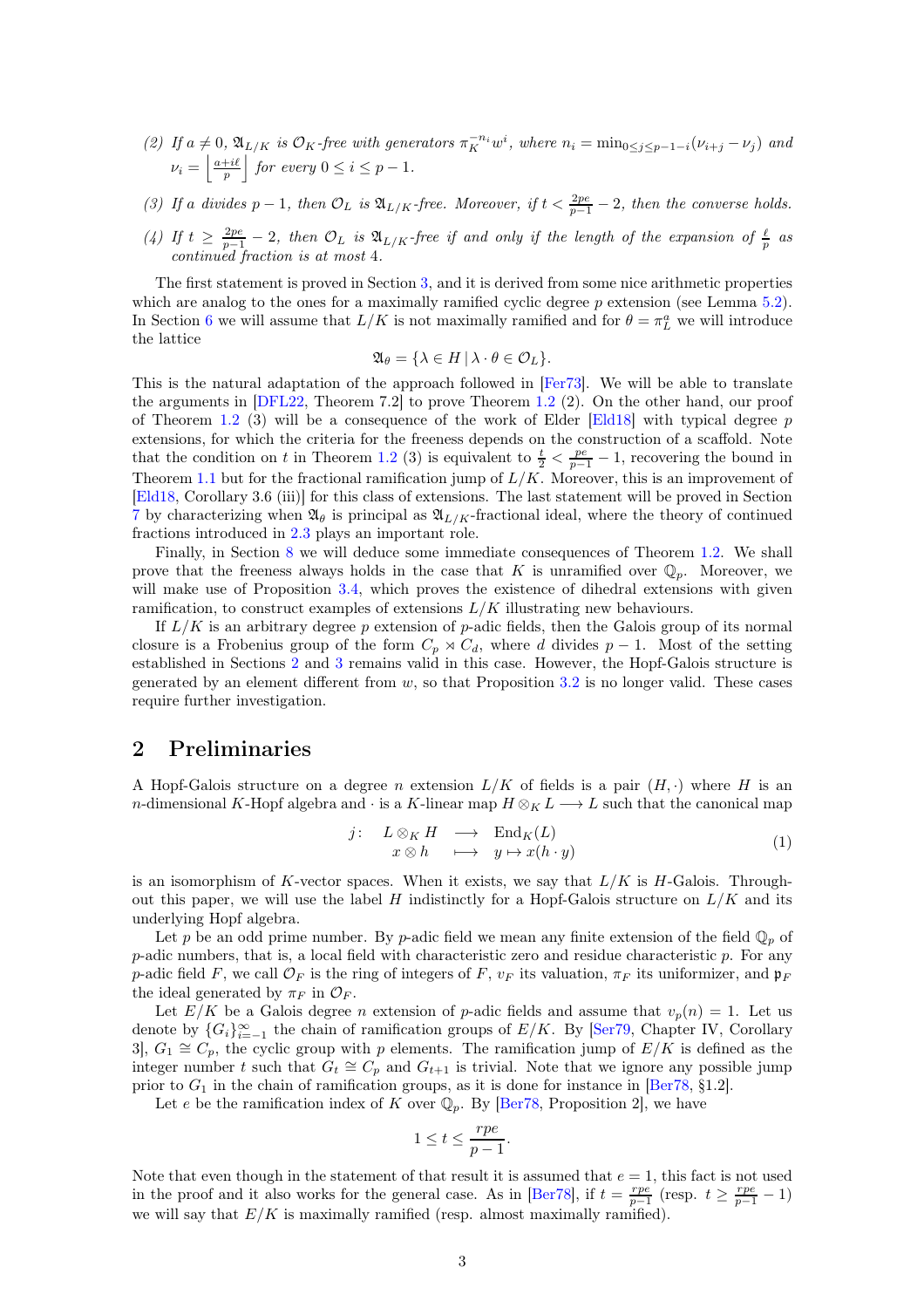#### <span id="page-3-0"></span>2.1 A method to determine the associated order

Let  $L/K$  be a degree n H-Galois extension of p-adic fields. In [GR22, Section 3], Rio and the author introduced a method to determine an  $\mathcal{O}_K$ -basis of the associated order  $\mathfrak{A}_H$  in H and to find whether  $\mathcal{O}_L$  is  $\mathfrak{A}_H$ -free or not. A detailed exposition of this method can be found in [Gil21, Chapter 2]. In this section, we outline the part of the method devoted to obtain a basis of the associated order, which will be used in Section [5.](#page-10-1)

Let us fix a K-basis  $W = \{w_i\}_{i=1}^n$  of H and an  $\mathcal{O}_K$ -basis  $B = \{\gamma_j\}_{j=1}^n$  of  $\mathcal{O}_L$ . For each  $1 \leq i, j \leq n$ , we write

$$
w_i \cdot \gamma_j = \sum_{k=1}^n m_{ij}^{(k)}(H, L)\gamma_k, \quad m_{ij}^{(k)}(H, L) \in K.
$$

Let us denote  $M_j(H, L) = (m_{ij}^{(k)}(H, L))_{k,i=1}^n$ . The matrix of the action of H on L is defined as

$$
M(H,L) = \left(\begin{array}{c} M_1(H,L) \\ \cdots \\ \hline M_n(H,L)\end{array}\right).
$$

For  $0 \leq j \leq n-1$ , the submatrix  $M_i(H, L)$  will be referred to as the j-th block of  $M(H, L)$ . Let  $\rho_H : H \longrightarrow \text{End}_K(L)$  be the restriction to H of the map j introduced in [\(1\)](#page-2-1), where H is canonically embedded in  $L \otimes_K H$ .

The matrix  $M(H, L)$  owes its name to the fact that it is the matrix of  $\rho_H$  as K-linear map when we fix in H the K-basis W and in  $\text{End}_K(L)$  the K-basis  $\{\varphi_i\}_{i=1}^{n^2}$  defined as follows: for each  $1 \leq i \leq n^2$ , there are unique  $1 \leq k, j \leq n$  such that  $i = k + (j - 1)n$ . Then  $\varphi_i$  is the K-endomorphism of L that sends  $\gamma_j$  to  $\gamma_k$  and the other  $\gamma_l$  to 0, that is,  $\varphi_i(\gamma_l) = \delta_{jl}\gamma_k$ .

We have that there is some unimodular matrix  $U \in \mathcal{M}_{n^2}(\mathcal{O}_K)$  such that

$$
UM(H,L) = \left(\begin{array}{c} D \\ O \end{array}\right),
$$

for some invertible matrix  $D \in \mathcal{M}_n(\mathcal{O}_K)$  (see [Gil21, Chapter 2, Theorem 2.15]). In the terminology of  $[Gi21], D$  is a reduced matrix. An example of reduced matrix is the content of D times the Hermite normal form of the principal form of  $D$  (see [Gil21, Definition 2.13] for a definition of content and primitive form for matrices). Now, the associated order  $\mathfrak{A}_H$  is determined from the matrix  $M(H, L)$  as follows.

<span id="page-3-1"></span>**Theorem 2.1.** Let D be a reduced matrix of  $M(H, L)$  and call  $D^{-1} = (d_{ij})_{i,j=1}^n$ . Then, an  $\mathcal{O}_K$ -basis of the associated order is given by

$$
v_i = \sum_{l=1}^{n} d_{li} w_l, \quad 0 \le i \le p-1.
$$

Moreover, for every  $1 \leq i, j \leq n$ , the coordinates of  $v_i \cdot \gamma_j$  with respect to the basis B are given by the product of  $M(H, L)$  by the column vector  $(d_{1i}, \ldots, d_{ni})^t$ .

In  $[GR22, Theorem 3.5]$  this is proved for a particular matrix D, but the same proof works for any reduced matrix.

#### <span id="page-3-2"></span>2.2 H-normal bases and algebraic integers

Let  $L/K$  be a degree n H-Galois extension. The K-linear action  $\cdot$  endows L with H-module structure. From [Chi00,  $(2.16)$ ], we know that L is free of rank one as H-module. Note that if  $L/K$  is Galois and H is chosen to be its classical Galois structure, we recover the normal basis theorem. Accordingly, the elements of any K-basis of H acting on a generator  $\theta$  of L as H-module form a K-basis of L. However, unlike the Galois case, in general there is no canonical choice for a K-basis of H. In any case, we will say that any generator  $\theta$  of L as H-module generates an  $H$ -normal basis or that it is an  $H$ -normal basis generator.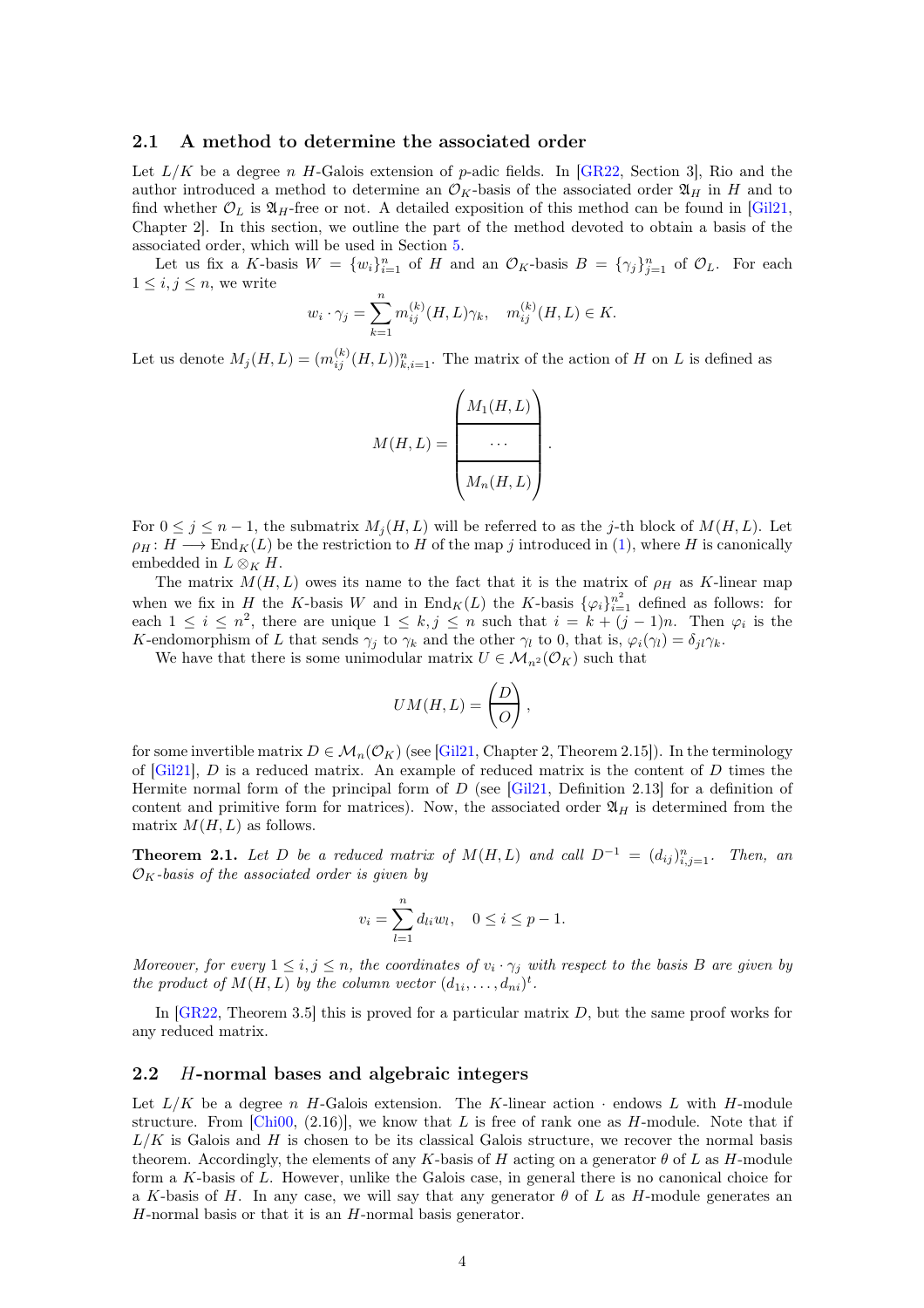Now, assume that the extension  $L/K$  is of p-adic fields. The associated order of  $\mathcal{O}_L$  in H is defined as

$$
\mathfrak{A}_H = \{ h \in H \mid h \cdot x \in \mathcal{O}_L \text{ for all } x \in \mathcal{O}_L \},
$$

that is, the maximal  $\mathcal{O}_K$ -order in H among the ones acting on  $\mathcal{O}_L$  (see [Chi00, (12.4)]). It inherits the  $\mathcal{O}_K$ -algebra structure of H and has rank n as  $\mathcal{O}_K$ -module, so it is an  $\mathcal{O}_K$ -order in H. Moreover, it endows  $\mathcal{O}_L$  with module structure. If  $\mathfrak{H}$  is an  $\mathcal{O}_K$ -order in H such that  $\mathcal{O}_L$  is a free  $\mathfrak{H}$ -module, then  $\mathfrak{H} = \mathfrak{A}_H$  (see [Chi00, (12.5)] for a proof). However,  $\mathcal{O}_L$  is not  $\mathfrak{A}_H$ -free in general.

In the situation corresponding to Theorem [1.2](#page-1-0) (4), the  $\mathfrak{A}_{L/K}$ -freeness of  $\mathcal{O}_L$  will be studied through the following object.

**Definition 2.2.** For an element  $\theta \in \mathcal{O}_L$  generating an H-normal basis for  $L/K$ , we denote

$$
\mathfrak{A}_{\theta} = \{ h \in H \mid h \cdot \theta \in \mathcal{O}_L \}.
$$

It is trivial that  $\mathfrak{A}_H \subseteq \mathfrak{A}_\theta$  and  $\mathfrak{A}_\theta$  is an  $\mathfrak{A}_H$ -module.

If we choose  $L/K$  to be Galois and H as its classical Galois structure, we recover the definition in [Fer73, §1.2]. In that case,  $\mathfrak{A}_{\theta}$  contains the  $\mathcal{O}_K$ -group algebra of the Galois group of  $L/K$ . In our situation, we can find an analog  $\mathcal{O}_K$ -order in  $\mathfrak{A}_{\theta}$ . By the Greither-Pareigis theorem, we can write  $H = \widetilde{L}[N]^G$ , where  $\widetilde{L}$  is the normal closure of  $L/K$  and for  $G' = \text{Gal}(\widetilde{L}/L)$ , N is a regular and G-stable subgroup of  $\text{Perm}(G/G')$  (see [GP87] or [Chi00, Chapter 2] for more details). Then  $\mathcal{O}_{\widetilde{L}}[N]^G$  is an  $\mathcal{O}_K$ -order in H and Truman [Tru11, Proposition 2.5] proves that  $\mathcal{O}_{\widetilde{L}}[N]^G \subseteq \mathfrak{A}_H$ .

**Proposition 2.3.** Let  $L/K$  be a degree n H-Galois extension of p-adic fields. Let  $\theta \in \mathcal{O}_L$  be an element generating an  $H$ -normal basis for  $L/K$ . We have:

- (1)  $\mathfrak{A}_{\theta}$  is a fractional  $\mathfrak{A}_{H}$ -ideal.
- (2)  $\mathcal{O}_L = \mathfrak{A}_{\theta} \cdot \theta$ , and the map  $\varphi \colon \mathfrak{A}_{\theta} \longrightarrow \mathcal{O}_L$  defined by  $\varphi(\lambda) = \lambda \cdot \theta$  is an isomorphism of  $\mathfrak{A}_H$ -modules.
- *Proof.* (1) Let  $W = \{w_i\}_{i=1}^n$  be an  $\mathcal{O}_K$ -basis of the  $\mathcal{O}_K$ -order  $\mathcal{O}_{\widetilde{L}}[N]^G$  in H (so W is also a K-basis of H) and let  $d_{\theta}$  be the discriminant of  $(w_i \cdot \theta)_{i=1}^n$  (note that  $d_{\theta} \neq 0$  because  $\theta$  is an H-normal basis generator). For  $\lambda = \sum_{i=1}^n \lambda_i w_i \in \mathfrak{A}_{\theta}$ , we have that  $\lambda \cdot \theta = \sum_{i=1}^n \lambda_i w_i \cdot \theta \in \mathcal{O}_L$ . Since  $d_{\theta} \mathcal{O}_L \subseteq \mathcal{O}_K[\{w_i \cdot \theta\}_{i=1}^n]$ , we deduce that  $d_{\theta} \lambda_i \in \mathcal{O}_K$  for every  $1 \leq i \leq n$ . Hence  $d_{\theta}\lambda \in \mathcal{O}_{\widetilde{L}}[N]^G \subseteq \mathfrak{A}_H$ . Since  $\lambda$  is arbitrary,  $d_{\theta}\mathfrak{A}_{\theta} \subseteq \mathfrak{A}_H$ , proving that  $\mathfrak{A}_{\theta}$  is a fractional  $\mathfrak{A}_H$ -ideal.
	- (2) The equality  $\mathcal{O}_L = \mathfrak{A}_{\theta} \cdot \theta$  follows directly from the definition of  $\mathfrak{A}_{\theta}$ . On the other hand, since  $\{w_i \cdot \theta\}_{i=1}^n$  is an H-normal basis, for all  $\alpha \in \mathcal{O}_L$  there are unique elements  $\lambda_i(\alpha) \in L$ ,  $1 \leq i \leq n$ , such that  $\alpha = \sum_{i=1}^{n} \lambda_i(\alpha) w_i \cdot \theta$ . This defines a map

$$
\begin{array}{ccc}\n\mathcal{O}_L & \longrightarrow & \mathfrak{A}_{\theta} \\
\alpha & \longmapsto & \sum_{i=1}^n \lambda_i(\alpha) w_i\n\end{array}
$$

which is the inverse of  $\varphi$ , and hence  $\varphi$  is an isomorphism of  $\mathfrak{A}_H$ -modules.

Now, we relate the study of the  $\mathfrak{A}_H$ -freeness of  $\mathcal{O}_L$  with  $\mathfrak{A}_\theta$  by means of the following generalization of [Fer73, Proposition 1] to this case.

<span id="page-4-0"></span>**Proposition 2.4.** Let  $L/K$  be a degree n H-Galois extension of p-adic fields. The following statements are equivalent:

- (1)  $\mathcal{O}_L$  is  $\mathfrak{A}_H$ -free.
- (2) There is an element  $\theta \in \mathcal{O}_L$  generating an H-normal basis of L such that  $\mathfrak{A}_H = \mathfrak{A}_\theta$ .
- (3) There is an element  $\theta \in \mathcal{O}_L$  generating an H-normal basis of L such that  $\mathfrak{A}_{\theta}$  is a ring.
- (4) For every element  $\theta \in \mathcal{O}_L$  generating an H-normal basis for L,  $\mathfrak{A}_{\theta}$  is principal as  $\mathfrak{A}_H$ . fractional ideal.

 $\Box$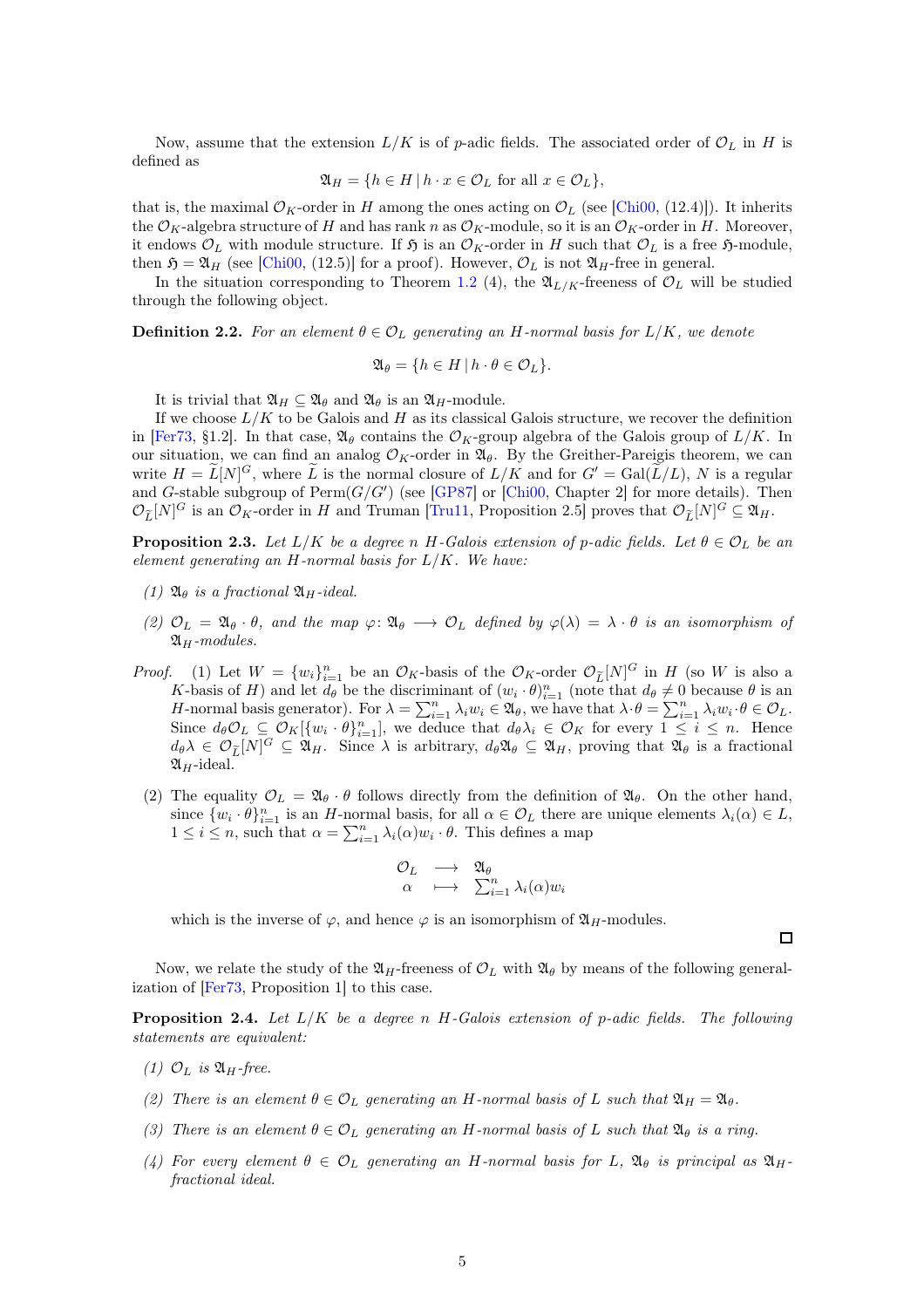*Proof.* The equivalence between  $(1)$  and  $(2)$ , and the implication from  $(2)$  to  $(3)$ , are trivial. Let us assume that  $\mathfrak{A}_{\theta}$  is a ring for some  $\theta \in \mathcal{O}_L$  generating an H-normal basis for  $L/K$ . Let us prove that every element of  $\mathfrak{A}_{\theta}$  is integral over  $\mathcal{O}_K$ . Let  $W = \{w_i\}_{i=1}^n$  be an  $\mathcal{O}_K$ -basis of  $\mathcal{O}_{\tilde{L}}[N]^G$ . By the proof of the previous result,  $d_{\theta} \mathfrak{A}_{\theta} \subseteq \mathcal{O}_{\widetilde{L}}[N]^G \subseteq \mathfrak{A}_{\theta}$ . Then, given  $\lambda \in \mathfrak{A}_{\theta}$ ,  $d_{\theta}\lambda \in \mathfrak{A}_{\theta}$ . Since  $\mathfrak{A}_{\theta}$  is a ring, we have that  $d_{\theta} \lambda^n \in \mathfrak{A}_{\theta}$  for every  $n \in \mathbb{Z}_{>0}$ . Since  $\mathcal{O}_K$  is a noetherian ring,  $\mathfrak{A}_{\theta}$  is noetherian as  $\mathcal{O}_K$ -module. Then there is some  $r \in \mathbb{Z}_{>0}$  such that

$$
d_{\theta} \lambda^{r} = \sum_{i=1}^{r-1} a_{i} d_{\theta} \lambda^{i}, \quad a_{i} \in \mathcal{O}_{K}.
$$

Therefore  $\lambda^r = \sum_{i=1}^r a_i \lambda^i$ , which proves that  $\lambda$  is integral over  $\mathcal{O}_K$ . Then  $\mathfrak{A}_{\theta}$  is integral over  $\mathcal{O}_K$ as a ring, and since  $\mathcal{O}_L$  also is,  $\mathcal{O}_L$  is  $\mathfrak{A}_{\theta}$ -free. Necessarily,  $\mathfrak{A}_{\theta} = \mathfrak{A}_H$ .

Finally, we prove the equivalence between (1) and (4). If  $\mathcal{O}_L$  is  $\mathfrak{A}_H$ -free, there is some  $\alpha \in \mathcal{O}_L$ such that  $\mathcal{O}_L = \mathfrak{A}_H \cdot \alpha$ . Let  $\theta$  be an H-normal basis generator for  $L/K$ . Since  $\mathfrak{A}_H \cdot \alpha = \mathfrak{A}_\theta \cdot \theta$ , there is some  $\varphi \in \mathfrak{A}_{\theta}$  such that  $\alpha = \varphi \cdot \theta$ . Then  $\mathfrak{A}_{\theta} = \mathfrak{A}_H \varphi$ . Conversely, if  $\mathfrak{A}_{\theta}$  is  $\mathfrak{A}_H$ -principal, there is some  $\varphi \in \mathfrak{A}_{\theta}$  such that  $\mathfrak{A}_{\theta} = \mathfrak{A}_{H}\varphi$ . Then  $\mathcal{O}_{L} = (\mathfrak{A}_{H}\varphi) \cdot \theta = \mathfrak{A}_{H} \cdot (\varphi \cdot \theta)$ . П

In practice, if we find an H-normal basis generator  $\theta$  such that  $\mathfrak{A}_H = \mathfrak{A}_{\theta}$ , we know that  $\mathcal{O}_L$ is  $\mathfrak{A}_H$ -free and that  $\theta$  is a generator. Alternatively, we may try to determine whether or not  $\mathfrak{A}_\theta$ is a principal  $\mathfrak{A}_H$ -ideal for some  $\theta$ . If it is not, then one obtains from the above that  $\mathcal{O}_L$  is not  $\mathfrak{A}_H$ -free. Otherwise, the same proof of (4) implies (1) above gives that  $\mathcal{O}_L$  is  $\mathfrak{A}_H$ -free. In order to study  $\mathfrak{A}_{\theta}$  as  $\mathfrak{A}_H$ -ideal, for each  $\alpha \in \mathfrak{A}_{\theta}$  we may consider the map

$$
\begin{array}{cccc}\n\psi_{\alpha} & \mathfrak{A}_H & \longrightarrow & \mathfrak{A}_{\theta}, \\
\lambda & \longmapsto & \lambda \alpha.\n\end{array}
$$

If we fix  $\mathcal{O}_K$ -bases of  $\mathfrak{A}_H$  and  $\mathfrak{A}_\theta$  and call  $M(\alpha)$  the matrix of  $\psi_\alpha$  with respect to these bases, then  $\alpha$  is an  $\mathfrak{A}_H$ -generator of  $\mathfrak{A}_{L/K}$  if and only if  $\det(M(\alpha)) \equiv 0 \pmod{\mathfrak{p}_K}$ .

#### <span id="page-5-0"></span>2.3 Continued fractions and distance to the nearest integer

The criteria in Theorem [1.1](#page-0-0) (4) and Theorem [1.2](#page-1-0) (4) depend on the continued fraction expansion of the number  $\frac{a}{p}$  for  $0 \le a \le p-1$ . In this part we introduce the notation and some results which will be needed later on.

For a non-negative integer  $x$  and an odd prime number  $p$ , we denote

$$
\frac{x}{p} = [a_0; a_1, \dots, a_n]
$$

for the continued fraction expansion of the rational number  $\frac{x}{p}$ . By definition,  $a_0$  is just its integer part. If a is the remainder of x mod p, then  $\frac{a}{p} = [0; a_1, \ldots, a_n]$ . Note that this is the situation in Theorem [1.1](#page-0-0) for  $x = t$  and in Theorem [1.2](#page-1-0) for  $x = \ell$ . We will usually omit the explicit mention to the number x and consider the continued fraction expansion of  $\frac{a}{p}$ .

For  $i \geq 0$ , the *i*-th convergent of  $\frac{x}{p}$  is the number defined by

$$
\frac{p_i}{q_i} = [a_0; a_1, \ldots, a_i],
$$

where the fraction is in irreducible form. It is easy to check that  $\frac{p_i}{q_i} < \frac{x}{p}$  if *i* is even and  $\frac{p_i}{q_i} > \frac{x}{p}$  otherwise. We are especially interested in the denominators  $q_i$ . By definition,  $q_0 = 1$ ,  $q_1 =$  $q_n = p$ . Moreover, it is satisfied that  $q_{i+2} = a_{i+2}q_{i+1} + q_i$  for every  $i \geq 2$ .

For a real number  $\alpha$ , we denote  $|\alpha|$  for the integer part and  $\hat{\alpha}$  for the fractional part, so that  $\alpha = |\alpha| + \hat{\alpha}$ . We will also need the following refinement of the notion of fractional part. If  $2\alpha \notin \mathbb{Z}$ , we denote  $||\alpha||$  for the distance of  $\alpha$  to the nearest integer. Note that this restriction is not problematic for us because in our case  $\alpha$  is a rational number with denominator 1 or p (in irreducible form). Note also that if a is the remainder of x mod p, then  $||q_{\overline{p}}^{\underline{x}}|| = ||q_{\overline{p}}^{\underline{a}}||$  for every  $q \in \mathbb{Z}$ .

<span id="page-5-1"></span>**Proposition 2.5.** Let  $\alpha = \frac{a}{p}$  with  $0 < a < p$  and let  $\frac{p_i}{q_i}$  be its *i*-th convergent.

(1)  $||q_{i+1}\frac{a}{p}|| < ||q_i\frac{a}{p}||$  for every  $0 \le i \le n-1$ .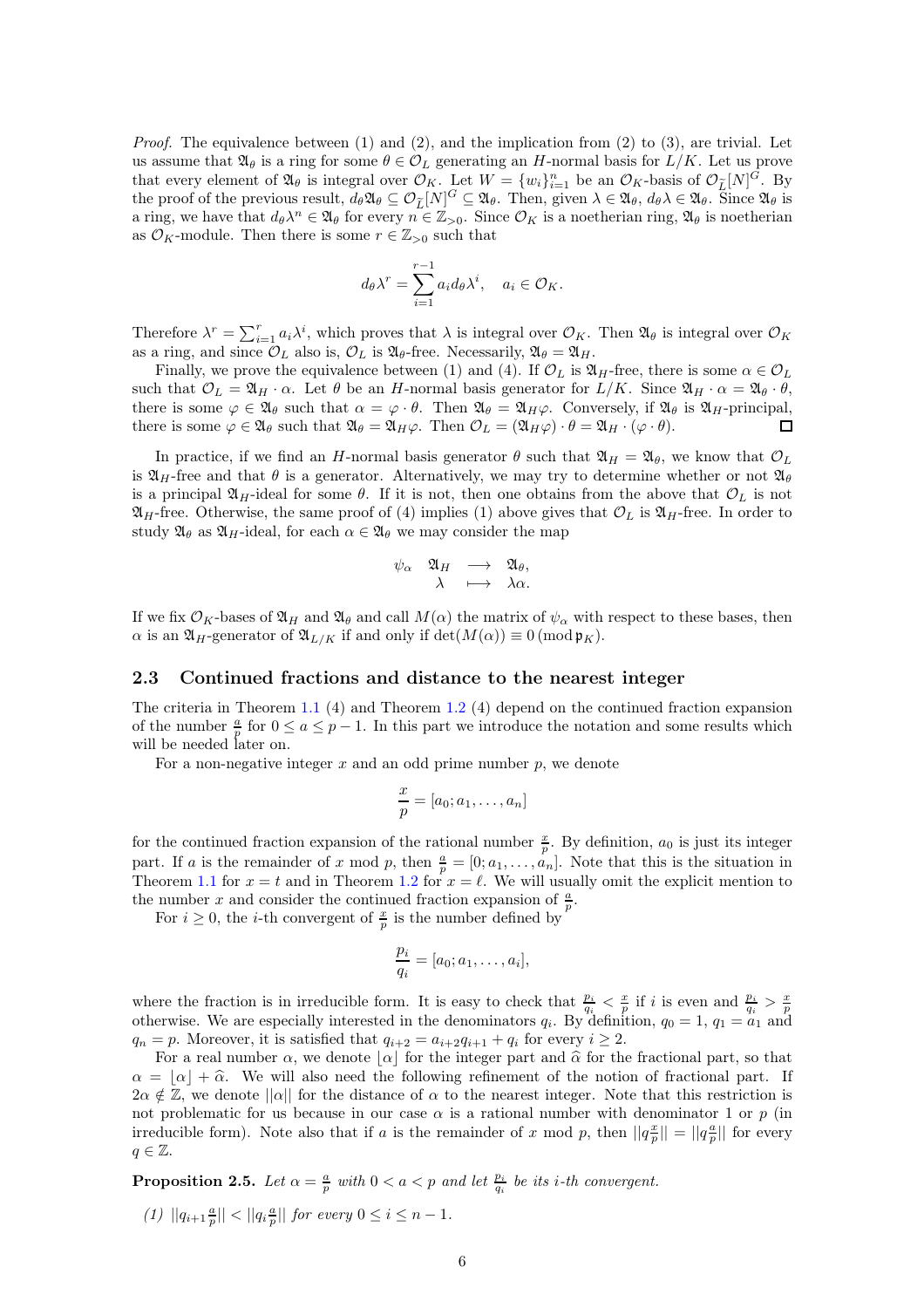(2) If  $q \in \mathbb{Z}$  and  $q < q_i$ , then  $||q_p^{\frac{a}{p}}|| \geq ||q_{i-1}\frac{a}{p}||$ , and in particular,  $||q_p^{\frac{a}{p}}|| > ||q_i\frac{a}{p}||$ .

(3) If 
$$
i > 0
$$
 is even (resp. odd), then  $\widehat{q_i \frac{a}{p}} < \frac{1}{2}$  (resp.  $\widehat{q_i \frac{a}{p}} > \frac{1}{2}$ ).

(4) 
$$
||q_{n-1}\frac{a}{p}|| = \frac{1}{p}
$$
, so  $\widehat{q_{n-1}\frac{a}{p}} = \frac{1}{p}$  if n is odd and  $\widehat{q_{n-1}\frac{a}{p}} = \frac{p-1}{p}$  otherwise.

Proof. The first statement is proved in [Lan95, I, §2, Corollary of Theorem 5]. The second one is equivalent to the statement that  $q_i$  is the smallest integer  $q > q_{i-1}$  such that  $||q_p^{\frac{a}{p}}|| < ||q_{i-1}^{\frac{a}{p}}||$ , which is just  $\text{Lan95}$ , Theorem 6. For the third part, we note that from  $\text{Lan95}$ , I, §2, Corollary 3 of Theorem 3] we have that

$$
q_i \frac{x}{p} - p_i = \frac{(-1)^i a_{i+2}}{a_{i+2} q_{i+1} + q_i}.
$$

Again by [Lan95, Theorem 6],  $\frac{p_i}{q_i}$  is a best approximation to  $\frac{x}{p}$  (see [Lan02, I, §2, paragraph before Theorem 6]), and in particular  $q_i \frac{x}{p} - p_i = ||q_i \frac{a}{p}||$ . Hence,

$$
\left| \left| q_i \frac{a}{p} \right| \right| = \left| \left| \frac{(-1)^i a_{i+2}}{a_{i+2} q_{i+1} + q_i} \right| \right|.
$$

Since  $a_{i+2}q_{i+1} + q_i > 2a_{i+2}$ , (3) follows. To prove (4), we just note that [Lan95, I, §2, Corollary 1 of Theorem 2] gives that  $|q_{n-1}\frac{a}{p} - p_{n-1}| = \frac{1}{p}$ .  $\Box$ 

## <span id="page-6-0"></span>3 Degree  $p$  extensions with dihedral normal closure

Let  $L/K$  be a degree p extension of p-adic fields whose normal closure  $\tilde{L}$  satisfies  $G := \text{Gal}(L/K)$  $D_p$ .

#### <span id="page-6-1"></span>3.1 The unique Hopf-Galois structure

Let us establish the presentation

<span id="page-6-2"></span>
$$
G = \langle \sigma, \tau \, | \, \sigma^p = \tau^2 = 1, \, \tau \sigma = \sigma^{-1} \tau \rangle. \tag{2}
$$

Since p is a Burnside number, we can apply [Byo96, Theorem 2] to obtain that  $L/K$  admit a unique Hopf-Galois structure H. We know that  $H = L[N]^G$ , where N is the unique regular subgroup of  $\text{Perm}(G/G')$  which is stable under the action of G. It can be easily checked that the unique permutation subgroup satisfying these conditions is  $N = \langle \lambda(\sigma) \rangle$ , where  $\lambda: G \longrightarrow \text{Perm}(G/G')$  is the left translation map.

On the other hand, since G is the dihedral group of  $2p$  elements, it has a unique order p subgroup, which by means of the Galois correspondence yields a unique quadratic subextension  $M/K$  of  $\tilde{L}/K$ . Hence there is some  $z \in L$  such that  $z^2 \in K$ , or equivalently,  $\tau(z) = -z$ . Then, the signs of both  $\lambda(\sigma) - \lambda(\sigma)^{-1}$  and z are switched by the action of G, and so their product is fixed and hence it belongs to H. Since  $\lambda(\sigma)$  acts as  $\sigma^{-1}$ , we can identify  $\lambda(\sigma)$  and  $\sigma$ , which is the same as taking the negative of  $\lambda(\sigma) - \lambda(\sigma)^{-1}$ . Hence, we consider the element

$$
w \coloneqq z(\sigma - \sigma^{-1}),
$$

which belongs to H. Actually, it can be seen that its powers up to  $p-1$  are K-linearly independent, and H has dimension p. Then, H generated by w as a K-algebra, that is,  $H = K[w]$ . In fact, w generates  $\mathcal{O}_{\widetilde{L}}[N]^G$  as an  $\mathcal{O}_K$ -algebra, which can be understood as an analog of [DFL22, Proposition 6.8. (1)].

<span id="page-6-3"></span>Remark 3.1. Following the terminology of [Eld18], in the case of a typical extension (a separable totally ramified degree  $p$  extension of local fields which is not generated by a  $p$ -th root of a uniformizer), our description of a generator fits with the one in [Eld18, Theorem 3.1], namely it coincides up to multiplication by a unit of K.

Since  $H = K[w]$  is of dimension p, we know that  $w^p$  is a linear combination of the powers of w up to  $p-1$ . In the following, we determine its explicit form. This can be seen as an analog of [DFL22, Proposition 6.8. (2)].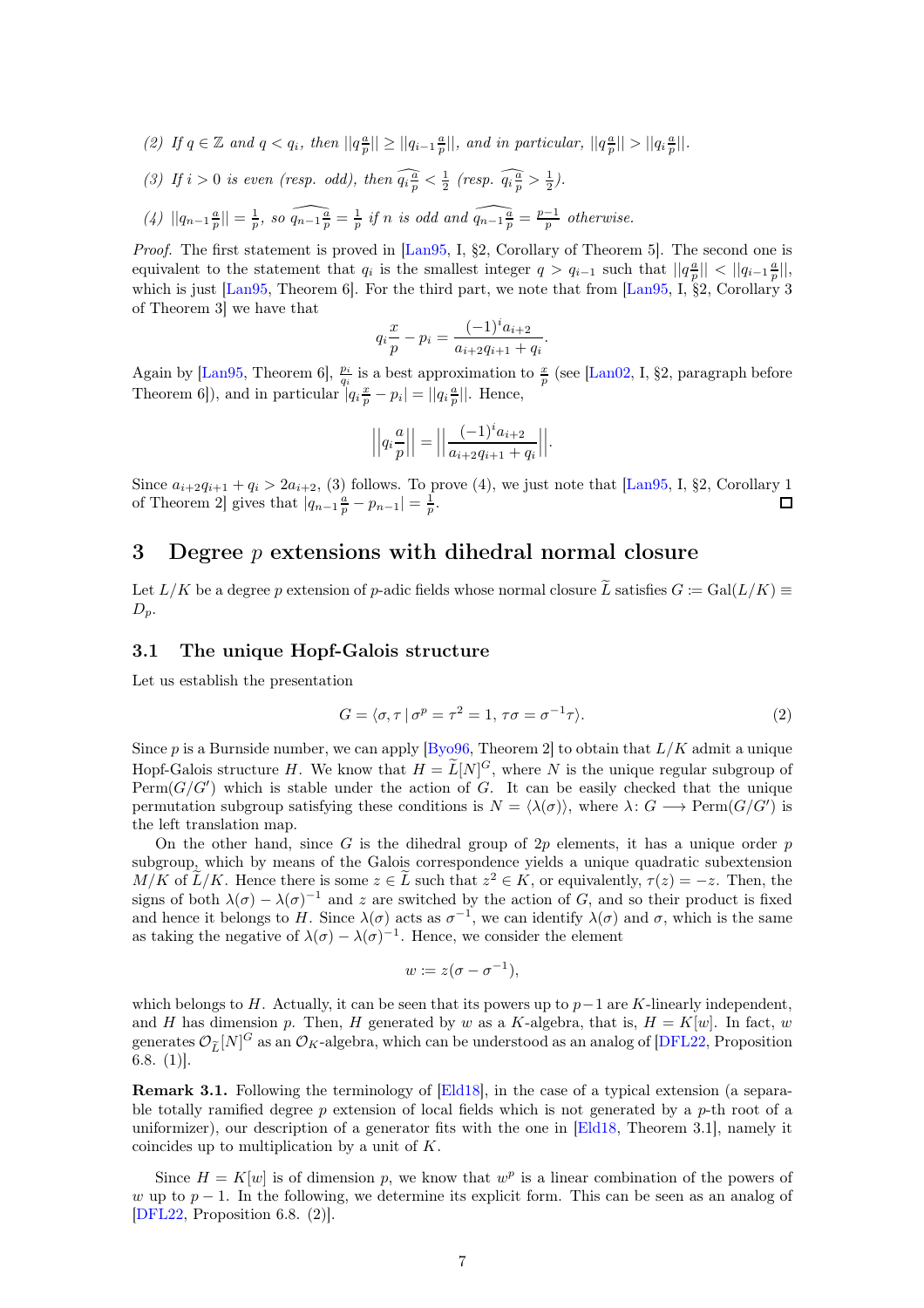<span id="page-7-0"></span>Proposition 3.2. With the notation as above, we have

$$
w^p = - \Big( \sum_{j=1}^{\frac{p-1}{2}} c_j z^{2j} w^{p-2j} \Big),
$$

where

$$
c_j = \frac{p}{j} \binom{p-j-1}{j-1} = \binom{p-j}{j} + \binom{p-j-1}{j-1}.
$$

In particular, we have that  $c_j \in \mathbb{Z}_{>0}$  and  $v_p(c_j) = 1$  for every  $1 \leq j \leq \frac{p-1}{2}$ .

*Proof.* The two expressions of  $c_i$  can be seen to be equal by simple combinatorial arguments, and from the first one it follows that  $c_j$  is divisible by p but not by  $p^2$ . By convention, we call  $c_0 = 1$ . Then the stated equality is equivalent to

$$
\sum_{j=0}^{\frac{p-1}{2}} c_j (\sigma - \sigma^{-1})^{p-2j} = 0.
$$
\n(3)

Let us call  $g = \sigma - \sigma^{-1}$ . It is easily checked that

<span id="page-7-1"></span>
$$
\sigma^{2i+1} - \sigma^{-(2i+1)} = (\sigma^{2i-1} - \sigma^{-(2i-1)})(\sigma^2 - \sigma^{-2}) - (\sigma^{2i-3} - \sigma^{-(2i-3)}),
$$
\n(4)

and  $\sigma^2 - \sigma^{-2} = g^2 + 2$ . Recursively, we see that  $\sigma^{2i+1} - \sigma^{-(2i+1)}$  can be written as a polynomial in g where the coefficients of even powers vanish. That is, for each  $0 \leq j \leq i$  there is  $s_j^{(2i+1)} \in \mathbb{Z}_{\geq 0}$ , such that

$$
\sigma^{2i+1} - \sigma^{-(2i+1)} = \sum_{j=0}^{i} s_j^{(2i+1)} g^{2i+1-2j}.
$$

We shall prove by induction on  $1 \leq i \leq \frac{p-1}{2}$  that  $s_0^{(2i+1)} = 1$  and  $s_j^{(2i+1)} = \binom{2i+1-j}{j} + \binom{2i-j}{j-1}$  for every  $1 \leq j \leq i$ , which for  $i = \frac{p-1}{2}$  implies the result. For  $i = 1$ , we see that  $\sigma^3 - \sigma^{-3} = g^3 + 3g$ , so  $s_0^{(3)} = 1$  and  $s_1^{(3)} = 3$ , which satisfy the required formula. Now, suppose that our claim holds for i, and let us prove it for  $i + 1$ . Using the expression [\(4\)](#page-7-1), we find the relations

$$
\begin{cases} s_0^{(2i+3)}=s_0^{(2i+1)},\\ s_1^{(2i+3)}=2s_0^{(2i+1)}+s_1^{(2i+1)},\\ s_j^{(2i+3)}=2s_{j-1}^{(2i+1)}+s_j^{(2i+1)}-s_{j-2}^{(2i-1)},\quad 2\leq j\leq i,\\ s_{i+1}^{(2i+3)}=2s_{(2i+1)}-s_{i-1}^{(2i-1)}. \end{cases}
$$

By the induction hypothesis, we have that  $s_0^{(2i+3)} = 1$  and  $s_1^{(2i+3)} = s_{i+1}^{(2i+3)} = 2i + 3$ , which verify the required formula. Finally, a straightforward (but long) computation, using repeteadly the property that  $\binom{n}{k} + \binom{n}{k-1} = \binom{n+1}{k}$ , shows that  $s_j^{(2i+3)} = \binom{2i+3-j}{j} + \binom{2i+2-j}{j-1}$ .  $\Box$ 

Later on, it will be useful to know the explicit coordinates of the powers of w from p to  $2p-2$ . To that end, we prove:

#### Proposition 3.3. Let  $1 \leq m \leq p-1$ .

• If  $m = 2m' - 1$  is odd, then there are  $r_1^{(m)}, r_3^{(m)}, \ldots, r_{m-2}^{(m)} \in \mathcal{O}_K$  and  $r_m^{(m)}, r_{m+2}^{(m)}, \ldots, r_{p-2}^{(m)} \in$  $\mathcal{O}_K^*$  such that

$$
w^{p-1+m} = \pi_K^{e+m'} r_{p-2}^{(m)} w^{p-2} + \pi_K^{e+m'+1} r_{p-4}^{(m)} w^{p-4} + \dots + \pi_K^{e+\frac{p-1}{2}} r_m^{(m)} w^m
$$
  
+ 
$$
\pi_K^{2e+\frac{p+1}{2}} r_{m-2}^{(m)} w^{m-2} + \pi_K^{2e+\frac{p+3}{2}} r_{m-4}^{(m)} w^{m-4} + \dots + \pi_K^{2e+\frac{p+m-2}{2}} r_1^{(m)} w,
$$

where the second line only appears if  $m > 1$ .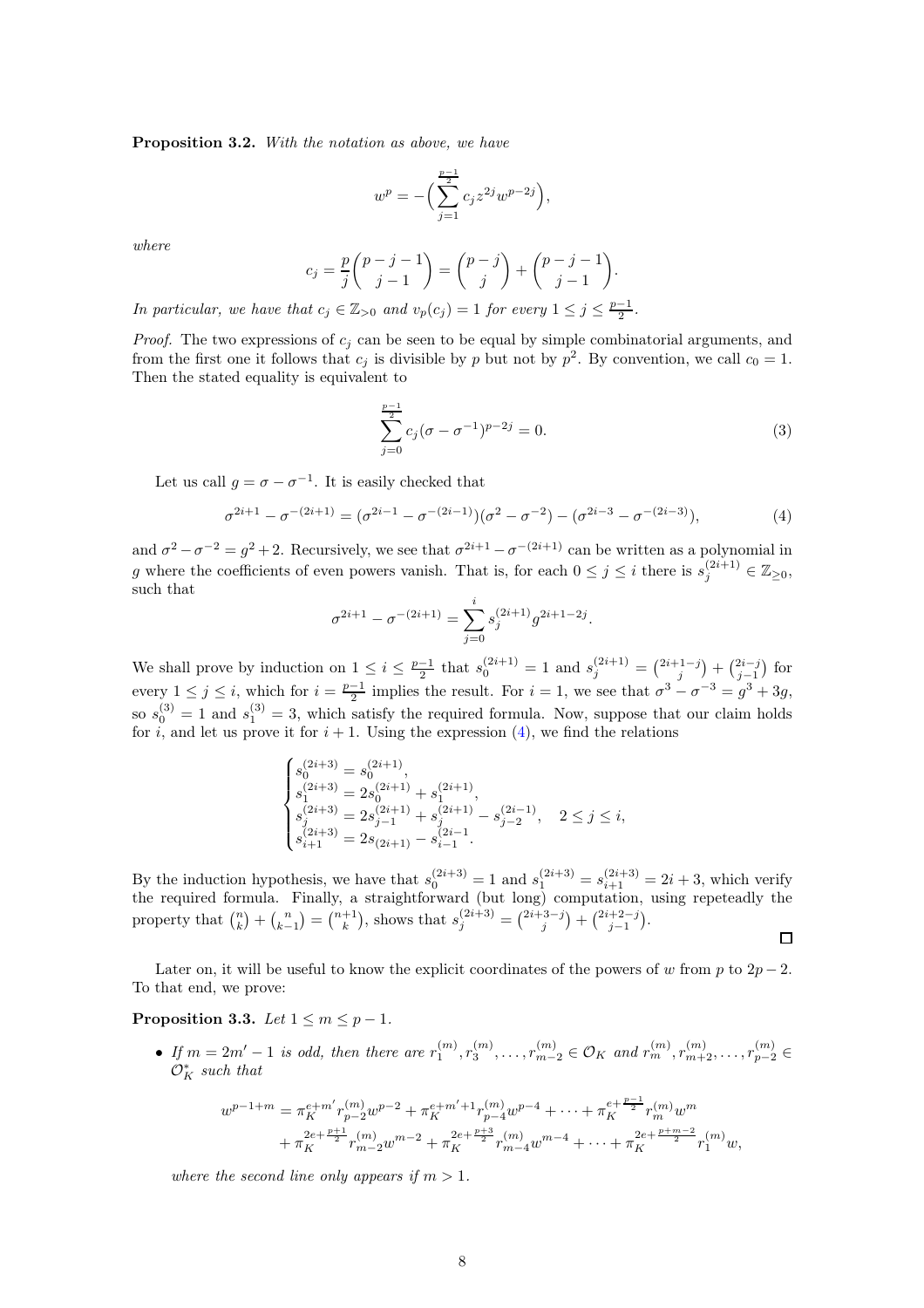• If  $m = 2m'$  is even then there are  $r_2^{(m)}, r_4^{(m)}, \ldots, r_{m-2}^{(m)} \in \mathcal{O}_K$  and  $r_m^{(m)}, r_{m+2}^{(m)}, \ldots, r_{p-1}^{(m)} \in \mathcal{O}_K^*$ such that

$$
\begin{split} w^{p-1+m} &= \pi_K^{e+m'} r_{p-1}^{(m)} w^{p-1} + \pi_K^{e+m'+1} r_{p-3}^{(m)} w^{p-3} + \cdots + \pi_K^{e+\frac{p-1}{2}} r_m^{(m)} w^m \\ &\quad + \pi_K^{2e+\frac{p+1}{2}} r_{m-2}^{(m)} w^{m-2} + \pi_K^{2e+\frac{p+3}{2}} r_{m-4}^{(m)} w^{m-4} + \cdots + \pi_K^{2e+\frac{p+m-3}{2}} r_2^{(m)} w^2, \end{split}
$$

where the second line only appears if  $m > 2$ .

Proof. The second statement follows immediately from multiplying the equality in the first one by w, with  $r_i^{(m)} = r_{i-1}^{(m-1)}$  for  $i \in \{2, 4, \ldots, p-1\}$ . Then, we only need to prove (1). We proceed by induction on m'. If  $m' = 1$  (so that  $m = 1$ ), we have by Proposition [3.2](#page-7-0) that

$$
w^{p} = -\left(\sum_{j=1}^{\frac{p-1}{2}} c_j z^{2j} w^{p-2j}\right).
$$

The valuation of the coefficient alongside  $w^{p-2j}$  is

$$
v_K(c_j z^{2j}) = e + j
$$

for every  $1 \le j \le \frac{p-1}{2}$ . Then there are  $r_1^{(1)}, r_3^{(1)}, \ldots, r_{p-2}^{(1)} \in \mathcal{O}_K^*$  such that

$$
w^{p} = \pi_{K}^{e+1} r_{p-2}^{(1)} w^{p-2} + \pi_{K}^{e+2} r_{p-4}^{(1)} w^{p-4} + \dots + \pi_{K}^{e+\frac{p-1}{2}} r_{1}^{(1)} w.
$$

Assume that the result holds for  $m = 2m' - 1$  and let us prove it for  $m + 2 = 2m' + 1$ . Then, we have that

$$
w^{p+1+m} = \pi_K^{e+m'} r_{p-2}^{(m)} w^p + \pi_K^{e+m'+1} r_{p-4}^{(m)} w^{p-2} + \dots + \pi_K^{e+\frac{p-1}{2}} r_m^{(m)} w^{m+2} + \pi_K^{2e+\frac{p+1}{2}} r_{m-2}^{(m)} w^m + \pi_K^{2e+\frac{p+3}{2}} r_{m-4}^{(m)} w^{m-2} + \dots + \pi_K^{2e+\frac{p+m-2}{2}} r_1^{(m)} w^3
$$
\n
$$
(5)
$$

<span id="page-8-0"></span>From the case  $m' = 1$  we know the explicit expression of  $w^p$ . Replacing it in [\(5\)](#page-8-0), we obtain that:

• For  $j \in \{1, 2, ..., \frac{p-m}{2} - 1\}$ , the coefficient multiplying  $w^{p-2j}$  is

$$
\pi_K^{2e+m'+j}r_{p-2}^{(m)}r_{p-2j}^{(1)}+\pi_K^{e+m'+j}r_{p-2(j+1)}^{(m)}.
$$

Since  $r_{p-2(j+1)}^{(m)} \in \mathcal{O}_K^*$ , the K-valuation of this term is exactly  $e+m'+j$ . Then there is some  $r_{p-2j}^{(m+2)} \in \mathcal{O}_K^*$  such that the coefficient above is equal to  $\pi_K^{e+m'+j} r_{p-2j}^{(m+2)}$ .

• For each  $j \in \{\frac{p-m}{2}, \ldots, \frac{p-5}{2}, \frac{p-3}{2}\}\$  the coefficient multiplying  $w^{p-2j}$  is

$$
\pi_K^{2e+m'+j}r_{p-2}^{(m)}r_{p-2j}^{(0)}+\pi_K^{2e+m'+j}r_{p-2(j+1)}^{(m)},
$$

whose K-valuation is lower bounded by  $2e + m' + j$ . Therefore, there is some  $r_{p-2j}^{(m+2)} \in \mathcal{O}_K$ such that the coefficient above is equal to  $\pi_K^{2e+m'+j} r_{p-2j}^{(m+2)}$ .

• Finally, for  $j = \frac{p-1}{2}$ , we have  $w^{p-2j} = w$  and its coefficient is  $r_1^{(m+2)} \pi_K^{2e + \frac{p+m+2}{2}}$ , where  $r_1^{(m+2)} = r_{p-2}^{(m)} r_1^{(1)} \in \mathcal{O}_K^*$ .

 $\Box$ 

#### <span id="page-8-1"></span>3.2 The arithmetic of  $L/K$

In this part, we assume the notation of Section [2](#page-2-0) with  $E = \tilde{L}$ . As discussed in Section [3.1,](#page-6-1)  $\tilde{L}/K$ has a unique quadratic subextension  $M/K$ . Note that the extension  $\tilde{L}/M$  is cyclic of degree p, and hence the  $\mathfrak{A}_{\tilde{L}/M}$ -module structure of  $\mathcal{O}_{\tilde{L}}$  is completely determined by Theorem [1.1.](#page-0-0) Its absolute ramification index is  $e$  if  $M/K$  is unramified and  $2e$  otherwise.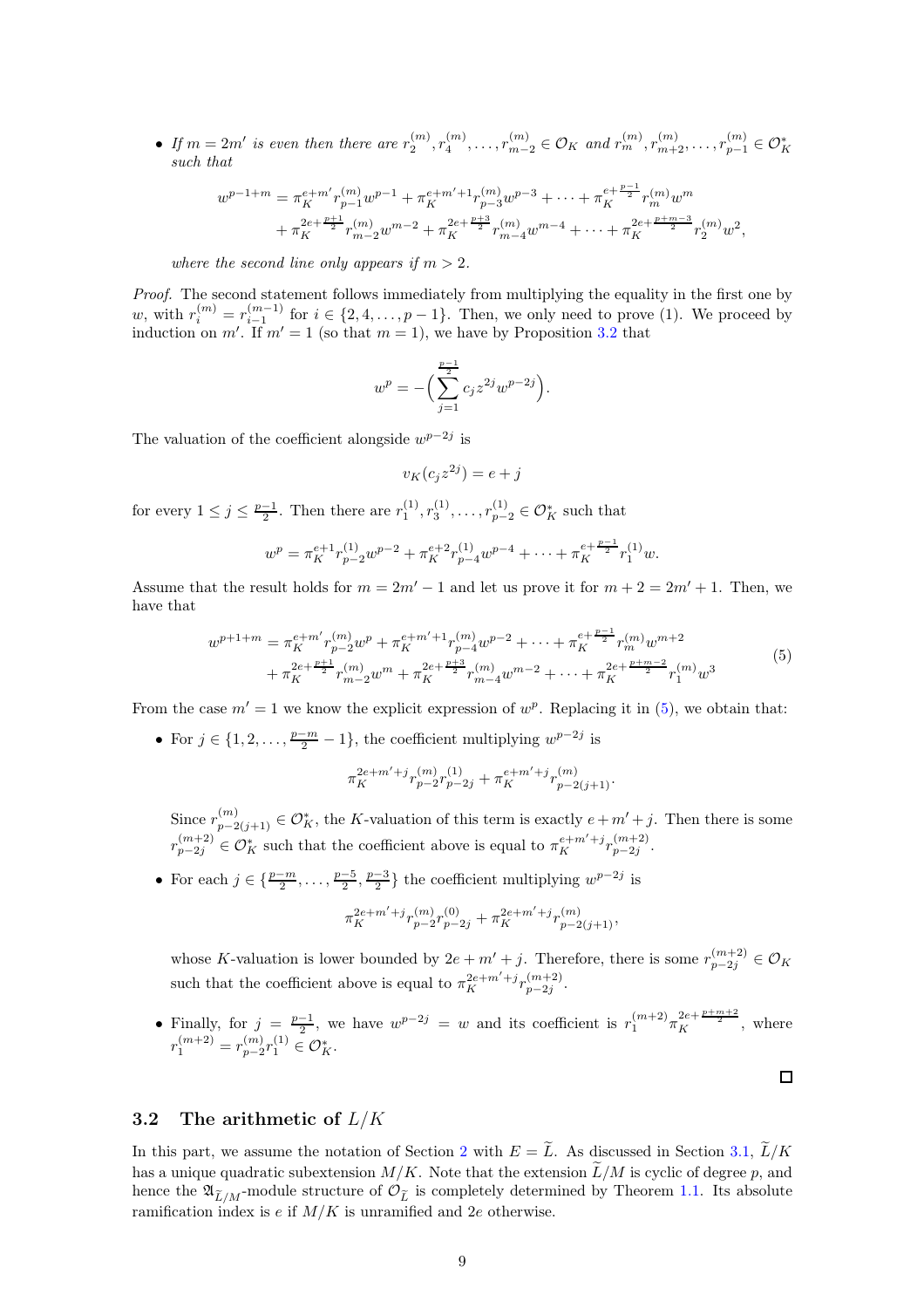It is a standard fact that any unramified extension is Galois. Therefore, a degree  $p$  extension  $L/K$  of p-adic fields with dihedral normal closure  $\tilde{L}$  must be totally ramified. Hence,  $\tilde{L}/K$  is totally ramified if and only if so is  $M/K$ . For the rest of this section, we assume that this is the case.

The ramification jump of the extension  $\widetilde{L}/K$  satisfies

$$
1\leq t\leq \frac{2pe}{p-1}.
$$

From  $\left[ \text{Ser79}, \text{Chapter IV}, \text{Proposition 2} \right]$  we deduce that t is also the unique ramification jump of the cyclic degree p extension  $\widetilde{L}/M$ . Then,  $t = \frac{2pe}{p-1}$  if and only if t is divisible by p.

From [Ser79, Chapter IV, Proposition 7] we have monomorphisms

$$
\theta_0 \colon G_0/G_1 \longrightarrow k^*, \quad \theta_t \colon G_t \longrightarrow k,
$$

where k is the residue field of K. Now, [Ser79, Chapter IV, Proposition 9] gives that

$$
\theta_t(\tau \sigma \tau^{-1}) = \theta_0(\tau)^t \theta_t(\sigma).
$$

Since  $\tau \sigma \tau^{-1} = \sigma^{-1}$ , we conclude that t is odd. Therefore,

$$
\ell \coloneqq \frac{p+t}{2}
$$

is an integer number.

Actually, it is known that there always exists a dihedral degree 2p extension of p-adic fields with given ramification parameters.

<span id="page-9-1"></span>**Proposition 3.4.** Let  $M/K$  be a quadratic extension of p-adic fields. Assume that M contains the primitive p-th roots of unity and that K does not. Let  $e_0$  be the ramification index of  $M/\mathbb{Q}_p$ and let t be an integer satisfying one of the following conditions:

\n- (a) 
$$
t = \frac{pe_0}{p-1}
$$
.
\n- (b)  $1 \le t < \frac{pe_0}{p-1}$ , *t* is coprime with *p* and if  $M/K$  is ramified, *t* is odd.
\n

Then there is some field extension E of M such that  $E/K$  is a dihedral degree 2p extension and its ramification jump is t.

A proof of this result can be found in [Fer72, Chapitre III, Lemme p.50].

We now explore the action of w on  $\mathcal{O}_L$ . The integer number  $\ell$  encodes the behaviour of the Hopf-Galois action on  $\mathcal{O}_L$ , in the sense that w raises valuations of elements in  $\mathcal{O}_L$  at least  $\ell$ . Concretely:

<span id="page-9-0"></span>**Proposition 3.5.** Let  $L/K$  be a degree p extension with dihedral normal closure  $\widetilde{L}$  and let t be its ramification jump. Assume that  $\widetilde{L}/K$  is totally ramified. Given  $x \in \mathcal{O}_L$ , we have that

$$
v_L(w \cdot x) \ge \ell + v_L(x),
$$

with equality if and only if p does not divide  $\ell$ .

*Proof.* Denote  $G := \text{Gal}(\widetilde{L}/K)$ . Let  $\sigma$  be an order p element of G as in [\(2\)](#page-6-2). By [DFL22, Proposition 6.8, (6)], we have that for every  $s \in G_t$  and every  $x \in \mathcal{O}_{\widetilde{L}}$ ,  $v_{\widetilde{L}}((s-1)\cdot x) \geq t+v_{\widetilde{L}}(x)$ , with equality if and only if p does not divide  $v_{\tilde{L}}(x)$ . Let us choose  $s = \sigma^2 \in G_t$ . Since letting the Galois group act on an element does not change its valuation and  $v_{\tilde{L}}(z) = p$ , we have  $v_{\tilde{L}}(w \cdot x) \geq p + t + v_{\tilde{L}}(x)$ . In particular, for  $x \in L$ , we have

$$
2v_L(w \cdot x) \ge p + t + 2v_L(x),
$$

with equality if and only if p does not divide  $v<sub>L</sub>(x)$ .

This result is the analog of [DFL22, Proposition 6.8. (6)] in this case.

**Remark 3.6.** The arithmetical meaning of  $\ell$  is that it is congruent to the fractional ramification jump  $\frac{t}{2}$  of  $L/K$  as a *p*-adic integer.

 $\Box$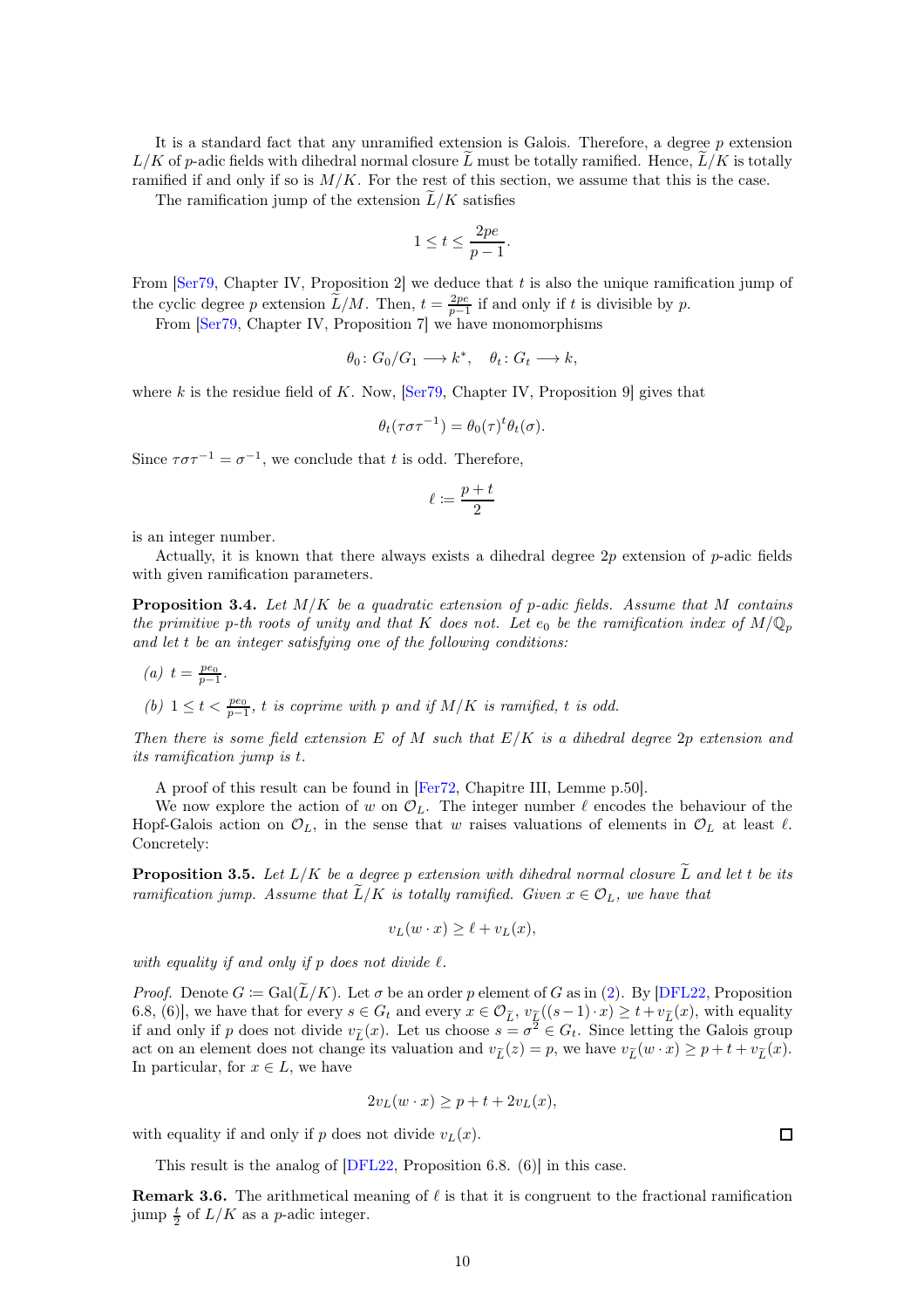## <span id="page-10-0"></span>4 The non-totally ramified case

In this section we assume that  $\tilde{L}/L$  is unramified, or equivalently, that  $M/K$  is unramified. Under this hypothesis, we have that:

**Proposition 4.1.** The ring of integers  $\mathcal{O}_L$  is  $\mathfrak{A}_{L/K}$ -free if and only if  $\mathcal{O}_{\widetilde{L}}$  is  $\mathfrak{A}_{\widetilde{L}/F}$ -free.

This follows immediately from the following more general result, which is an improvement of [GR22, Corollary 5.19].

<span id="page-10-4"></span>**Proposition 4.2.** Let K be the fraction field of a Dedekind domain and let  $N/K$  be a Galois extension with Galois group  $G = J \rtimes G'$ , for some normal subgroup J of G. Let  $E := L^{G'}$  and  $F := L<sup>J</sup>$ , and assume that  $E/K$  and  $F/K$  are arithmetically disjoint. Let H be a Hopf-Galois structure on  $E/K$ . Then,  $\mathcal{O}_E$  is  $\mathfrak{A}_H$ -free if and only if  $\mathcal{O}_N$  is  $\mathfrak{A}_{H\otimes_K F}$ -free.

*Proof.* The left-to-right implication is just  $[GR22, Proposition 5.18]$ , so we only need to prove the converse. Let us assume that  $\mathcal{O}_N$  is  $\mathfrak{A}_{H\otimes_K F}$ -free. We argue as in [Let<sub>98</sub>, Proposition 1]. The assumption means that  $\mathcal{O}_N \cong \mathfrak{A}_{H\otimes_K F}$  as  $\mathfrak{A}_{H\otimes_K F}$ -modules. By [GR22, Proposition 5.18], the arithmetic disjointness gives that  $\mathfrak{A}_{H\otimes_K F} = \mathfrak{A}_H \otimes_{\mathcal{O}_K} \mathcal{O}_F$ . Since  $\mathcal{O}_F$  is  $\mathcal{O}_K$ -free,  $\mathfrak{A}_{H\otimes_K F} \cong \mathfrak{A}_H^d$  and  $\mathcal{O}_N \cong \mathcal{O}_E^d$  as  $\mathfrak{A}_H$ -modules, where  $d := [F : K]$ . We deduce that  $\mathcal{O}_E^d \cong \mathfrak{A}_H^d$  as  $\mathfrak{A}_H$ -modules. Now,  $\mathfrak{A}_H$  is an  $\mathcal{O}_K$ -algebra finitely generated as  $\mathcal{O}_K$ -module and  $\mathcal{O}_K$  is a complete discrete valuation ring. By Krull-Schmidt-Azumaya theorem [CR87, (6.12)],  $\mathcal{O}_E \cong \mathfrak{A}_H$  as  $\mathfrak{A}_H$ -modules, so  $\mathcal{O}_E$  is  $\mathfrak{A}_H$ -free.  $\Box$ 

Now,  $\tilde{L}/M$  is a totally ramified cyclic degree p extension of p-adic fields. We know that Theorem [1.1](#page-0-0) gives a complete answer for the freeness over the associated order in these extensions. Then, we deduce:

<span id="page-10-3"></span>**Corollary 4.3.** Let  $L/K$  be a degree p extension of p-adic fields with dihedral normal closure  $\widetilde{L}$ such that  $\tilde{L}/K$  is not totally ramified. Let e be the absolute ramification index of K, let t be the ramification jump of  $\tilde{L}/K$  and let a be the remainder of t mod p.

- (1) If  $a = 0$ , then  $\mathcal{O}_L$  is  $\mathfrak{A}_H$ -free.
- (2) If a divides  $p-1$ , then  $\mathcal{O}_L$  is  $\mathfrak{A}_H$ -free. Moreover, if  $t < \frac{pe}{p-1} 1$ , the converse holds.
- (3) If  $t \geq \frac{pe}{p-1} 1$ ,  $\mathcal{O}_L$  is  $\mathfrak{A}_{L/K}$ -free if and only if the length of the expansion of  $\frac{t}{p}$  as continued fraction is at most 4.

## <span id="page-10-1"></span>5 The maximally ramified case

In the setting of Section [3.2,](#page-8-1) let us assume that p divides  $\ell$ , which we know that is the same as  $t = \frac{2pe}{p-1}$ . The aim of this section is to prove that under this hypothesis,  $\mathcal{O}_L$  is  $\mathfrak{A}_{L/K}$ -free. Note that since  $\ell = pa_0 + a$ , we have that  $t = (2a_0 - 1)p + 2a$ , so p divides t if and only if p divides  $\ell$ . Therefore, this corresponds just to the situation in Theorem [1.2](#page-1-0) (1).

The proofs of the cyclic case given in [Fer72, Chapitre II, Proposition 1.b)] and [DFL22, Corollary 6.5] use the following result:

<span id="page-10-2"></span>**Proposition 5.1.** If  $L/K$  is a maximally ramified cyclic degree p extension of p-adic fields, then K contains the primitive p-th roots of unity and there is a uniformizer  $\pi_K$  such that  $L = K(\pi_K^{\frac{1}{p}})$ .

Under the assumption that  $a = 0$ , the extension  $L/M$  is maximally ramified, and since this is a cyclic degree  $p$  extension, it satisfies Proposition  $5.1$ . The strategy we will follow is to translate the nice properties of  $\widetilde{L}/M$  given by this result to the extension  $L/K$ . Namely, M contains a p-th root of unity  $\xi$  and there is some element  $\gamma \in \mathcal{O}_{\widetilde{L}}$  with  $v_{\widetilde{L}}(\gamma) = 1$  and  $\gamma^p \in \mathcal{O}_M$ . Note that we have always that  $\xi \notin K$ . Indeed, otherwise we would have  $p = v(1 - \xi)^{p-1}$  for some  $v \in \mathcal{O}_K^*$ , and then taking valuations gives that  $p-1$  divides e, whence  $t = \frac{2pe}{p-1}$  is even, which is impossible. Call  $J = \text{Gal}(\tilde{L}/M)$ , for which the element  $\sigma$  in [\(2\)](#page-6-2) is a generator. Since  $\xi \in M - K$ , we can assume without loss of generality that  $\sigma(\gamma) = \xi \gamma$ . Then, for each  $0 \leq j \leq p-1$  we have  $\sigma(\gamma^j) = \xi^j \gamma^j$ .

Now, the extensions  $L/K$  and  $M/K$  are linearly disjoint that is, the canonical map  $L \otimes_K M \longrightarrow$ LM is a K-linear isomorphism. As a consequence  $L \cap M = K$ , and we can use this fact to translate the arithmetical properties of  $L/M$  above to the extension  $L/K$ . Concretely: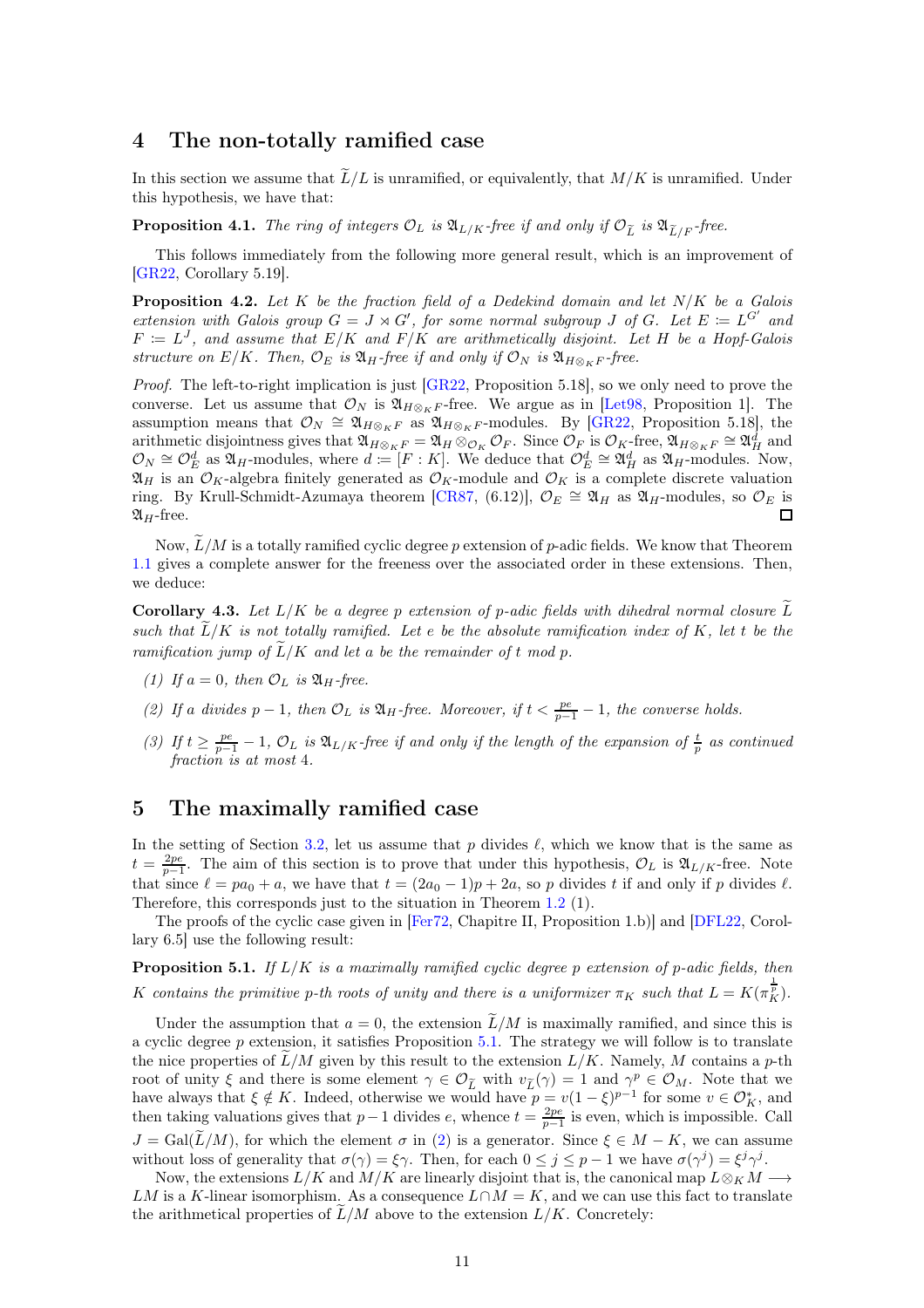<span id="page-11-0"></span>**Lemma 5.2.** Let  $L/K$  be a degree p extension of p-adic fields with dihedral normal closure  $\tilde{L}$  such that  $\widetilde{L}/K$  is maximally ramified. Then:

- There is some element  $\alpha \in \mathcal{O}_L$  with  $v_L(\alpha) = 1$  such that  $\alpha^p \in \mathcal{O}_K$ .
- For each  $0 \leq j \leq p-1$  there is some  $\lambda_j \in \mathcal{O}_K$  such that  $w \cdot \alpha^j = \lambda_j \alpha^j$ .

*Proof.* Let  $\gamma$  be the element in the above discussion and define  $\alpha = \gamma \tau(\gamma)$ , where  $\tau \in G$  is the automorphism in [\(2\)](#page-6-2). Since  $\tau(\alpha) = \alpha, \ \alpha \in L$ . Moreover,  $\alpha^p = \gamma^p \tau(\gamma^p)$ , which belongs to M because  $\gamma^p \in M$  and  $\tau$  restricts to M. But also  $\alpha^p \in L$  because  $\alpha \in L$ , so  $\alpha^p \in L \cap M = K$ . This proves the first statement.

Let us prove the second one. Since  $\alpha = \gamma \tau(\gamma)$ , we have  $v_{\tilde{L}}(\alpha) = 2v_L(\alpha) = 2$ , so  $\alpha$  is a uniformizer of L. Since  $\tau(\xi) = \xi^g$  with  $g^2 \equiv 1 \pmod{p}$ , we may choose  $\xi$  so that  $\tau(\xi) = \xi^{-1}$ . Now,

$$
\sigma^k \tau(\gamma) = \tau \sigma^{-k}(\gamma) = \tau(\xi^{-k} \gamma) = \xi^k \tau(\gamma)
$$

for every  $k$ . Then

$$
w \cdot \alpha^j = z(\sigma - \sigma^{-1}) \cdot (\gamma^j \tau(\gamma)^j)
$$
  
=  $z(\xi^{2j}\gamma^j \tau(\gamma)^j - \xi^{-2j}\gamma^j \tau(\gamma)^j)$   
=  $z(\xi^{2j} - \xi^{-2j})\alpha^j$ 

for every  $0 \le j \le p-1$ . Let us call  $\lambda_j = z(\xi^{2j} - \xi^{-2j})$  for all these j. Then  $w \cdot \alpha^j = \lambda_j \alpha^j$ . To obtain the second statement, it remains to prove that  $\lambda_j \in \mathcal{O}_K$ . It is clear that they belong to M, but also  $\lambda_j \alpha^j \in L$  because it is a result of the action of H on L. Since  $\alpha^j$  has an inverse in L, we obtain that  $\lambda_j \in L$ , whence  $\lambda_j \in L \cap M = K$ . Finally, it is clear that the  $\lambda_j$  are algebraic integers. 口

Since w generates H as a K-algebra, this result completely determines the action of H on  $L$ . Now, we shall use the techniques described in Section [2.1](#page-3-0) to study both the associated order and the  $\mathfrak{A}_H$ -freeness of  $\mathcal{O}_L$ .

<span id="page-11-1"></span>**Proposition 5.3.** Let  $\Lambda = (\lambda_j^i)_{i,j=0}^{p-1}$  and let  $\Omega = (\omega_{ij})_{i,j=0}^{p-1}$  be its inverse matrix. Then the associated order  $\mathfrak{A}_{L/K}$  of  $\mathcal{O}_L$  in  $H = K[w]$  has  $\mathcal{O}_K$ -basis

$$
v_i = \sum_{l=0}^{p-1} \omega_{li} w^l, \quad 0 \le i \le p-1.
$$

Moreover, the action of this basis on  $\mathcal{O}_L$  is given by

$$
v_i \cdot \alpha^j = \delta_{ij} \alpha^j.
$$

*Proof.* We take the  $\lambda_j \in \mathcal{O}_K$  and the uniformizer  $\alpha \in \mathcal{O}_L$  from Lemma [5.2.](#page-11-0) We fix the K-basis  $W = \{w^i\}_{i=0}^{p-1}$  of H and the  $\mathcal{O}_K$ -basis  $\{\alpha^j\}_{j=0}^{p-1}$  of  $\mathcal{O}_L$ . Since  $w^i \cdot \alpha^j = \lambda_j^i \alpha^j$ , the j-th block  $M_j(H, L)$ of the matrix of the action  $M(H, L)$  is the matrix whose only non-zero row is the j-th one, which is  $(\lambda_j^i)_{i=0}^{p-1}$ . We may exchange rows so as to place the zero ones at the bottom of the matrix, and since these transformations preserve vectors of integers,  $\Lambda$  is a reduced matrix of  $M(H, L)$ . Then, by Theorem [2.1,](#page-3-1) a basis of the associated order is just as described in the statement. Moreover, we also obtain that the coordinates of  $v_i \cdot \alpha^j$  are the result of multiplying  $M_j(H, L)$  by the *i*-th column of Ω. But the only non-zero row of  $M_i(H, L)$  is the j-th row of Λ, which is the inverse of  $Ω.$  Therefore, the result of this product is the  $(i, j)$ -entry of the identity matrix of order *n*, which implies that  $v_i \cdot \alpha^j = \delta_{ij} \alpha^j$ .  $\Box$ 

<span id="page-11-2"></span>Corollary 5.4. Let  $\theta = \sum_{j=0}^{p-1} \alpha^j$ . Then  $\mathfrak{A}_{L/K} = \mathfrak{A}_{\theta}$  and this is the maximal  $\mathcal{O}_K$ -order in H. In particular,  $\mathcal{O}_L$  is  $\mathfrak{A}_{L/K}$ -free with generator  $\theta$ .

*Proof.* From Proposition [5.3](#page-11-1) we see that  $v_i \cdot \theta = \sum_{j=0}^{p-1} \delta_{ij} \alpha^j = \alpha^i$ , and then  $\{v_i \cdot \theta\}_{i=0}^{p-1}$  is an  $\mathcal{O}_K$ -basis of  $\mathcal{O}_L$ . Since  $\{v_i\}_{i=0}^{p-1}$  is an  $\mathcal{O}_K$ -basis of  $\mathfrak{A}_{L/K}$  and  $\mathcal{O}_L = \mathfrak{A}_{\theta} \cdot \theta$ , necessarily  $\mathfrak{A}_{\theta} = \mathfrak{A}_{L/K}$ . Given  $0 \le i, j, k \le p-1$ , by Proposition [5.3](#page-11-1) we have

$$
(v_i v_j) \cdot \alpha^k = v_i \cdot (\delta_{jk} \alpha^k) = \delta_{ik} \delta_{jk} \alpha^k.
$$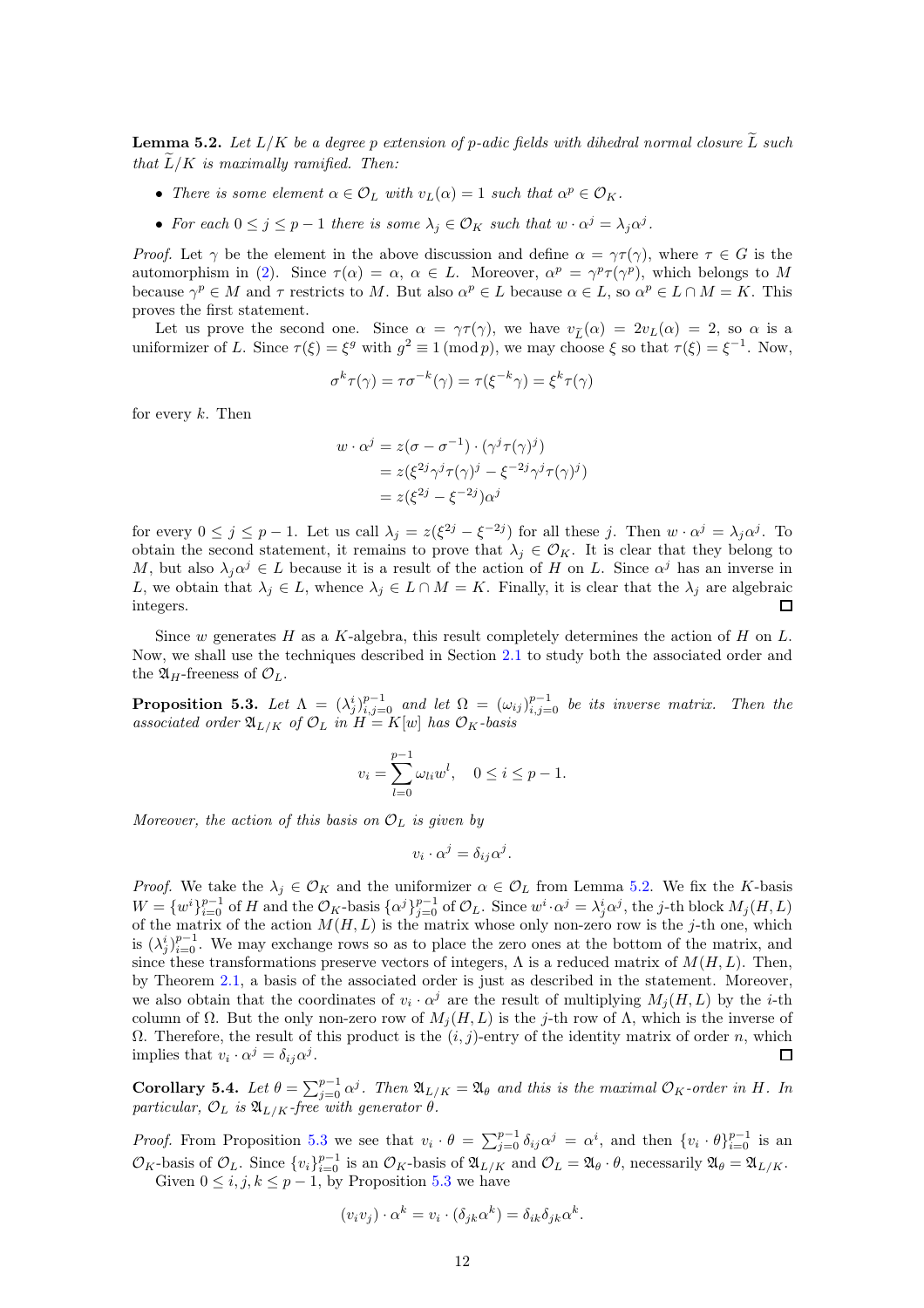The bijectivity of the defining map [\(1\)](#page-2-1) of the Hopf-Galois structure gives that  $v_i v_j = \delta_{ij} v_j$ , which proves that  $\{v_i\}_{i=0}^{p-1}$  is a collection of primitive pairwise orthogonal idempotents in H. In particular, the product of elements of H written with respect to this collection is component-wise. Hence, the map

$$
\begin{array}{rccc}\n\varphi:& H & \longrightarrow & K^p, \\
v_i& \longmapsto & e_i := (\delta_{ij})_{j=0}^{p-1}.\n\end{array}
$$

is an isomorphism of K-algebras. Now, the maximal  $\mathcal{O}_K$ -order in  $K^p$  is clearly  $\mathcal{O}_K^p$ , and its inverse image by  $\varphi$  is the maximal  $\mathcal{O}_K$ -order in H. But this inverse image is just the set of all  $\mathcal{O}_K$ -linear combinations of the  $v_i$ , that is,  $\mathfrak{A}_{L/K}$ . Then  $\mathfrak{A}_{L/K}$  is the maximal  $\mathcal{O}_K$ -order in H.

As for the last statement, it is well known that  $\mathfrak{A}_{L/K}$  being the maximal  $\mathcal{O}_K$ -order in H implies the  $\mathfrak{A}_{L/K}$ -freeness of  $\mathcal{O}_L$  (for a proof, see [Tru09, Proposition 2.5.5]). Finally, that  $\theta$  is a generator follows from Proposition [2.4.](#page-4-0)  $\Box$ 

## <span id="page-12-0"></span>6 The non-maximally ramified cases

#### <span id="page-12-2"></span>6.1 Some generalities

Let  $L/K$  be a degree p extension of p-adic fields with dihedral normal closure  $\tilde{L}$ . In this section, we assume that  $t < \frac{2pe}{p-1}$ , i.e. that  $\widetilde{L}/K$  is not maximally ramified. We already know that this is happens if and only if  $p \nmid t$ , and that this is also the same as assuming that p does not divide  $\ell$ , that is,  $a \neq 0$ .

Under this assumption, if we call  $\theta = \pi_L^a$ , we can obtain analog statements to [DFL22, Proposition 6.8.  $(3)$ ,  $(4)$ ,  $(5)$ ].

<span id="page-12-1"></span>**Proposition 6.1.** Let  $L/K$  be a separable degree p extension with totally ramified dihedral normal closure and let t be its ramification jump. Let a be the remainder of  $\ell$  mod p and assume that  $a \neq 0$ . Call  $\theta = \pi_L^a$ . Then:

- (1)  $v_L(w^i \cdot \theta) = a + i\ell$  for every  $0 \le i \le p 1$ .
- (2)  $\{w^i \cdot \theta\}_{i=0}^{p-1}$  is a K-basis of H, so  $\theta$  generates an H-normal basis for  $L/K$ .
- (3)  $v_L(w^p \cdot \theta) = ep + \frac{p^2+t}{2} + a.$
- *Proof.* (1) It follows from an easy induction on i applying Proposition  $3.5$  at each step, using the fact that  $a + i\ell$  is not divisible by p for every  $0 \le i \le p - 2$ .
	- (2) It is immediate from the fact that the valuations of  $w^i \cdot \theta$  are all different mod p, which follows from  $(1)$ .
	- (3) Let e be the absolute ramification index of K. Taking valuations in the expression of  $w^p$  in Proposition [3.2,](#page-7-0) we obtain

$$
v_L(w^p \theta) = \min_{1 \le j \le \frac{p-1}{2}} \left( ep + a + p\ell - jt \right)
$$

$$
= ep + a + p\ell - \frac{p-1}{2}t
$$

$$
= ep + a + \frac{p^2 + t}{2}.
$$

 $\Box$ 

In complete analogy with the cyclic case (see [DFL22, Definition 6.9]), we define

$$
\nu_i = \left\lfloor \frac{a+i\ell}{p} \right\rfloor, \quad 0 \le i \le p-1. \tag{6}
$$

We will indistinctly use this definition or the following alternative expression:

$$
\nu_i = \left\lfloor \frac{a + i(pa_0 + a)}{p} \right\rfloor = ia_0 + \left\lfloor (i+1)\frac{a}{p} \right\rfloor.
$$

Clearly the sequence  $\{\nu_i\}_{i=0}^{p-1}$  is increasing. The basic properties of the numbers  $\nu_i$  are summarized in the following: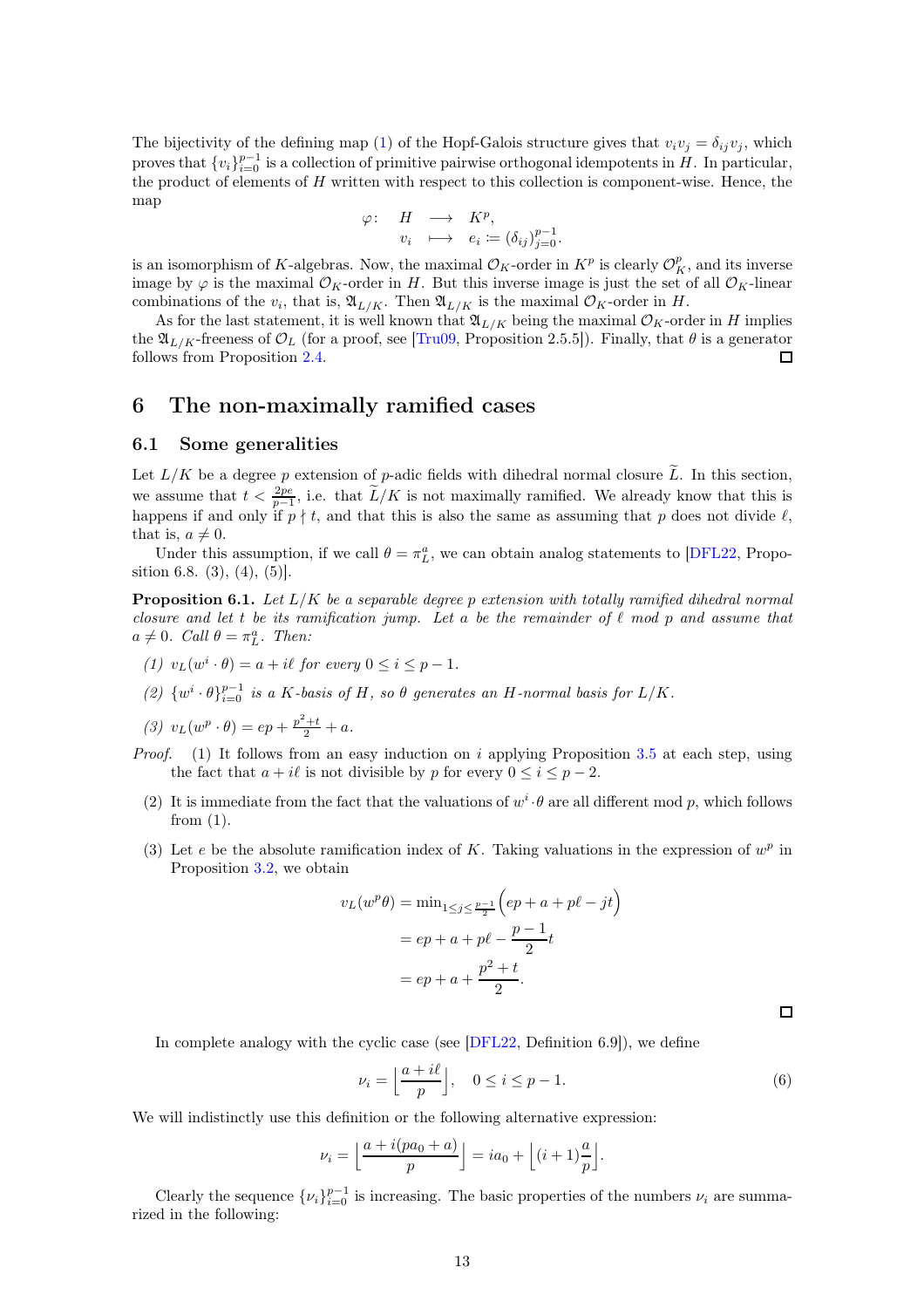**Proposition 6.2.** (1)  $\nu_{p-1} = a + (p-1)a_0$ , where  $a_0 = \lfloor \frac{\ell}{p} \rfloor$ .

- (2)  $\nu_{p-1} \leq e + \frac{p-1}{2}$ .
- (3)  $\nu_{p-1} = e + \frac{p-1}{2}$  if and only if  $t \ge \frac{2pe}{p-1} 2$ .
- (4) Given  $0 \le k \le p-3$ ,  $\nu_{k+2} \nu_k \ge 1$ . Moreover, if  $a_0 > 0$ , then  $\nu_{k+2} \nu_k \ge 2$ .
- (5)  $\nu_{n-1} \nu_{n-2}$  and  $\nu_{n-2} \nu_{n-3}$  are lower bounded by 1.
- (6)  $\nu_s < e + \left[\frac{s}{2}\right]$  $\left| \int$  for all  $0 \leq s \leq p-2$ .

*Proof.* (1) It is enough to replace  $\ell = pa_0 + a$  in the definition of  $\nu_{p-1}$ .

(2) Since  $t \leq \frac{2pe}{p-1}$ , we have

$$
\ell \le \frac{p + \frac{2pe}{p-1}}{2} = \frac{p(p-1) + 2pe}{2(p-1)}.
$$

Then,

$$
\nu_{p-1} = \left\lfloor \frac{a+(p-1)\ell}{p} \right\rfloor \le \left\lfloor \frac{a+\frac{p(p-1+2e)}{2}}{p} \right\rfloor = \left\lfloor \frac{a}{p} + \frac{p-1}{2} + e \right\rfloor = e + \frac{p-1}{2}.
$$

(3) We know by the proof of (2) that

$$
e + \frac{p-1}{2} = \left\lfloor \frac{1}{p} \left( a + (p-1) \frac{p + \frac{2pe}{p-1}}{2} \right) \right\rfloor.
$$

On the other hand, by definition,  $\nu_{p-1} = \left| \frac{1}{p} \right|$  $\left(a+(p-1)\frac{p+t}{2}\right)$ . Moreover,

$$
\frac{1}{p}\left(a+(p-1)\frac{p+\frac{2pe}{p-1}}{2}\right)-\frac{1}{p}\left(a+(p-1)\frac{p+t}{2}\right)=\frac{p-1}{2p}\left(\frac{2pe}{p-1}-t\right).
$$

Then,  $\nu_{p-1} = e + \frac{p-1}{2}$  if and only if the difference above is upper bounded by 1. This is equivalent to  $t \geq \frac{2pe}{p-1} - \frac{2p}{p-1}$ . If  $p > 3$ , this is the same as  $t \geq \frac{2pe}{p-1} - 2$ . Otherwise, if  $p = 3$ , we have that  $\frac{2p}{p-1} = 3$ , so  $t \ge 3e-3$ . But the equality would give that 3 divides t and  $t < 3e$ , which is impossible. Then  $t \geq 3e - 2$ .

(4) Since  $\nu_i = ia_0 + \lfloor (i+1)\frac{a}{p} \rfloor$  for every  $0 \le i \le p-1$ , the second part of the statement is trivial. Assume that  $a_0 = 0$ . We have that

$$
\nu_{k+2} - \nu_k = \left\lfloor (k+3)\frac{a}{p} \right\rfloor - \left\lfloor (k+1)\frac{a}{p} \right\rfloor.
$$

Since  $a_0 = 0$ ,  $a = \frac{p+t}{2} \ge \frac{p+1}{2}$ , so  $2a \ge p+1$ . Then,  $(k+3)\frac{a}{p} - (k+1)\frac{a}{p} = \frac{2a}{p} > 1$ . Necessarily,  $\nu_{k+2} - \nu_k > 1$ .

- (5) If  $a_0 > 0$ , the statement is trivial. Assume that  $a_0 = 0$ . Immediately we obtain that  $\nu_{p-1} = a$ and  $\nu_{p-2} = |a - \frac{a}{p}|$  $\vert = a-1$ . Finally,  $\nu_{p-3} = \vert a - \frac{2a}{p} \vert$ |, and since  $a_0 = 0, p+1 ≤ 2a ≤ 2(p-1),$ so  $\nu_{p-3} = a - 2$ .
- (6) Using (5), we obtain that  $\nu_{p-2} < \nu_{p-1} \leq e + \frac{p-1}{2}$  and  $\nu_{p-3} < \nu_{p-1} 1 \leq e + \frac{p-3}{2}$ . If s is odd, using successively (4) gives  $\nu_{p-2} - \nu_s \ge \frac{p-2-s}{2}$ , so

$$
\nu_s \le \nu_{p-2} - \frac{p-2-s}{2} < e + \frac{p-1}{2} - \frac{p-2-s}{2} = e + \frac{s+1}{2}
$$

If  $s$  is even, similarly we obtain

$$
\nu_s \le \nu_{p-3} - \frac{p-3-s}{2} < e + \frac{p-3}{2} - \frac{p-3-s}{2} = e + \frac{s}{2}.
$$

This completes the proof.

.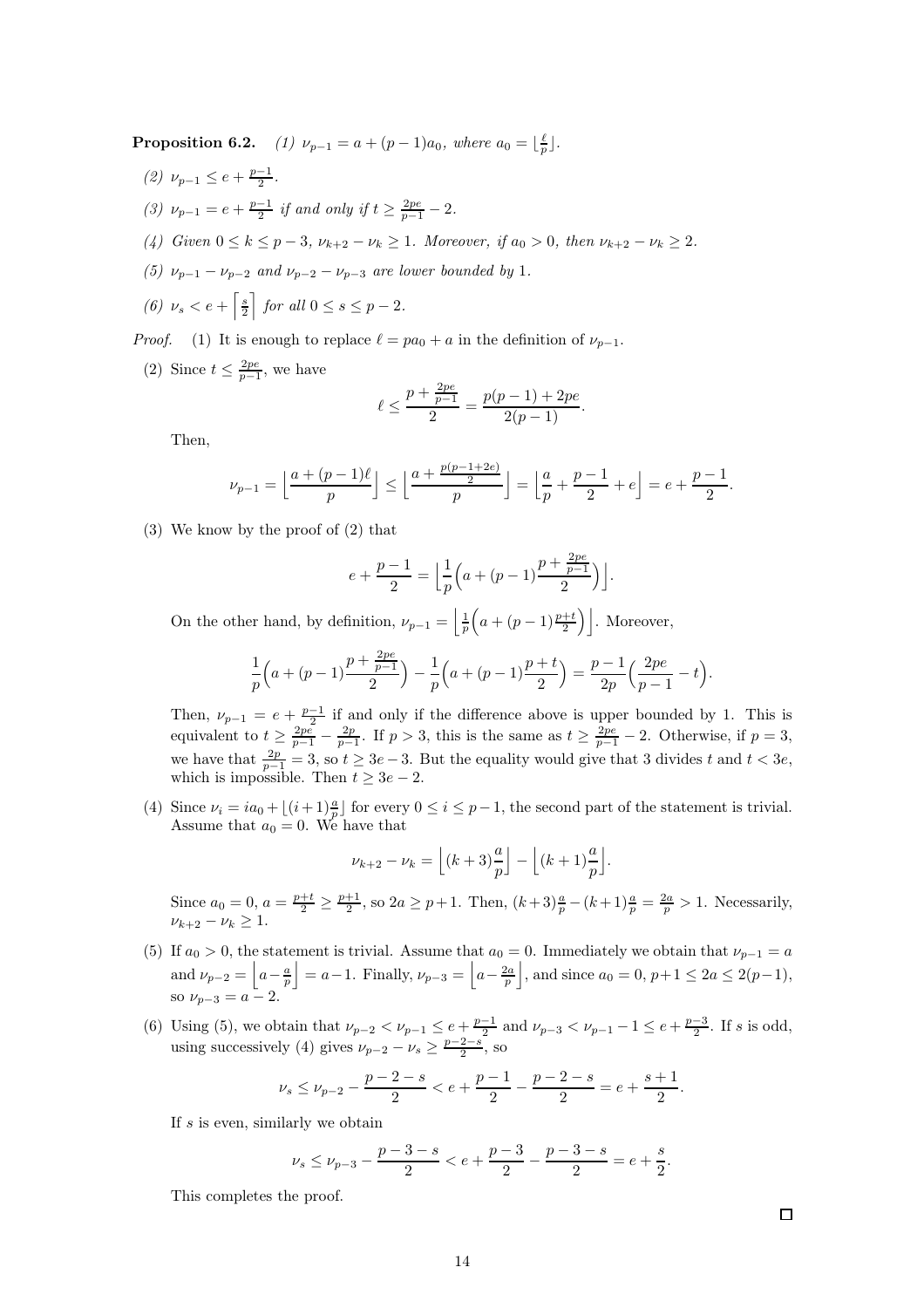We see that the numbers  $\nu_i$  have some meaningful differences with respect to the cyclic case. The upper bound is now  $e + \frac{p-1}{2}$  instead of e (see [DFL22, Lemma 6.11]). This number is not new in this paper: it is just the power of  $\pi_K$  in the coefficient of  $w^m$  in the expression of  $w^{p-1+m}$  in Proposition [5.](#page-8-0) Another difference is that the sequence  $\nu_0 \leq \nu_1 \leq \cdots \leq \nu_{p-1}$  increases rapidly, in the sense that there cannot be two consecutive equalities. These two facts will play an important role to prove Theorem [1.2](#page-1-0) (4). The other difference is that now the upper bound  $e + \frac{p-1}{2}$  for  $\nu_{p-1}$  is reached exactly in the cases in which  $t \geq \frac{2pe}{p-1} - 2$ , so now the almost maximally ramified condition  $t \geq \frac{2pe}{p-1} - 1$  does not seem to be important for the behaviour of  $\mathcal{O}_L$  as  $\mathfrak{A}_H$ -module.

Next, we proceed to describe  $\mathfrak{A}_{\theta}$  in terms of  $\{\nu_i\}_{i=0}^{p-1}$  is as in the cyclic case.

<span id="page-14-1"></span>**Proposition 6.3.** Assume that  $a \neq 0$  and let  $\theta = \pi_L^a$ . Then,  $\mathfrak{A}_{\theta}$  is  $\mathcal{O}_K$ -free with  $\mathcal{O}_K$ -basis

$$
\{\pi_L^{-\nu_i}w^i\}_{i=0}^{p-1}.
$$

Consequently,  ${\lbrace \pi_L^{-\nu_i}w^i \cdot \theta \rbrace_{i=0}^{p-1}}$  is an integral basis for  $L/K$ .

*Proof.* Let  $h \in H$ , so that  $h = \sum_{i=0}^{p-1} h_i w^i$  for unique  $h_0, \ldots, h_{p-1} \in K$ . Then,  $h \cdot \theta \in \mathcal{O}_L$  if and only if

$$
\sum_{i=0}^{p-1} h_i w^i \cdot \theta \in \mathcal{O}_L.
$$

Now, by Proposition [6.1](#page-12-1) (1), the valuations of the terms  $w^i \cdot \theta$  are all diferent, so the condition above happens if and only if  $h_i w^i \cdot \theta \in \mathcal{O}_L$  for all  $0 \leq i \leq p-1$ . Since  $v_L(w^i \cdot \theta) = a + i\ell$ , this is equivalent to  $v_L(h_i) \geq -\frac{a+i\ell}{p}$ , which at the same time is equivalent to  $v_L(h_i) \geq -\nu_i$ . The last statement follows from the fact that  $\mathcal{O}_L = \mathfrak{A}_{\theta} \cdot \theta$ .

This result is the analog of [Fer73, Proposition 2.a)] and [DFL22, Theorem 6.10].

#### 6.2 Determination of the associated order

In this part we will prove Theorem [1.2](#page-1-0) (2). We will see that we can translate the proof of Theorem [1.1](#page-0-0) (2) in [DFL22, Section 7] to our case. For each  $0 \le i \le p-1$ , let us denote

$$
n_i = \min_{0 \le j \le p-1-i} (\nu_{i+j} - \nu_j)
$$
  
=  $i a_0 + \min_{0 \le j \le p-1-i} \left( \left\lfloor (i+j+1) \frac{a}{p} \right\rfloor - \left\lfloor (j+1) \frac{a}{p} \right\rfloor \right).$ 

It is clear that  $n_i \leq \nu_i$  for all  $0 \leq i \leq p-1$ . We start with the following result, which is the analog of [DFL22, Corollary 7.1].

<span id="page-14-0"></span>**Proposition 6.4.** Let  $0 \le i, j \le p-1$  such that  $i + j \ge p$ . Then,

$$
(\pi_K^{-\nu_i}w^i)\cdot (\pi_K^{-\nu_j}w^j\cdot \theta)\in \mathcal{O}_L.
$$

Proof. First, we have that

$$
(\pi_K^{-\nu_i} w^i) \cdot (\pi_K^{-\nu_j} w^j \cdot \theta) = \pi_K^{-\nu_i - \nu_j} w^{i+j-p} w^p \cdot \theta.
$$

Following Proposition [6.1,](#page-12-1) we compute

$$
v_L(w^{i+j-p}w^p \cdot \theta) \ge v_L(w^p \cdot \theta) + (i+j-p)\frac{p+t}{2} = ep + \frac{p^2+t}{2} + a + (i+j-p)\frac{p+t}{2}.
$$

Then,

 $\overline{\mathfrak{c}}$ 

$$
v_L((\pi_K^{-\nu_i}w^i)\cdot(\pi_K^{-\nu_j}w^j\cdot\theta)) \geq (-\nu_i-\nu_j)p+ep+\frac{p^2+t}{2}+a+(i+j-p)\frac{p+t}{2}
$$
  

$$
\geq -a-i\frac{p+t}{2}-a-j\frac{p+t}{2}+ep+\frac{p^2+t}{2}+a+(i+j-p)\frac{p+t}{2}
$$
  

$$
=ep-\frac{p-1}{2}t-a
$$

Now, from  $\ell = pa_0 + a$  we obtain  $t = (2a_0 - 1)p + 2a$ . Using Proposition 6.2 (1) gives

$$
ep-\frac{p-1}{2}t-a=\Big(e+\frac{p-1}{2}-\nu_{p-1}\Big)p.
$$

By Proposition  $6.2$  (2), this is non-negative.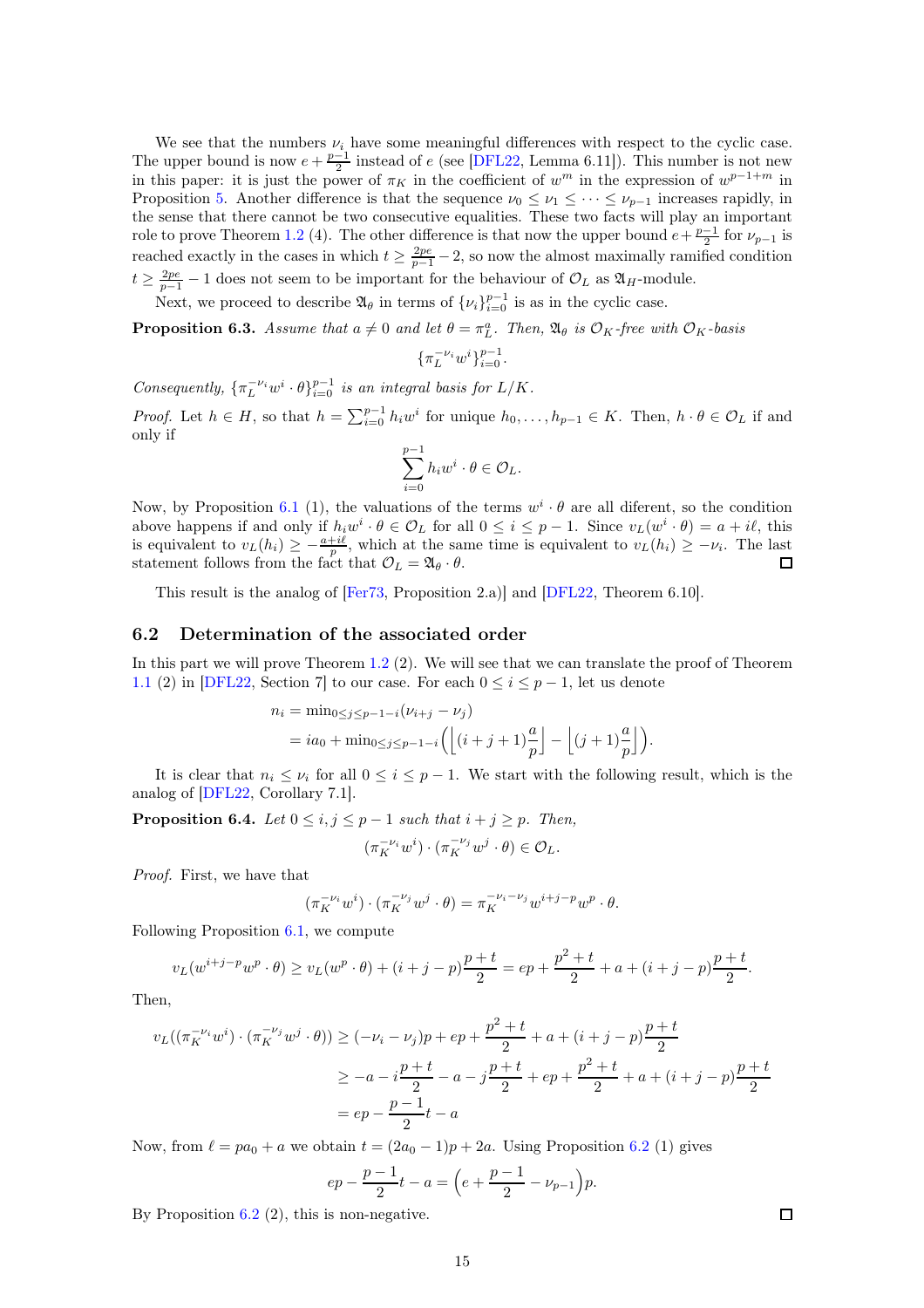Now, we are able to complete the proof of Theorem [1.2](#page-1-0) (2).

<span id="page-15-1"></span>**Proposition 6.5.** Let  $L/K$  be a degree p extension of p-adic fields with dihedral normal closure  $\widetilde{L}$ such that  $\widetilde{L}/K$  is not maximally ramified. Then,  $\mathfrak{A}_{L/K}$  is  $\mathcal{O}_K$ -free and has  $\mathcal{O}_K$ -basis  $\{\pi_K^{-n_i}w^i\}_{i=0}^{p-1}$ .

Proof. Many of the details will be omitted, since we essentially follow the arguments as in the proof of [DFL22, Theorem 7.2]. Let us take  $h = \sum_{i=0}^{p-1} h_i w^i \in H$  with  $h_i \in K$ .

Assume that  $h \in \mathfrak{A}_H$ . Using Proposition [6.1](#page-12-1) (1), we see that the valuations of the elements  $h_iw^i \cdot \theta$ ,  $0 \le i \le p-1$ , are all distinct mod p. Hence they belong to  $\mathcal{O}_L$ , that is,  $v_K(h_i) \ge -\nu_i$  for every  $0 \le i \le p-1$ . On the other hand, for every  $0 \le j \le p-1$  we have that

$$
h \cdot (\pi_K^{-\nu_j} w^j \cdot \theta) = \sum_{i=0}^{p-1-j} h_i \pi_K^{-\nu_j} w^{i+j} \cdot \theta + \sum_{i=p-j}^{p-1} h_i \pi_K^{-\nu_j} w^{i+j} \cdot \theta \in \mathcal{O}_L,
$$

(where the second sum only appears if  $j \geq 1$ ). The second sum belongs to  $\mathcal{O}_L$  by Proposition [6.4,](#page-14-0) so the first one also does. Again, the valuations of its addends are all distinct mod  $p$ , obtaining that  $h_i \pi_K^{-\nu_j} w^{i+j} \cdot \theta \in \mathcal{O}_L$  whenever  $i+j \leq p-1$ . Taking valuations, this gives that  $\nu_{i+j} - \nu_j \geq -v_K(h_i)$ for all  $0 \le j \le p-1-i$ , which is easily seen to be equivalent to  $v_K(h_i) \ge -n_i$  for all  $0 \le i \le p-1$ .

Conversely, if  $v_K(h_i) \geq -n_i$  for all  $0 \leq i \leq p-1$ , we can go back in the previous argument to show that  $h_i \pi_K^{-\nu_j} w^{i+j} \cdot \theta \in \mathcal{O}_L$  for all j such that  $i + j \leq p - 1$ , and Proposition [6.4](#page-14-0) shows that it is also satisfied for  $i + j \geq p$ . Then  $h_i w^i \in \mathfrak{A}_H$  for every  $0 \leq i \leq p-1$ , whence  $h \in \mathfrak{A}_H$ .  $\Box$ 

#### 6.3 Freeness over the associated order

The aim of this part is to prove Theorem [1.2](#page-1-0) (3). Using the setting established in Section [6.1,](#page-12-2) we could adapt the approach in [Fer73] for the cyclic case. However, for the sake of simplicity, we will make use of the machinery of scaffolds, which was originally introduced in [BCE18].

As already mentioned in Remark [3.1,](#page-6-3) in [Eld18] Elder works with typical extensions, which are the ones that are not generated by a  $p$ -th root of a uniformizer. Since we are now assuming that  $a \neq 0$ ,  $L/K$  is a typical extension. Then, by [Eld18, Theorem 3.5] and its following paragraph,  $L/K$  posseses a scaffold with precision

$$
c = pe - \frac{p-1}{2}t,
$$

according to [BCE18, Definition 2.3]. Note that this is the number that appears at the end of the proof of Lemma [6.4.](#page-14-0) There, we saw that  $\mathfrak{c} = lp + a$ , where

$$
l = e + \frac{p-1}{2} - \nu_{p-1}.
$$

By Proposition 6.2 (2),(3) we have that  $l \geq 0$  with strict inequality if and only if  $t < \frac{2pe}{p-1} - 2$ . This yields immediately the proof of Theorem [1.2](#page-1-0) (3).

**Corollary 6.6.** If a divides  $p-1$ , then  $\mathcal{O}_L$  is  $\mathfrak{A}_{L/K}$ -free. Moreover, if  $t < \frac{2pe}{p-1} - 2$ , then the converse holds.

*Proof.* Since  $l \geq 0$ , the inequality  $c \geq a$  always holds. Now, this is just the weak assumption in [BCE18, Corollary 3.3, (i)], giving that if a divides  $p-1$ , then  $\mathcal{O}_L$  is  $\mathfrak{A}_{L/K}$ -free. If  $t < \frac{2pe}{p-1} - 2$ , then Proposition 6.2 (3) gives that  $\nu_{p-1} < \frac{2pe}{p-1} - 2$ , that is,  $l > 0$ . Then  $\mathfrak{c} > a$ , which is the strong assumption in [BCE18, Corollary 3.3, (i)], and then the converse holds.  $\Box$ 

### 6.4 Characterization of the equality  $\mathfrak{A}_{L/K} = \mathfrak{A}_{\theta}$

For the next section, it will be useful to know whether the equality  $\mathfrak{A}_{L/K} = \mathfrak{A}_{\theta}$  is fulfilled. First, we will determine under which conditions  $\mathfrak{A}_{\theta}$  is a subring of H.

<span id="page-15-0"></span>**Lemma 6.7.** Assume that  $a \neq 0$  and let  $\theta = \pi_L^a$ . Let  $1 \leq m \leq p-1$ . Given  $\nu \in \mathbb{Z}$ ,  $\pi_K^{-\nu} w^{p-1+m} \in$  $\mathfrak{A}_{\theta}$  if and only if  $\nu \leq e + \frac{p-1}{2} + \nu_m$ .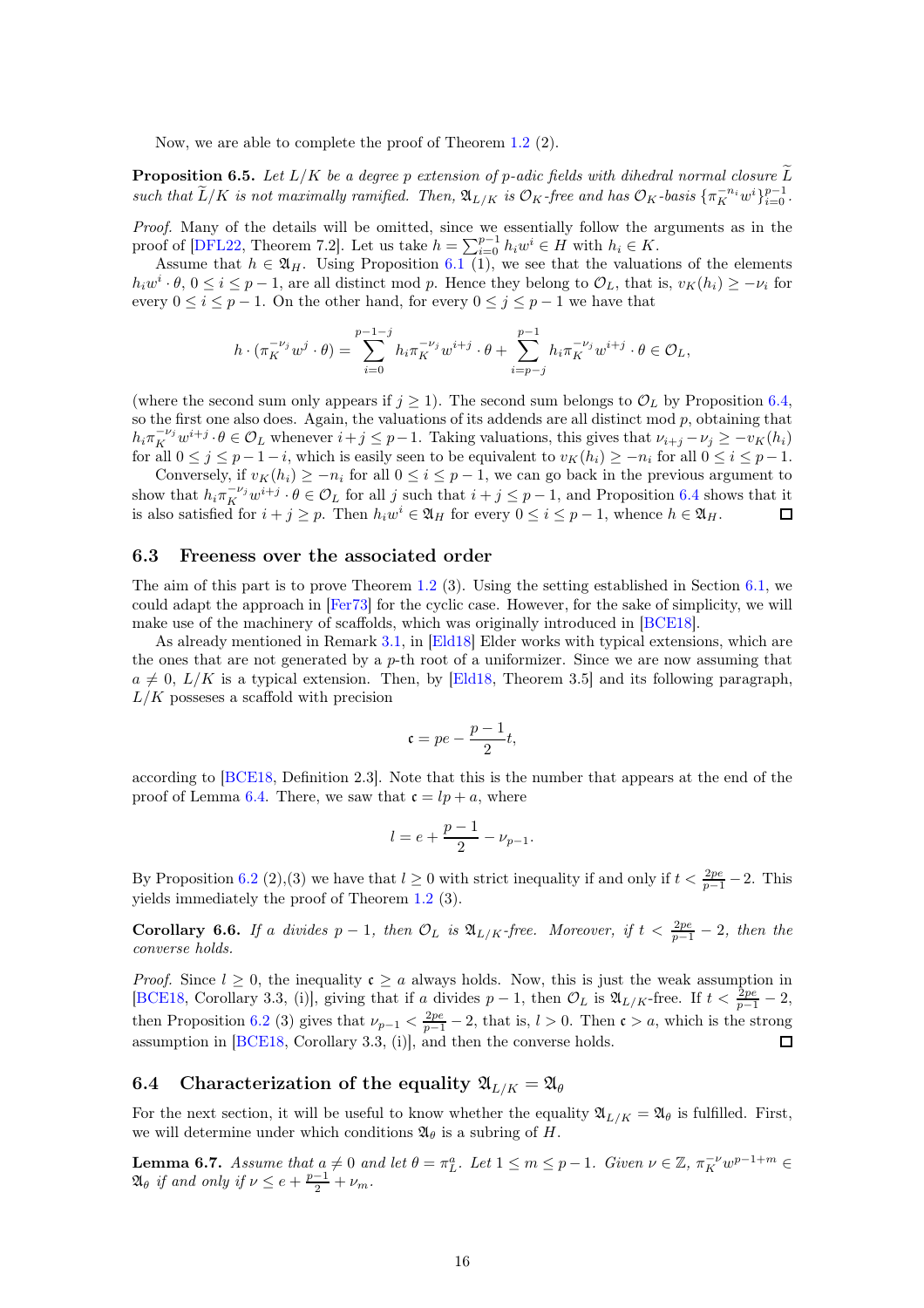*Proof.* As in Proposition [5,](#page-8-0) define m' by  $m = 2m' - 1$  if m is odd and  $m = 2m'$  if m is even. By that result, we have that  $\pi_K^{-\nu} w^{p-1+m} \in \mathfrak{A}_{\theta}$  if and only if

$$
e + \frac{p-1}{2} - i - \nu \ge -\nu_{m+2i} \quad 0 \le i \le N,
$$

where  $N = \frac{p-m-2}{2}$  if m is odd and  $N = \frac{p-m-1}{2}$  if m is even. This is equivalent to

$$
\nu\leq \min\Bigl\{e+\frac{p-1}{2}-i+\nu_{m+2i}\,|\,0\leq i\leq N\Bigr\}.
$$

We claim that this minimum is reached for  $i = 0$ . Indeed, by Proposition 6.2 (3), we have that  $\nu_{m+2(i+1)} - \nu_{m+2i} \ge 1$  for every  $0 \le i \le N-1$ , so

$$
e + \frac{p-1}{2} - (i+1) + \nu_{m+2(i+1)} - \left(e + \frac{p-1}{2} - i + \nu_{m+2i}\right) = \nu_{m+2(i+1)} - \nu_{m+2i} - 1 \ge 0,
$$

and hence the claim. Therefore,  $\pi_K^{-\nu} w^{p-1+m} \in \mathfrak{A}_{\theta}$  if and only if  $\nu \leq e + \frac{p-1}{2} + \nu_m$ .

<span id="page-16-0"></span>**Proposition 6.8.** For  $\theta = \pi_L^a$ ,  $\mathfrak{A}_{\theta}$  is a ring if and only if the following statements are satisfied:

(1) If 
$$
i + j \leq p - 1
$$
, then  $\nu_i + \nu_j \leq \nu_{i+j}$ .

(2) If  $i + j \ge p$ , then  $\nu_i + \nu_j \le e + \frac{p-1}{2} + \nu_{i+j+1-p}$ .

*Proof.* Since  $\mathfrak{A}_{\theta}$  is a full  $\mathcal{O}_K$ -lattice of H and contains the identity, it is a ring if and only if it is closed under the multiplication of  $H$ . Moreover, it is enough to check it for the elements of its basis  ${\{\pi_K^{-\nu_k}w^k\}}_{k=0}^{p-1}$ . Then, the necessity of the condition (1) is obtained immediately. As for the case  $i + j \geq p$ , we call  $m = i + j - (p - 1)$ , so that  $i + j = p - 1 + m$ . By Lemma [6.7](#page-15-0) we have that  $\pi_K^{-\nu_i} w^i \pi_K^{-\nu_j} w^j = \pi_K^{-\nu_i - \nu_j} w^{p-1+m} \in \mathfrak{A}_{\theta}$  if and only if  $\nu_i + \nu_j \leq e + \frac{p-1}{2} + \nu_m = e + \frac{p-1}{2} + \nu_{i+j+1-p}$ .

This result is the analog of [Fer73, Lemme]. Now, we check whether (1) and (2) are actually satisfied.

<span id="page-16-1"></span>**Lemma 6.9.** Assume that  $a \neq 0$ . The following statements are satisfied:

- (1) If  $1 \leq i, j \leq p-1$  and  $i+j \geq p$ , then  $|(i+1)\frac{a}{p}$  $\Big| + \Big| (j+1) \frac{a}{p}$  $\Big| \leq e + \frac{p-1}{2} - (p-1)a_0 + \Big| (i +$  $j+2-p)\frac{a}{p}$ k .
- (2) a divides  $p-1$  if and only if for every  $1 \leq i, j \leq p-1$  such that  $i + j \leq p-1$ ,  $\Big| (i + 1)^{\frac{a}{p}}$  $| +$  $\left| (j+1)\frac{a}{p}\right|$  $\vert \leq \vert (i + j + 1) \frac{a}{p}$  $\overline{\phantom{a}}$

Proof. We shall follow an adaptation of the arguments in [Fer73, Proof of Proposition 4.a)] and [Fer72, Chapitre II, Lemme 3] to our case.

If  $i + j \geq p$ , then

$$
\left\lfloor (i+1)\frac{a}{p} \right\rfloor + \left\lfloor (j+1)\frac{a}{p} \right\rfloor \le \left\lfloor (i+j+2)\frac{a}{p} \right\rfloor = a + \left\lfloor (i+j+2-p)\frac{a}{p} \right\rfloor.
$$

Now, by Lemma 6.2 (1),(2) we have  $\nu_{p-1} = a + (p-1)a_0 \le e + \frac{p-1}{2}$ , so

$$
\left\lfloor (i+1)\frac{a}{p} \right\rfloor + \left\lfloor (j+1)\frac{a}{p} \right\rfloor \le e + \frac{p-1}{2} - (p-1)a_0 + \left\lfloor (i+j+2-p)\frac{a}{p} \right\rfloor.
$$

This concludes the proof of (1).

Let us prove (2). First, we assume that a divdes  $p-1$  and call  $d = \frac{p-1}{a}$ . By [DFL22, Lemma 7.4], we have that  $\left| (k+1)^{\frac{a}{p}} \right|$  $\Big| = \Big| \frac{k}{d}$ for every  $1 \leq k \leq p-1$ . Then,

$$
\left\lfloor (i+1)\frac{a}{p} \right\rfloor + \left\lfloor (j+1)\frac{a}{p} \right\rfloor = \left\lfloor \frac{i}{d} \right\rfloor + \left\lfloor \frac{j}{d} \right\rfloor \le \left\lfloor \frac{i+j}{d} \right\rfloor = \left\lfloor (i+j+1)\frac{a}{p} \right\rfloor.
$$

 $\Box$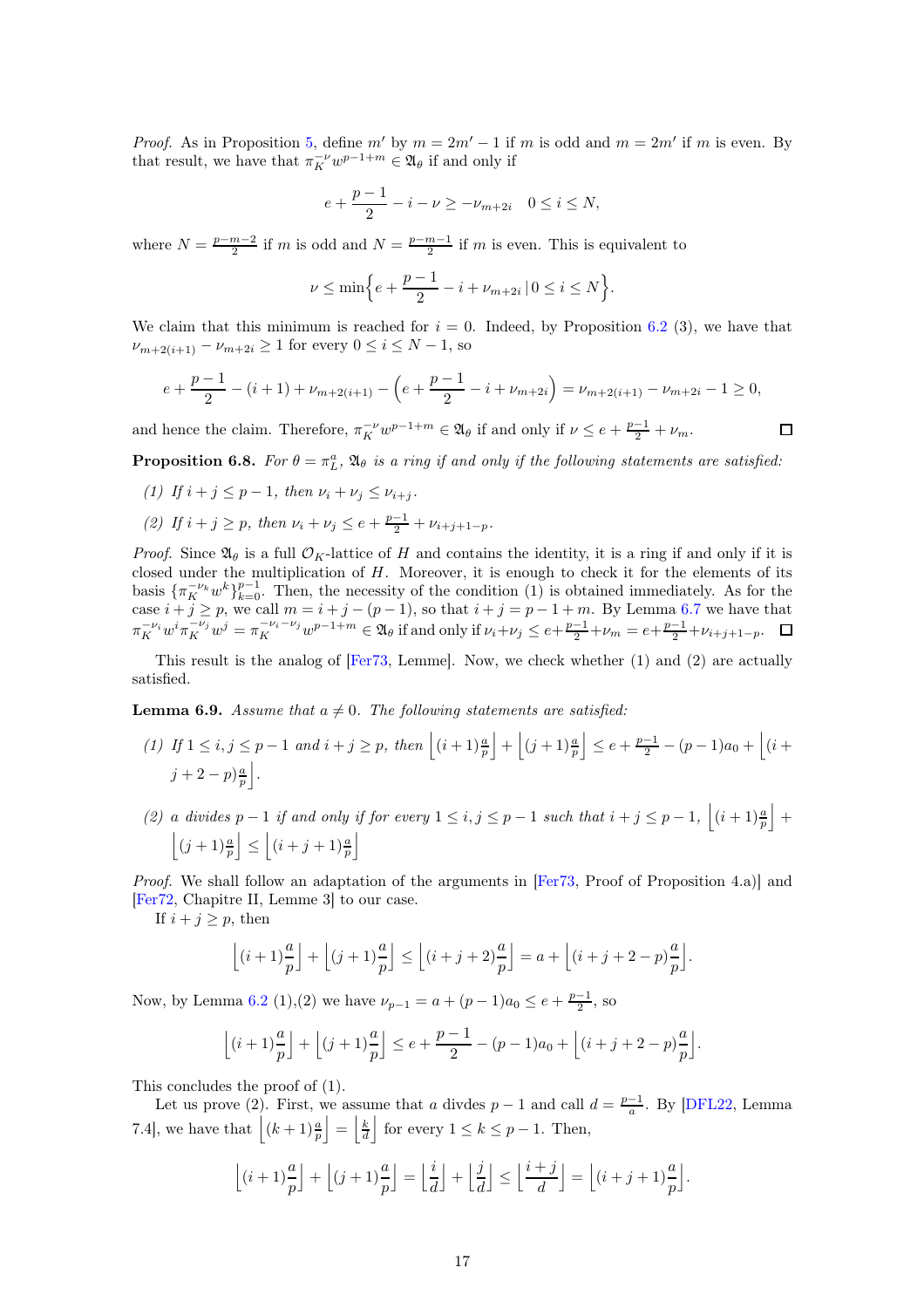If a does not divide  $p-1$ , choosing integers i, j as in [Fer73, Proof of Proposition 4.a)], we can show, with the help of Proposition [2.5,](#page-5-1) that

$$
\widehat{(i+1)\frac{a}{p}} + \widehat{(j+1)\frac{a}{p}} < \widehat{(i+j+1)\frac{a}{p}},
$$

which is equivalent to

$$
\left\lfloor (i+1)\frac{a}{p} \right\rfloor + \left\lfloor (j+1)\frac{a}{p} \right\rfloor > \left\lfloor (i+j+1)\frac{a}{p} \right\rfloor.
$$

We are ready to prove the main result of this section.

<span id="page-17-1"></span>**Proposition 6.10.** Let  $L/K$  be a degree p extension of p-adic fields with dihedral normal closure Let the the ramification jump of  $\tilde{L}/K$  and let a be the remainder of  $\ell = \frac{p+t}{2}$  mod p. Let  $\pi_L$  be a uniformizer and, if  $a = 0$ , assume that  $v_K(\pi_L^p) = 1$ . Define  $\theta := \sum_{i=0}^{p-1} \pi_L^i$  if  $a = 0$  and  $\theta := \pi_L^a$ otherwise. Then  $\mathfrak{A}_{L/K} = \mathfrak{A}_{\theta}$  if and only if  $a = 0$  or  $a \mid p-1$ .

*Proof.* By Proposition [2.4,](#page-4-0)  $\mathfrak{A}_{\theta} = \mathfrak{A}_{L/K}$  if and only if  $\mathfrak{A}_{\theta}$  is a subring of H. If  $a = 0$ , by Corollary [5.4,](#page-11-2) we have that  $\mathfrak{A}_{\theta} = \mathfrak{A}_{L/K}$ . Therefore, it is enough to prove that if  $a \neq 0$ ,  $\mathfrak{A}_{\theta}$  is a subring if and only if  $a \mid p-1$ . We will follow the characterization given in Proposition [6.8.](#page-16-0)

Let  $0 \le i, j \le p-1$  be such that  $i + j \ge p$ . The inequality  $\nu_i + \nu_j \le e + \frac{p-1}{2} + \nu_{i+j+1-p}$  holds if and only if

$$
\left\lfloor (i+1)\frac{a}{p} \right\rfloor + \left\lfloor (j+1)\frac{a}{p} \right\rfloor \le e + \frac{p-1}{2} - (p-1)a_0 + \left\lfloor (i+j+2-p)\frac{a}{p} \right\rfloor.
$$

Now, Lemma [6.9](#page-16-1) says that this is always the case. On the other hand,  $\nu_i + \nu_j \leq \nu_{i+j}$  if and only if

$$
\left\lfloor (i+1)\frac{a}{p} \right\rfloor + \left\lfloor (j+1)\frac{a}{p} \right\rfloor \le \left\lfloor (i+j+1)\frac{a}{p} \right\rfloor,
$$

and by Lemma [6.9](#page-16-1) gives that this holds for every  $0 \le i, j \le p-1$  such that  $i + j \le p - 1$  if and only if a divides  $p-1$ . Therefore, Proposition [6.8](#page-16-0) (1) and (2) hold if and only if a divides  $p-1$ .  $\Box$ 

# <span id="page-17-0"></span>7 The case  $t \geq \frac{2pe}{p-1} - 2$

In this section, we work with a degree p extension  $L/K$  of p-adic fields with dihedral normal closure L such that the ramification jump t of  $L/K$  satisfies

$$
\frac{2pe}{p-1} - 2 \le t \le \frac{2pe}{p-1}.
$$

In this part we will prove Theorem [1.2](#page-1-0) (4), and to do so we will adapt the techniques used in [BBF72] for the cyclic case.

In order to study the  $\mathfrak{A}_{L/K}$ -freeness of  $\mathcal{O}_L$ , we will follow the method described at the end of Section [2.2.](#page-3-2) That is, for  $\theta = \pi_L^a$ , let  $\alpha \in \mathfrak{A}_{\theta}$  and consider the map  $\psi_{\alpha} : \mathfrak{A}_{L/K} \longrightarrow \mathfrak{A}_{\theta}$  defined by  $\psi_{\alpha}(h) = h\alpha$ . Let  $M(\alpha)$  be the map of  $\psi_{\alpha}$  where in  $\mathfrak{A}_{L/K}$  we fix the  $\mathcal{O}_K$ -basis found in Proposition [6.5](#page-15-1) and in  $\mathfrak{A}_{L/K}$  we fix the  $\mathcal{O}_K$ -basis in Proposition [6.3.](#page-14-1) Let us write  $\alpha = \sum_{k=0}^{p-1} x_k \pi_K^{-\nu_k} w^k$ . Then,

$$
M(\alpha) = \sum_{k=0}^{p-1} x_k M(\pi_K^{-\nu_k} w^k)
$$

and denote  $M(\pi_K^{-\nu_k}w^k) = (\mu_{j,i}^{(k)})_{j,i=0}^{p-1}$  for every  $0 \le k \le p-1$ . For any element  $\mu \in \mathcal{O}_K$ , we denote  $\overline{\mu}$  for the projection of  $\mu$  onto  $\mathcal{O}_K/\mathfrak{p}_K$ .

 $\Box$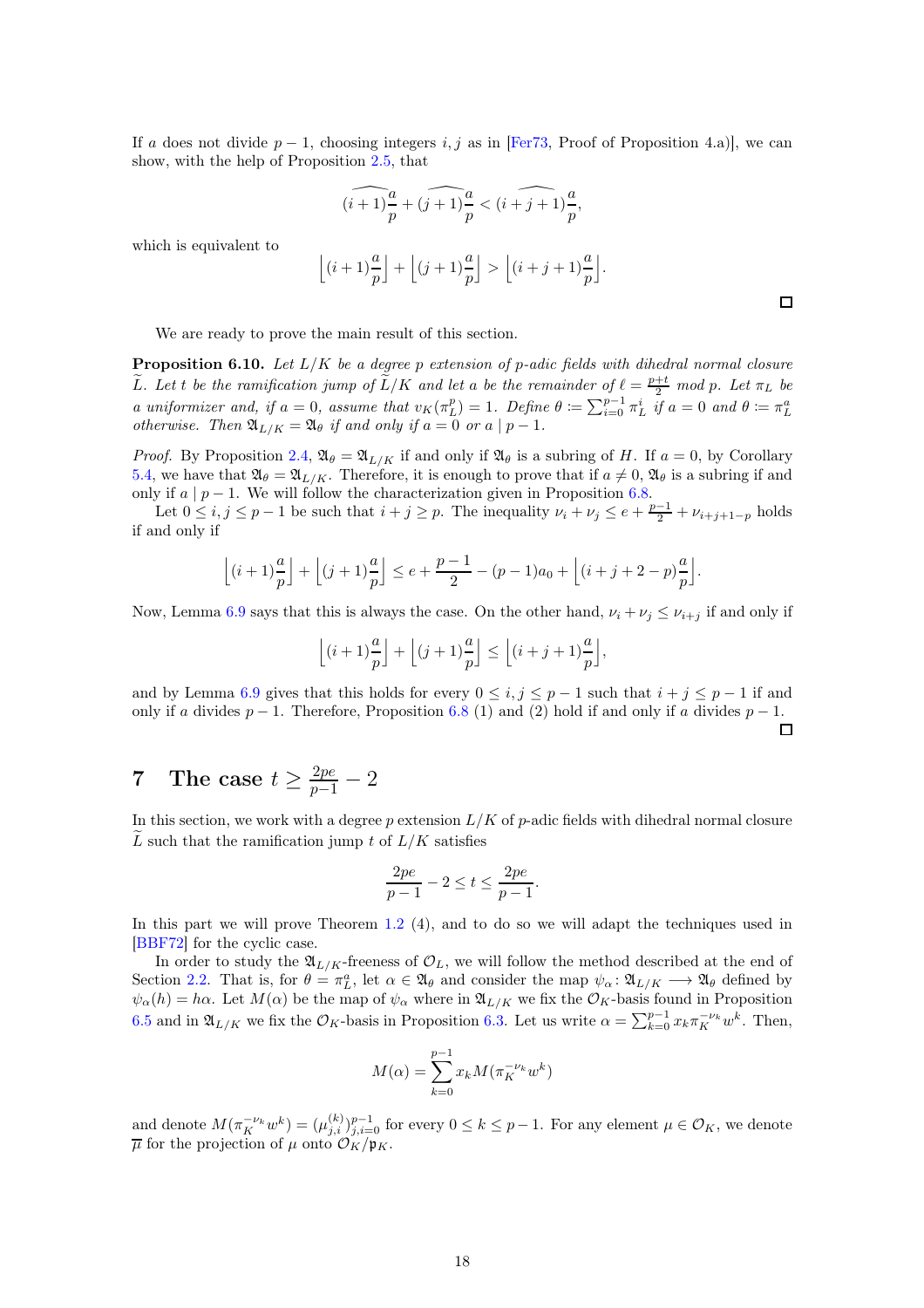## 7.1 The continued fraction expansion of  $\frac{\ell}{p}$

In order to determine the  $\mathfrak{A}_{L/K}$ -freeness of  $\mathcal{O}_L$ , we need to study the coefficients  $\overline{\mu}_{j,i}^{(k)}$ . As in the cyclic case, this is closely related with the continued fraction expansion of the number  $\frac{\ell}{p}$ . Let us acquire the notation and considerations in Section  $2.3$ . In particular, from now on we work with the continued fraction expansion of  $\frac{a}{p}$ . Note that the notions and results in [BBF72, §1] only depend on the continued fraction expansion of a number of the form  $\frac{a'}{n}$  $\frac{a'}{p}$ , where  $0 \leq a' \leq p-1$ . Therefore, most of them can be translated to our case with few or no changes.

We denote

$$
E = \left\{1 \le h < p \mid 1 \le h' < h \implies \widehat{h' \frac{a}{p}} > \widehat{h \frac{a}{p}}\right\}.
$$

Let us fix a circle C of length one in which we fix an origin O. Then, each integer  $h \in \mathbb{Z}$  corresponds to a point  $M_h$ , in such a way that  $\hat{h}^{\tilde{a}}_{p}$  is the length of the arc between O and  $M_h$ . Accordingly, the distance between two of these points is given by

<span id="page-18-1"></span>
$$
d(h,k) = \left| \left| (h-k) \frac{a}{p} \right| \right|.
$$
 (7)

This notion will be referred to as the distance within C between two integer numbers henceforth.

The set E can be described in terms of the denominators  $q_i$  in Section [2.3.](#page-5-0)

<span id="page-18-0"></span>**Lemma 7.1.** If  $n > 2$ ,

$$
E = \left\{ a'_{2i+2}q_{2i+1} + q_{2i} \mid 0 \le i < \frac{n-1}{2}, \right\}
$$
\n
$$
0 \le a'_{2i+2} < a_{2i+2} \text{ if } i \ne \frac{n-3}{2},
$$
\n
$$
0 \le a'_{2i+2} \le a_{2i+2} \text{ if } i = \frac{n-3}{2} \right\}.
$$

Proof. This result is stated without proof in [BBF72, Lemme 1]. A detailed proof can be found in [Fer72, Chapitre II, Lemme 4], which we present here because it contains arguments that will be used later on. First of all, by definition of E we have that  $q_0 = 1 \in E$ , and Proposition [2.5](#page-5-1) (2),(3) give that  $q_i \in E$  for all even  $i < n$ . If n is odd, then  $0 \leq i \leq \frac{n-3}{2}$ ,  $n-3$  is even and  $q_{n-3} = a_{2i+2}q_{2i+1} + q_{2i} \in E$  for  $i = \frac{n-3}{2}$ . If n is even, then  $0 \le i \le \frac{n-2}{2}$  and  $a_{2i+2}q_{2i+1} + q_{2i} = p \notin E$ for  $i = \frac{n-2}{2}$ .

To ease the notation, we call

$$
q_{2i,r} = r q_{2i+1} + q_{2i}, \quad 0 \le r \le a_{2i+1}.
$$

If  $r \geq 1$ ,

$$
q_{2i,r} - q_{2i,r-1} = q_{2i+1} \quad \Longrightarrow \quad \left| \left| (q_{2i,r} - q_{2i,r-1}) \frac{a}{p} \right| \right| = \left| \left| q_{2i+1} \frac{a}{p} \right| \right|.
$$

Moreover,  $\widehat{q_{2i,r}}\frac{a}{p} = \widehat{q_{2i+1}}\frac{a}{p} + \widehat{q_{2i,r-1}}\frac{a}{p} - 1 < \widehat{q_{2i,r-1}}\frac{a}{p}$  and  $\widehat{q_{2i,r}}\frac{a}{p} > \widehat{q_{2i+2}}\frac{a}{p}$ . By recurrence, we deduce that  $\widehat{q_{2i+2}}$  $\frac{\overline{a}}{p} < \widehat{q_{2i,a_{2i+2}-1}} \frac{a}{p}$  $\frac{a}{p}<\cdots<\widehat{q_{2i,1}\frac{a}{p}}$  $\frac{\widetilde{a}}{p} < \widehat{{q_{2i}}}\frac{\widetilde{a}}{p}$  $\frac{1}{p}$ ,

$$
P \qquad P \qquad P
$$

and the distance between any two consecutive points is  $||q_{2i+1}\frac{a}{p}||$ .

Now, we claim that any  $h \in E$  such that  $q_{2i} < h < q_{2i+2}$  is some of the  $q_{2i,r}$ . By definition of E,  $\widehat{q_{2i+2\frac{a}{p}}} < \widehat{h^a_p} < \widehat{q_{2i\frac{a}{p}}}$ , that is,  $M_h$  is between the points  $M_{q_{2i+2}}$  and  $M_{q_{2i}}$ . By the previous paragraph, there is some  $0 \leq r \leq a_{2i+1}$  such that  $||(h - q_{2i,r})\frac{a}{p}|| < ||q_{2i+1}\frac{a}{p}||$ . But since  $q_{2i} < h < q_{2i+2}$ , we have  $|h - q_{2i,r}| < q_{2i+2}$ . By Proposition [2.5](#page-5-1) (2),  $h = q_{2i,r}$ .

Finally, we prove that the numbers  $q_{2i,r}$  belong to E. For fixed i and r, call  $h = q_{2i,r}$ . Pick  $1 \leq h' < h$  and assume that  $\widehat{h'_{\overline{p}}} < \widehat{h_{\overline{p}}}^{\underline{a}}$ . Since  $h' < q_{2i+2}$ , we have  $\widehat{q_{2i+2\overline{p}}} < \widehat{h'^{\underline{a}}_{\overline{p}}} < \widehat{h'^{\underline{a}}_{\overline{p}}}$ . Arguing as in the previous paragraph,  $h' = q_{2i,s}$  for  $0 \le s < a_{2i+2}$ . Then,  $\widehat{h' \frac{a}{p}} < \widehat{h \frac{a}{p}}$  implies that  $s > r$ , so  $h' > h$ , a contradiction.

As a consequence, we can give an alternative description of the  $n_i$ , which is the analog of [BBF72, Proposition 1] and [Fer72, Chapitre II, Proposition 5] to this situation.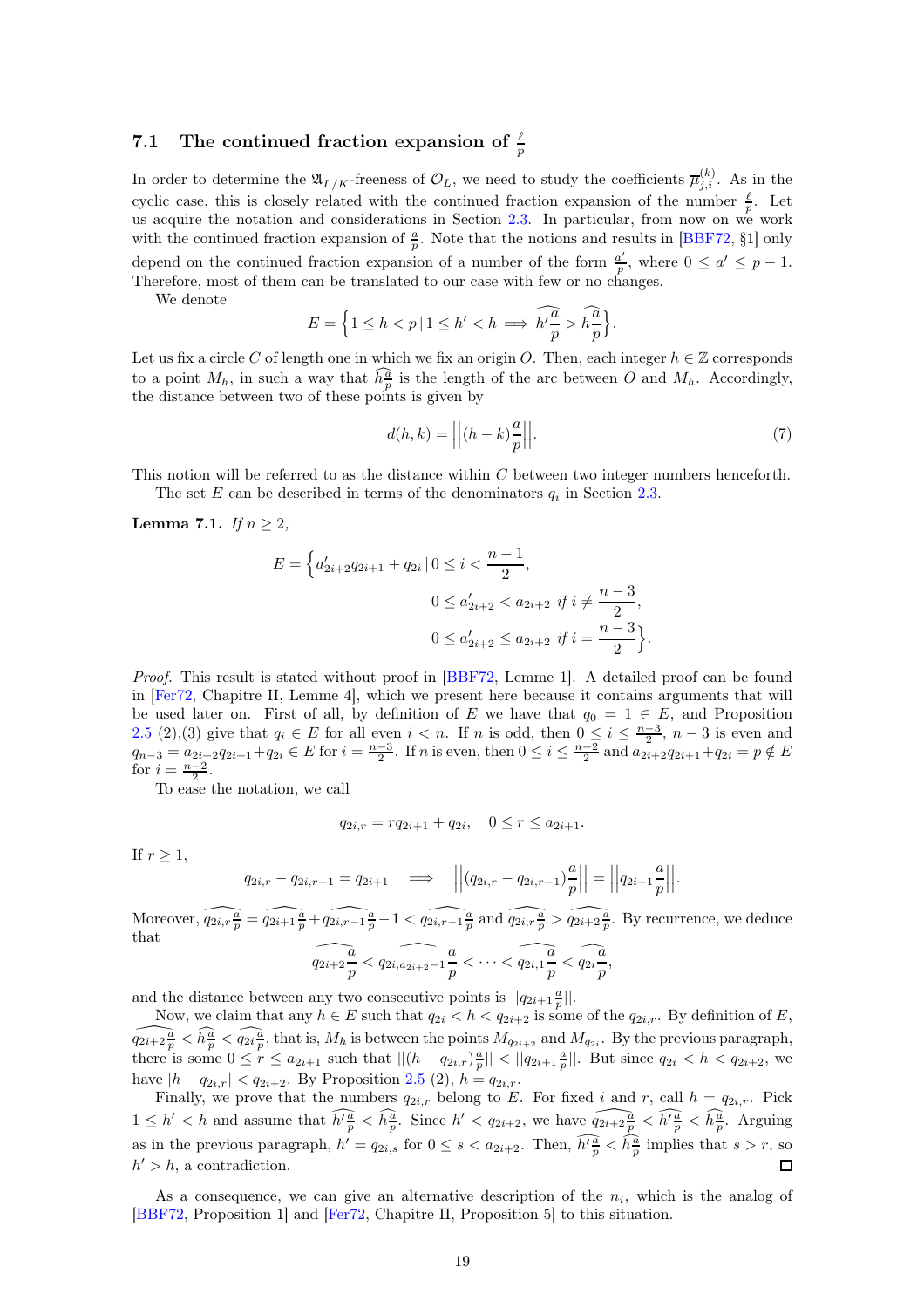<span id="page-19-0"></span>**Lemma 7.2.** Let  $0 \leq i \leq p-1$ . We have that  $n_i = ia_0 + \left| i \frac{a}{p} \right|$  $+ \epsilon$ , where  $\epsilon = 0$  if  $p - i \notin E$  and  $\epsilon = 1$  if  $p - i \in E$ .

Proof. We know that

$$
n_i = ia_0 + \min_{0 \le j \le p-1-i} \left( \left\lfloor (i+j+1)\frac{a}{p} \right\rfloor - \left\lfloor (j+1)\frac{a}{p} \right\rfloor \right).
$$

We have that

$$
(i+j+1)\frac{a}{p} - (j+1)\frac{a}{p} = \left\lfloor (i+j+1)\frac{a}{p} \right\rfloor - \left\lfloor (j+1)\frac{a}{p} \right\rfloor + (i+j+1)\frac{a}{p} - (j+1)\frac{a}{p},
$$
  

$$
(i+j+1)\frac{a}{p} - (j+1)\frac{a}{p} = \left\lfloor i\frac{a}{p} \right\rfloor + i\frac{\widehat{a}}{p}.
$$

Hence,

$$
\left\lfloor (i+j+1)\frac{a}{p} \right\rfloor - \left\lfloor (j+1)\frac{a}{p} \right\rfloor = \left\lfloor i\frac{a}{p} \right\rfloor + i\frac{\widehat{a}}{p} + \widehat{(j+1)}\frac{a}{p} - (i+j+1)\frac{a}{p}.
$$

From the right hand side being an integer number, we deduce that

$$
\left\lfloor (i+j+1)\frac{a}{p}\right\rfloor - \left\lfloor (j+1)\frac{a}{p}\right\rfloor = \begin{cases} \left\lfloor i\frac{a}{p}\right\rfloor + 1 & \text{if } \widehat{i\frac{a}{p}} + \widehat{(j+1)\frac{a}{p}} > 1, \\ \left\lfloor i\frac{a}{p}\right\rfloor & \text{if } \widehat{i\frac{a}{p}} + \widehat{(j+1)\frac{a}{p}} < 1. \end{cases}
$$

Note that  $\widehat{i\frac{a}{p}} + \widehat{(j+1)}\frac{a}{p} > 1$  if and only if  $\widehat{(j+1)}\frac{a}{p} > \widehat{(p-i)}\frac{a}{p}$ , and then the result follows from the definition of  $E$ .

**Remark 7.3.** We know that  $\nu_i \geq n_i$  for every  $0 \leq i \leq p-1$ . Since  $\nu_i = ia_0 + \left| (i+1)\frac{a}{p} \right|$ j , this result gives that  $\nu_i = n_i$  or  $\nu_i = n_i + 1$ . Moreover, if  $p - i \in E$ , then  $\nu_i = n_i$ . If  $p - i \notin E$ , both situations are possible.

## **7.2** The matrices  $M(\pi_K^{-\nu_k}w^k)$

Now, we turn to our problem of determining the projections  $\overline{\mu}_{j,i}^{(k)}$  of the coefficients of the matrices  $M(\pi_K^{-\nu_k}w^k)$ . By definition, we have that

<span id="page-19-1"></span>
$$
\pi_K^{-\nu_k - n_i} w^{k+i} = \sum_{j=0}^{p-1} \mu_{j,i}^{(k)} \pi_K^{-\nu_j} w^j
$$
\n(8)

We see that

$$
v_K(\mu_{j,i}^{(k)}) = v_K(C(w^j, w^{k+i})) + \nu_j - \nu_k - n_i,
$$

where  $C(w^j, w^{k+i})$  is the coefficient of  $w^j$  in the expression of  $w^{k+i}$  with respect to the basis  $\{w^l\}_{l=0}^{p-1}$ . Note that if such a coefficient is 0, then  $v_K(\mu_{j,i}^{(k)}) = \infty$ , meaning that  $\mu_{j,i}^{(k)} = 0$ .

The easier case  $k + i \leq p - 1$  depends only on the fraction  $\frac{a}{p}$ , and therefore is as in [BBF72, Lemme 2.a].

<span id="page-19-2"></span>**Proposition 7.4.** Assume that  $k + i \leq p - 1$  and call  $h = p - i$ .

(1) If  $j \neq k+i$ , then  $\overline{\mu}_{j,i}^{(k)} = 0$ . (2) If  $h \notin E$ ,

$$
\overline{\mu}_{k+i,i}^{(k)} = \begin{cases} 1 & \text{if } h = p \\ 1 & \text{if } (k+1) \frac{a}{p} < \widehat{h}_{p}^{\frac{a}{p}} \\ 0 & otherwise \end{cases}
$$

(3) If  $h \in E$ ,  $\overline{\mu}_{k+i,i}^{(k)} = 1$ .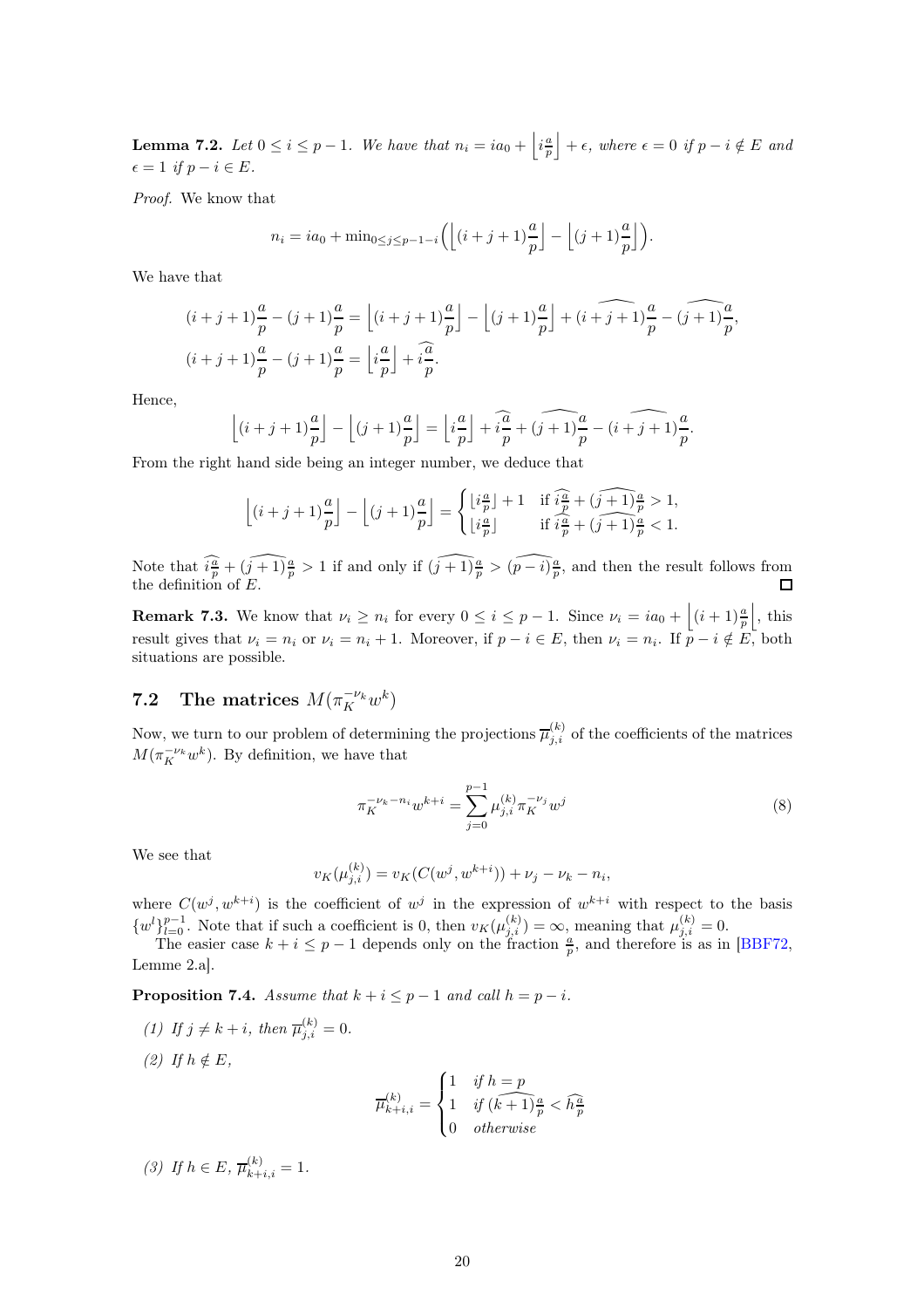Proof. The first statement is immediate from the uniqueness of coordinates. Let us prove (2) and (3). For  $j = k + i$ , we have that  $C(w^j, w^{k+i}) = 1$ , so  $v_K(\mu_{k+i,i}^{(k)}) = \nu_{k+i} - \nu_k - n_i$ . By Lemma [7.2,](#page-19-0) we have that

$$
\nu_k + n_i = (k+i)a_0 + \left\lfloor i\frac{a}{p} \right\rfloor + \left\lfloor (k+1)\frac{a}{p} \right\rfloor + \epsilon,
$$

where  $\epsilon = 1$  if  $h \in E$  and  $\epsilon = 0$  otherwise. Now, we have that

$$
\left\lfloor (i+k+1)\frac{a}{p} \right\rfloor - \left\lfloor i\frac{a}{p} \right\rfloor - \left\lfloor (k+1)\frac{a}{p} \right\rfloor = i\frac{\widehat{a}}{p} + \widehat{(k+1)}\frac{a}{p} - \widehat{(k+1)}\frac{a}{p},
$$

so

$$
v_K(\mu_{k+i,i}^{(k)}) = \widehat{i\frac{a}{p}} + \widehat{(k+1)}\frac{a}{p} - \widehat{(k+k+1)}\frac{a}{p} - \epsilon.
$$

Assume that  $h \notin E$ , so that

$$
v_K(\mu_{k+i,i}^{(k)}) = \widehat{i\frac{a}{p}} + \widehat{(k+1)}\frac{a}{p} - \widehat{(i+k+1)}\frac{a}{p}.
$$

If  $h = p$ , we have  $\nu_{k+i} = \nu_k + n_i$ , so  $\overline{\mu}_{k+i,i}^{(k)} = 1$ . Otherwise, we have the equality  $\nu_{k+i} = \nu_k + n_i$  if and only if  $(\widehat{k+1})\frac{a}{p} + \widehat{i\frac{a}{p}} < 1$ , that is,  $(\widehat{k+1})\frac{a}{p} < \widehat{h\frac{a}{p}}$ .

Assume that  $h \in E$ . In this case, we have

$$
v_K(\mu_{k+i,i}^{(k)}) = \widehat{i\frac{a}{p}} + \widehat{(k+1)}\frac{a}{p} - \widehat{(i+k+1)}\frac{a}{p} - 1.
$$

By definition of E,  $k+1 \leq h$  implies that  $(\widehat{k+1})\frac{a}{p} \geq \widehat{h_p^a}$ , that is,  $(\widehat{k+1})\frac{a}{p} + \widehat{i_p^a} \geq 1$ . Then  $v_K(\mu_{k+i,i}^{(k)})=0.$ □

If  $k + i > p - 1$ , there are some differences with respect to the corresponding result [BBF72, Lemme 2.b] for the cyclic case. Call  $d_m = \max\{d \in \mathbb{Z} \mid d \text{ even}, \nu_{m+d} = \nu_m + \frac{d}{2}\}.$ 

<span id="page-20-0"></span>**Proposition 7.5.** Assume that  $k + i > p - 1$ , call  $h = p - i$  and let  $m = k + i - (p - 1)$ .

(1) If  $j \not\equiv 2 \pmod{m}$ , then  $\overline{\mu}_{j,i}^{(k)} = 0$ .

Otherwise, if  $j \equiv m \pmod{2}$ , we have:

- (2) If  $m < p 1$  and  $j < m$  or  $j > m + d_m$ , then  $\overline{\mu}_{j,i}^{(k)} = 0$ .
- (3) If  $h \notin E$  and  $m \leq j \leq m + d_m$ ,  $\overline{\mu}_{j,i}^{(k)} \neq 0$  if  $\frac{a}{p} + (\widehat{k+1})\frac{a}{p} < \widehat{h}_{\overline{p}}^{\widehat{a}}$ , and  $\overline{\mu}_{j,i}^{(k)} = 0$  otherwise.

(4) If 
$$
h \in E
$$
 and  $m \le j \le m + d_m$ ,  $\overline{\mu}_{j,i}^{(k)} \ne 0$  if  $\frac{a}{p} + (\widehat{k+1})\frac{a}{p} < \widehat{h}_{p}^{\widehat{a}} + 1$ , and  $\overline{\mu}_{j,i}^{(k)} = 0$  otherwise.

*Proof.* We have that  $w^{k+i} = w^{p-1+m}$ , and the expression of this element with respect to the basis  $\{w^j\}_{j=0}^{p-1}$  is known from Proposition [5.](#page-8-0) Following [\(8\)](#page-19-1), we determine  $v_K(\mu_{j,i}^{(k)})$ . The first statement is immediate: if  $j \not\equiv 2 \pmod{m}$ , then  $C(w^j, w^{k+i}) = 0$ , so  $\mu_{j,i}^{(k)} = 0$ .

From now on, we assume  $j \equiv m \pmod{2}$ . Let us prove (2). We assume that  $m < p - 1$  and  $j < m$ . Then, we have that

$$
v_K(\mu_{j,i}^{(k)}) \ge 2e + \frac{p-1}{2} + \frac{m-j}{2} + \nu_j - \nu_k - n_i.
$$

Note that since  $\pi_K^{-\nu_k - n_i} w^{k+i} \in \mathfrak{A}_{\theta}$ , Lemma [6.7](#page-15-0) gives that  $\nu_k + n_i \leq e + \frac{p-1}{2} + \nu_m$ . Then

$$
v_K(\mu_{j,i}^{(k)}) \ge e + \frac{m-j}{2} + \nu_j - \nu_m.
$$

Now, since  $m < p - 1$ , Proposition 6.2 (6) gives that  $\nu_m < e + \left[\frac{m}{2}\right]$ ], and since  $\frac{m-j}{2} = \frac{m}{2}$  $\Big] - \Big[\frac{j}{2}$ m , we have that  $v_K(\mu_{j,i}^{(k)}) > \nu_j - \left[\frac{j}{2}\right]$ , and this is always non-negative. Indeed, if  $a_0 > 0$  it is trivial,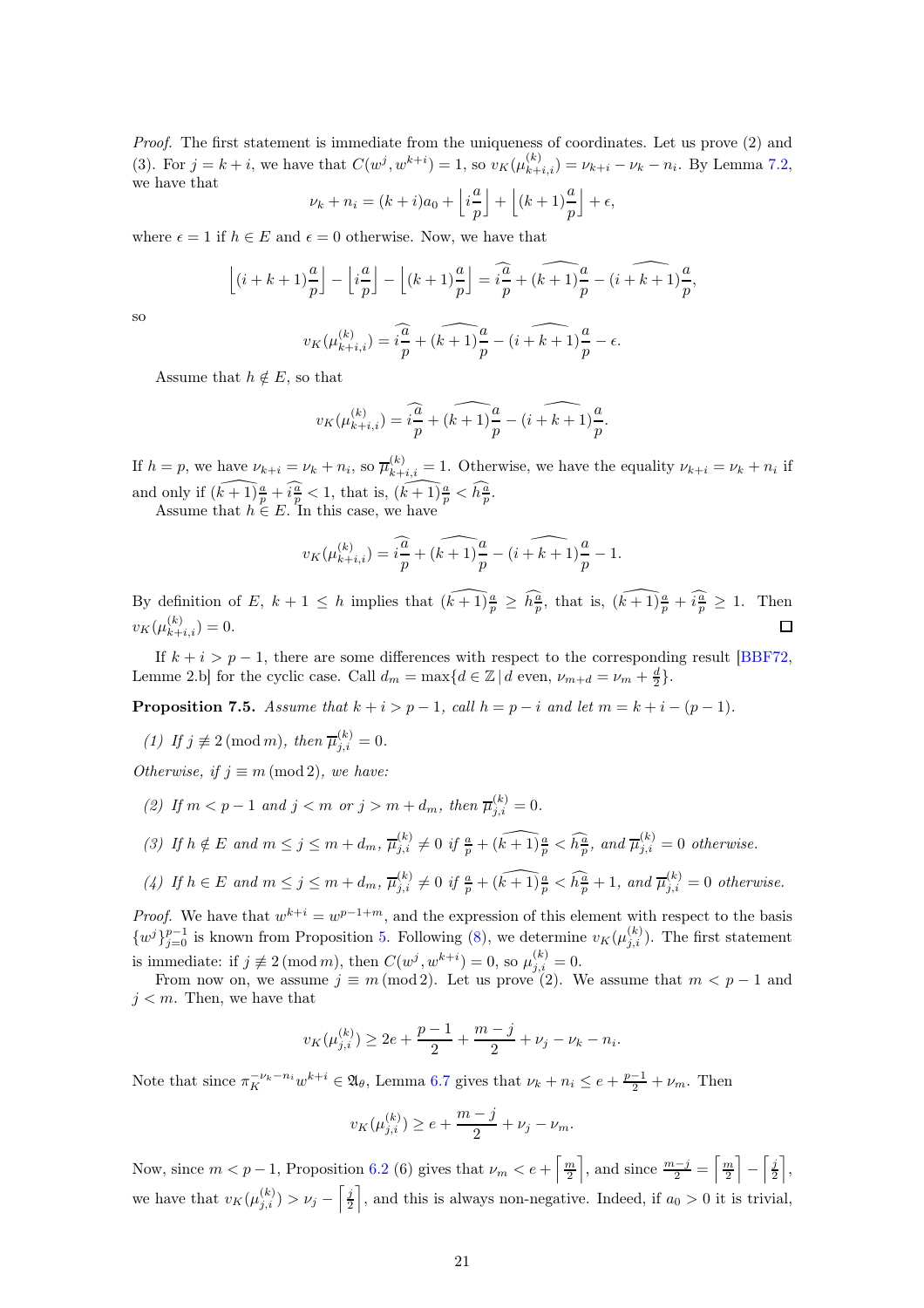and if  $a_0 = 0$  then  $a > \frac{p}{2}$ , so  $\nu_j = \left( (j+1) \frac{a}{p} \right)$  $\left| \geq \right| \frac{j+1}{2}$  $\Big| = \Big[\frac{j}{2}\Big]$ . This proves that  $\overline{\mu}_{j,i}^{(k)} = 0$ . On the other hand, if  $j > m + d_m$  and  $j \equiv m \pmod{2}$ , we have that  $\nu_j > \nu_m + \frac{j-m}{2}$ . Now,

$$
v_K(\mu_{j,i}^{(k)}) = e + \frac{p-1}{2} - \frac{j-m}{2} + \nu_j - \nu_k - n_i > e + \frac{p-1}{2} + \nu_m - \nu_k - n_i,
$$

and this is non-negative again by Lemma [6.7.](#page-15-0) Therefore,  $v_K(\mu_{j,i}^{(k)}) > 0$  and  $\overline{\mu}_{j,i}^{(k)} = 0$ .

Let us focus in the case  $m \le j \le m + d_m$ , so that  $\nu_j = \nu_m + \frac{j-m}{2}$ . By [\(8\)](#page-19-1) and Lemma [7.2,](#page-19-0) we have that

$$
v_K(\mu_{j,i}^{(k)}) = e + \frac{p-1}{2} - \frac{j-m}{2} + \nu_j - \nu_k - n_i
$$
  
=  $e + \frac{p-1}{2} + \nu_m - \nu_k - n_i$   
=  $e + \frac{p-1}{2} + ma_0 + \left[ (m+1)\frac{a}{p} \right] - (k+i)a_0 - \left[ i\frac{a}{p} \right] - \left[ (k+1)\frac{a}{p} \right] - \epsilon,$ 

where  $\epsilon = 1$  if  $h \in E$  and  $\epsilon = 0$  if  $h \notin E$ . Since  $ma_0 = (k + i)a_0 - (p - 1)a_0$  and

$$
\left\lfloor (m+1)\frac{a}{p} \right\rfloor - \left\lfloor i\frac{a}{p} \right\rfloor - \left\lfloor (k+1)\frac{a}{p} \right\rfloor = -(p-1)\frac{a}{p} - (n+1)\frac{a}{p} + i\frac{a}{p} + (k+1)\frac{a}{p},
$$

we have that

$$
v_K(\mu_{m,i}^{(k)}) = e + \frac{p-1}{2} - (p-1)a_0 - (p-1)\frac{a}{p} - \widehat{(m+1)}\frac{a}{p} + \widehat{i\frac{a}{p}} + \widehat{(k+1)}\frac{a}{p} - \epsilon.
$$

Next, we note that  $a + (p - 1)a_0 = \nu_{p-1} = e + \frac{p-1}{2}$ , so

$$
v_K(\mu_{m,i}^{(k)}) = \frac{a}{p} - \widehat{(m+1)}\frac{a}{p} + \widehat{i\frac{a}{p}} + \widehat{(k+1)}\frac{a}{p} - \epsilon.
$$

Replacing  $i = p - h$ , we find that

$$
v_K(\mu_{m,i}^{(k)}) = \frac{a}{p} - \widehat{(m+1)}\frac{a}{p} + 1 - \widehat{h}\frac{a}{p} + \widehat{(k+1)}\frac{a}{p} - \epsilon.
$$

Let  $\gamma = \frac{a}{p} - \widehat{h_p^a} + \widehat{(k+1) p}$ . Since  $\frac{a}{p} - h_p^a + (k+1) p$  =  $(m+1) p$ , we have

$$
\gamma=\begin{cases} \widehat{(m+1)\frac{a}{p}} & \text{ if } 0\leq \gamma<1,\\ \widehat{(m+1)\frac{a}{p}-1} & \text{ if }-1\leq \gamma<0,\\ \widehat{(m+1)\frac{a}{p}+1} & \text{ if } 1\leq \gamma<2, \end{cases}
$$

Therefore,

$$
v_K(\mu_{j,i}^{(k)}) = \begin{cases} 1 - \epsilon & \text{if } 0 \le \gamma < 1, \\ -\epsilon & \text{if } -1 \le \gamma < 0, \\ 2 - \epsilon & \text{if } 1 \le \gamma < 2. \end{cases}
$$

Assume that  $h \notin E$ , so  $\epsilon = 0$ . Then  $v_K(\mu_{j,i}^{(k)}) = 0$  if and only if  $-1 \leq \gamma < 0$ , that is,  $\frac{a}{p} - \widehat{h_p^a} < (\widehat{k+1}) \frac{a}{p}$ , which proves (3). Otherwise, if  $h \in E$ , then  $\epsilon = 1$  and  $v_K(\mu_{j,i}^{(k)}) = 0$  if and only if  $0 \leq \gamma < 1$ , that is,  $\frac{a}{p} + (\widehat{k+1}) \frac{a}{p} < \widehat{h}^{\frac{a}{p}} + 1$ , finishing the proof of (4).  $\Box$ 

**Remark 7.6.** If  $k + i > p - 1$ , Proposition 6.2 (5), together with Proposition [7.5,](#page-20-0) shows that  $\overline{\mu}_{p-1,i}^{(k)} = 0$ . This follows from (1) when  $m = k + i - (p - 1)$  is odd, and when it is even we have that  $p-1 > m+d_m$  because  $\nu_{p-1} - \nu_{p-3} \geq 2$ , so it is implied by (2).

**Remark 7.7.** If  $m = p - 1$ , the behaviour of  $\mu_{j,i}^{(k)}$  for  $j < m$  and  $j \equiv m \pmod{2}$  is trickier. In that case, we have that  $\nu_{p-1} = n_{p-1} = e + \frac{p-1}{2}$ , and consequently  $v_K(\mu_{j,i}^{(k)}) \ge \nu_j - \frac{j}{2}$ . This may vanish, for instance for  $j = 0$ . In those cases, the nulity of  $\overline{\mu}_{j,i}^{(k)}$  depends on whether the coefficient  $r_j^{(p-1)} \in \mathcal{O}_K$  of the expression of  $w^{k+i}$  as in Proposition [5](#page-8-0) is a unit or not.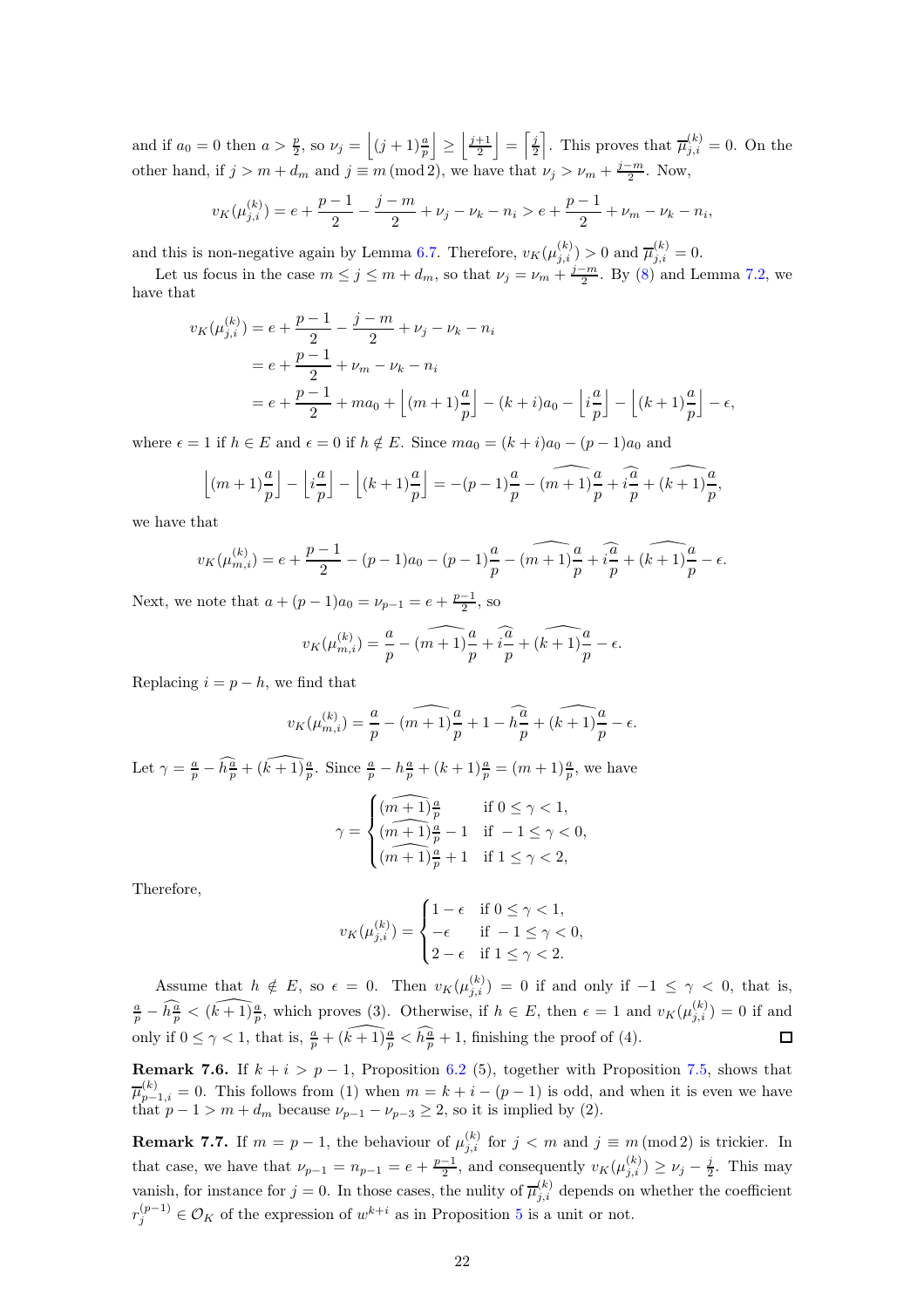## 7.3 The  $\mathfrak{A}_{L/K}$ -freeness of  $\mathcal{O}_L$

In this part, we complete the proof of Theorem  $1.2 \,(4)$  $1.2 \,(4)$ , that is, a necessary and sufficient condition for the  $\mathfrak{A}_{L/K}$ -freeness of  $\mathcal{O}_L$  is that  $n \leq 4$ .

#### 7.3.1 Sufficiency

We first prove the following implication.

**Proposition 7.8.** If  $n \leq 4$ , then  $\mathfrak{A}_{\theta}$  is  $\mathfrak{A}_{L/K}$ -principal.

It is seen easily that  $n \leq 2$  if and only if  $a = 0$  or  $a \mid p-1$ , in which cases we already know from Proposition [6.10](#page-17-1) that  $\mathfrak{A}_{\theta} = \mathfrak{A}_{L/K}$ . Thus, we assume that  $n = 3$  or  $n = 4$ . From Lemma [7.1](#page-18-0) we know that

$$
E = \{q_0, q_1 + q_0, 2q_1 + q_0, \dots, (a_2 - 1)q_1 + q_0, q_2\}
$$
 if  $n = 3$ ,  
\n
$$
E = \{q_0, q_1 + q_0, 2q_1 + q_0, \dots, (a_2 - 1)q_1 + q_0, q_2, q_3 + q_2, 2q_3 + q_2, \dots, (a_4 - 1)q_3 + q_2\}
$$
 if  $n = 4$ .

Let us choose  $k = q_2 - 1$ . We will eventually prove that for some unit  $u \in \mathcal{O}_K^*$ , the element

 $\alpha = u + \pi_K^{-\nu_k} w^k$ 

works as an  $\mathfrak{A}_{L/K}$ -generator of  $\mathfrak{A}_{\theta}$ . This is the same as proving that  $\det(\overline{M(\alpha)}) \neq 0$ . We have that

$$
M(\alpha) = uM(1) + M(\pi_K^{-\nu_k} w^k).
$$

Clearly, the matrix  $M(1)$  is diagonal and  $\overline{\mu}_{ii}^{(0)} = 1$  (resp. 0) if  $n_i = \nu_i$  (resp.  $n_i < \nu_i$ ). Since  $n > 2$ , we have that  $\mathfrak{A}_{L/K} \neq \mathfrak{A}_{\theta}$ , so there is some 0 in the diagonal of  $M(1)$ . We proceed to study the matrix  $M(\pi_K^{-\nu_k}w^k)$  using Propositions [7.4](#page-19-2) and [7.5.](#page-20-0)

**Lemma 7.9.** If 
$$
h \ge k + 1
$$
, then  $\overline{\mu}_{k+i,i}^{(k)} = 1$  and  $\overline{\mu}_{j,i}^{(k)} = 0$  for  $j \ne k + i$ .

*Proof.* Following Proposition [7.4,](#page-19-2) it is enough to prove that if  $h \notin E$  and  $h \neq p$ , then  $\widehat{(k+1)\frac{a}{p}} < \widehat{h\frac{a}{p}}$ . If  $n = 3$ , Proposition [2.5](#page-5-1) (4) gives that  $\widehat{(k+1)\frac{a}{p}} = \widehat{q_2\frac{a}{p}} = \frac{1}{p} < \widehat{h\frac{a}{p}}$ , since  $p > h > q_2$ . If  $n = 4$ , in this case by Proposition [2.5](#page-5-1) (4) we have that  $||q_3 \frac{a}{p}|| = \frac{1}{p}$ . Now, assume that  $b \in \mathbb{Z}_{>0}$  has  $\hat{b}_{\overline{p}}^{\overline{a}} < \hat{q}_2 \frac{\overline{a}}{\overline{p}}$ . Then  $M_b$  is between  $M_{q_2}$  and  $M_{q_4} = O$ , so there is some  $0 < a'_4 < a_4$  such that  $||(b - (a'_4q_3 + q_2))\frac{a}{p}|| < ||q_3\frac{a}{p}|| = \frac{1}{p}$ , whence  $b = a'_4q_3 + q_2 \in E$ . Since  $h \notin E$ , we have the desired inequality.

**Lemma 7.10.** If  $h < k+1$  and we call  $m = k+1-h$ ,  $\overline{\mu}_{m,i}^{(k)} \neq 0$  and  $\overline{\mu}_{j,i}^{(k)} = 0$  for  $j < m$ .

*Proof.* We note that since  $n > 2$ , we have that  $k = q_2 - 1 < p - 1$ , so  $m < p - 1$ , and then the second part follows from Proposition [7.5](#page-20-0) (2). Now, we prove the first part. Suppose that  $h \in E$ ; if we prove that  $(\widehat{k+1}) \frac{a}{p} + \frac{a}{p} < \widehat{h}^{\frac{a}{p}} + 1$  we will be done by Proposition [7.5](#page-20-0) (4). Since  $h < q_2$  and  $q_2 \in E$ , we have  $\widehat{h \frac{a}{p}} > \widehat{q_2 \frac{a}{p}} = \widehat{(k+1) \frac{a}{p}}$ . Then

$$
h\frac{\widehat{a}}{p} + 1 > \widehat{(k+1)}\frac{a}{p} + \frac{a}{p}.
$$

On the contrary, if  $h \notin E$ , we have that  $\overline{\mu}_{m,i}^{(k)} \neq 0$  and  $\overline{\mu}_{j,i}^{(k)} = 0$  for  $j < m$ . Indeed, the second part follows from Proposition [7.5](#page-20-0) (2) as before, and for the first one, by Proposition [7.5](#page-20-0) (3) it is enough to prove that  $\widehat{h_p^a} > \frac{a}{p} + \widehat{(k+1)\frac{a}{p}}$ . If  $\widehat{h_p^a} < \frac{a}{p}$ , this means that  $M_h$  is between  $M_1$  and O. If it is between  $M_1$  and  $M_{q_2}$ , then there is some  $0 < a'_2 \le a_2$  such that  $||(h - (a'_2q_1 + 1))\frac{a}{p}|| < ||q_1\frac{a}{p}||$ . But at the same time  $|h - (a_2'q_1 + 1)| < q_2$  because  $h < q_2$ , and Proposition [2.5](#page-5-1) allows us to conclude that  $h = a'_2q_1 + 1$ , which contradicts that  $h \notin E$ . If  $n = 4$  we need also to consider the case that  $M_h$  is between  $M_{q_2}$  and  $M_{q_4} = O$ , and we argue in the same way to reach a contradiction. Hence we obtain that  $\hat{h}^{\frac{\alpha}{p}} > \frac{a}{p}$ . If  $\hat{h}^{\frac{\alpha}{p}} - \frac{a}{p} \leq \widehat{q_2 \frac{a}{p}}$ , then  $||h^{\frac{\alpha}{p}} - \frac{a}{p}|| \leq ||q_2 \frac{a}{p}||$ , but again this cannot happen for  $h < q_2$ .  $\Box$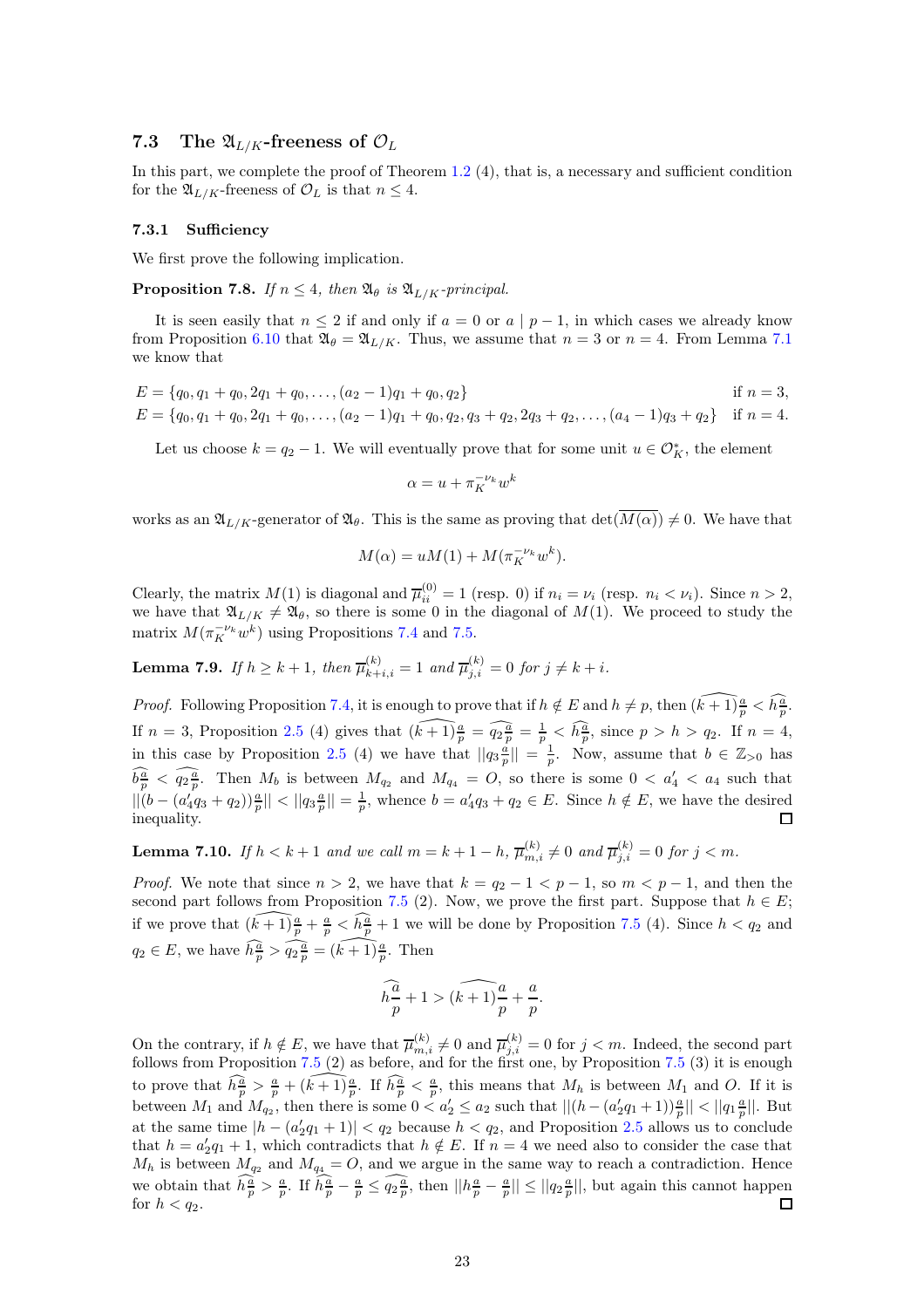Finally, we study the determinant of  $M(\alpha)$  modulo  $\mathfrak{p}_K$ .

**Proposition 7.11.** There is some  $u \in \mathcal{O}_K^*$  such that  $\det(M(\alpha)) \not\equiv 0 \pmod{\mathfrak{p}_K}$ .

*Proof.* Note that  $\overline{\mu}_{0,i}^{(k)} = 0$  for every  $i > 0$  by Propositions [7.4](#page-19-2) (1) and [7.5](#page-20-0) (1), (2). Then the first row of  $\overline{M(\alpha)}$  is  $(\overline{u}, 0, \ldots, 0)$ , and developing the determinant by this row, we obtain det $(\overline{M(\alpha)})$  $\overline{u}det(M')$ , where  $M' \in \mathcal{M}_{p-1}(\mathcal{O}_K/\mathfrak{p}_K)$ . In the diagonal there is at least one 0, and the other elements are  $\overline{u}$ . On the other hand, the terms above the main diagonal of M' are zero, and the only non-zero terms below are the entries of a subdiagonal of 1's in positions  $(k+i, i)$ ,  $1 \le i \le p-k-1$ (to ease the notation we number the entries of M′ with subscripts starting in 1). Moreover, for  $i \geq p-k$ , if we call  $m_i = k+i-(p-1)$ , we have proved that  $\overline{\mu}_{m_i,i}^{(k)} \neq 0$ . The subscripts of all these non-zero terms correspond to (the inverse of) the permutatation of  $(1,\ldots,p-1)$  that sends i to the remainder of  $k + i$  mod p, so their product

$$
b_0 = \prod_{i=1}^{p-k-1} \overline{\mu}_{k+i,i}^{(k)} \prod_{i=p-k}^{p-1} \overline{\mu}_{m_i,i}^{(k)}
$$

is a non-zero addend of  $\det(M')$ . Moreover, since  $\overline{\mu}_{j,i}^{(k)} = 0$  for  $i \geq p-k$  and  $j < m$ , the aforementioned permutation is the unique one that sends  $k+i$  to i for  $1 \le i \le p-k-1$ . Necessarily, any non-zero addend other than  $b_0$  has some factor in the main diagonal of  $M'$ , and therefore depends on  $\overline{u}$ . In other words,  $b_0$  is the unique non-zero addend of  $\det(M')$  independent of  $\overline{u}$ . Since the diagonal of M' has at least one entry independent of  $\overline{u}$ , we deduce that there is a polynomial  $P \in \mathcal{O}_K[X]$  of degree at most  $p-2$  and independent of u such that  $\det(M(\alpha)) \equiv u P(u) \pmod{\mathfrak{p}_K}$ and  $\overline{P(0)} \neq 0$ . Since P is of degree at most  $p-2$ , we can choose u such that  $\overline{P(u)} \neq 0$ , and therefore  $\det(M(\alpha)) \not\equiv 0 \pmod{\mathfrak{p}_K}$ . □

#### 7.3.2 Necessity

Our considerations will culminate in the proof of the following.

**Proposition 7.12.** If  $n \geq 5$ , then  $\mathfrak{A}_{\theta}$  is not  $\mathfrak{A}_{L/K}$ -principal.

We have to prove that given any element  $\alpha \in \mathcal{O}_L$ ,  $\det(M(\alpha)) \equiv 0 \pmod{\mathfrak{p}_K}$ . We will proceed as in the proof for the corresponding result in the cyclic case [BBF72, Proposition 3], [Fer72, Chapitre II, Proposition 7].

As usual, we number the columns of  $M(\alpha)$  from 0 to  $p-1$ . Let us call  $n = 2s + 2$  if n is even and  $n = 2s + 1$  if n is odd. We consider the columns of  $M(\alpha)$  with index i such that  $h = p - i$ takes one of the following values

$$
h = 2q_{2s-2},
$$
  
\n
$$
h = q_{2s-2} + a'_{2s}q_{2s-1} + q_{2s}, \quad 0 \le a'_{2s} \le a_{2s}.
$$
\n(9)

<span id="page-23-1"></span><span id="page-23-0"></span>**Lemma 7.13.** Assume that  $1 \leq k \leq h-1$ . If  $\overline{\mu}_{j,i}^{(k)} \neq 0$ , then  $j = k + i$  and

$$
\begin{cases} k+1=q_{2s-2} & \text{if } h=2q_{2s-2},\\ k+1=q_{2s-2}+a_{2s}''q_{2s-1} & \text{if } h=q_{2s-2}+a_{2s}'q_{2s-1}+q_{2s}, \, a_{2s}'\leq a_{2s}' \leq a_{2s}. \end{cases}
$$

*Proof.* We have  $h \notin E$  for the values of h in [\(9\)](#page-23-0). If  $\overline{\mu}_{j,i}^{(k)} \neq 0$ , Proposition [7.4](#page-19-2) gives that  $\widehat{(k+1)\frac{a}{p}}$  $\widehat{h}\frac{\widehat{a}}{p}.$ 

Assume that h is as in the second line of [\(9\)](#page-23-0). Call  $\lambda = a'_{2s}q_{2s-1} + q_{2s-2}$  with  $0 \le a'_{2s} \le a_{2s}$ . Then we have  $h = q_{2s} + \lambda$ . We show that if  $k + 1 < h$  and  $\widehat{(k+1)\frac{a}{p}} < \widehat{h_p^a}$ , then  $k + 1$  is as in the second line of [\(9\)](#page-23-0) and  $\lambda \leq k+1 \leq q_{2s}$ .

First, suppose that  $(\widehat{k+1})\frac{a}{p} \leq \widehat{q_{2s}}\frac{a}{p}$ . Then there is some  $0 \leq x \leq a_{2s+2}$  such that  $k+1 =$  $xq_{2s+1} + q_{2s}$ . If  $x > 0$ , then  $k+1 \ge q_{2s+1} + q_{2s} > 2q_{2s} \ge h$ , which is a contradiction, so  $k+1 = q_{2s}$ . Equivalently,  $k+1 \neq q_{2s}$  implies that  $\widehat{q_{2s\frac{a}{p}}} < (\widehat{k+1})\frac{a}{p} < \widehat{h\frac{a}{p}}$ . Then  $\widehat{\lambda\frac{a}{p}} = \widehat{h\frac{a}{p}} - \widehat{q_{2s}\frac{a}{p}}$ . If moreover we have that  $k + 1 > q_{2s}$ , we obtain that  $(k + 1 - q_{2s})\frac{a}{p} < \widehat{\lambda}\frac{a}{p}$ . But at the same time, since  $\lambda \in E$  and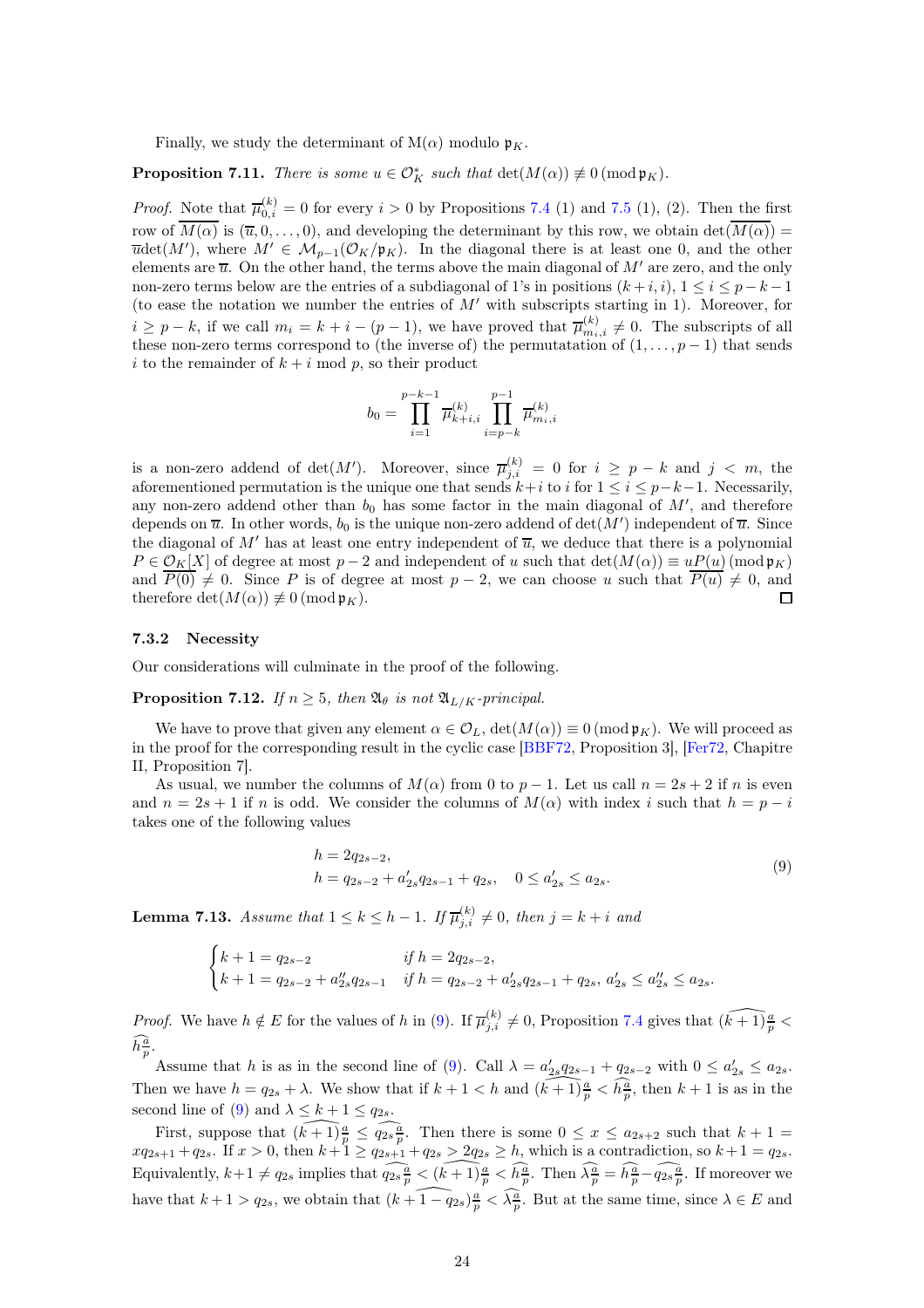$1 \leq k+1-q_{2s} < \lambda$  by assumption, we deduce that  $(k+\widehat{1-q}_{2s})\frac{a}{p} > \widehat{\lambda\frac{a}{p}}$ , which is a contradiction. Necessarily,  $k + 1 = q_{2s}$ .

Now, we prove that  $\lambda \leq k+1$ . Since  $\lambda \in E$ , it is enough to prove that  $\widehat{(k+1)\frac{a}{p}} \leq \widehat{\lambda\frac{a}{p}}$ . Assume that  $(\widehat{k+1}) \frac{a}{p} > \widehat{\lambda \frac{a}{p}}$ . Since  $1 \leq k+1, \lambda \leq q_{2s}, |k+1-\lambda| < q_{2s}$ , so  $\left| (k+1-\lambda )\frac{a}{p}\right|$   $\Big| > \widehat{q_{2s}\frac{a}{p}}$ . But  $\widehat{(k+1)\frac{a}{p}} < \widehat{h\frac{a}{p}} \leq \widehat{q_{2s}\frac{a}{p}} + \widehat{\lambda\frac{a}{p}},$  so  $(k+1-\lambda)\frac{a}{p}$   $\Big| < \widehat{q_{2s}}^{\underline{a}}_{\overline{p}}$ , which is a contradiction.

In summary, if  $k+1 < h$  and  $(\widehat{k+1})\frac{a}{p} < \widehat{h\frac{a}{p}}$ , then  $\lambda \leq k+1 \leq q_{2s}$ . Hence there is some  $a'_{2s} \le a''_{2s} \le a_{2s}$  such that  $k+1 = a''_{2s}q_{2s-1} + q_{2s-2}$ .

Now, for  $h = 2q_{2s-2}$ , assume that  $k + 1 < h$  and  $\widehat{(k+1)\frac{a}{p}} < \widehat{h\frac{a}{p}}$ . We prove that  $k + 1 = q_{2s-2}$ . Suppose that  $(\widehat{k+1})\frac{a}{p} \leq \widehat{q_{2s-2}\frac{a}{p}}$ . If  $n = 2s + 2$  and  $(\widehat{k+1})\frac{a}{p} < \widehat{q_{2s}\frac{a}{p}}$ , then  $k+1 = xq_{2s+1} + q_{2s}$ with  $x > 0$ , and  $k + 1 > h$ , a contradiction. Then  $\widehat{q_{2s\frac{a}{p}}} \leq (\widehat{k+1})\frac{a}{p} \leq \widehat{q_{2s-2\frac{a}{p}}}$ , so  $k + 1 =$  $xq_{2s-1} + q_{2s-2}$  with  $0 \le x \le a_{2s}$ . Since  $k+1 < h = 2q_{2s-2}$ , necessarily  $x = 0$  and  $k+1 = q_{2s-2}$ .

Otherwise, suppose that  $\widehat{q_{2s-2\frac{a}{p}}} \leq \widehat{(k+1)\frac{a}{p}}$ . If  $k+1 > q_{2s-2}$ , since  $\widehat{k+1\frac{a}{p}} < \widehat{h_p^a} \leq 2\widehat{q_{2s-2\frac{a}{p}}}$ , we obtain  $(k + 1 - q_{2s-2})\frac{a}{p} < \widehat{q_{2s-2}\frac{a}{p}}$ . But  $k + 1 - q_{2s-2} < h - q_{2s-2} = q_{2s-2}$ , so  $(k + 1 - q_{2s-2})\frac{a}{p} >$  $\widehat{q_{2s-2\frac{a}{p}}}$ , a contradiction. It follows that  $k + 1 \leq q_{2s-2}$ . Assume that  $k + 1 < q_{2s-2}$ . Then  $1 \leq |k+1-q_{2s-2}| < q_{2s-2}$ , so  $||(k+1-q_{2s-2})\frac{a}{p}|| > \widehat{q_{2s-2}\frac{a}{p}}$ . But  $k+\widehat{1\frac{a}{p}} < 2\widehat{q_{2s-2}\frac{a}{p}}$  gives that  $||(k+1-q_{2s-2})\frac{a}{p}|| \leq \widehat{q_{2s-2\frac{a}{p}}},$  which is a contradiction. Necessarily  $k+1 = q_{2s-2}$ , as we wanted.  $\Box$ 

**Lemma 7.14.** If  $k + 1 > h$  or  $k = 0$ , then  $\mu_{j,i}^{(k)} = 0$  for every  $0 \le j \le p - 1$ .

*Proof.* First, we check that if h is as in [\(9\)](#page-23-0), then  $\hat{h}^{\frac{\alpha}{p}} < \frac{a}{p}$ . For this, we observe that the distance within C [\(7\)](#page-18-1) of two denominators  $q_{2i-2}$ ,  $q_{2i}$  is just  $d(q_{2i-2}, q_{2i}) = a_{2i} || q_{2i-1} \frac{a}{p} ||$  (see the proof of Lemma [7.1\)](#page-18-0), so recursively

$$
\frac{a}{p} = \widehat{q_{2i}}\frac{a}{p} + \sum_{j=1}^{i} a_{2j} \left| \left| q_{2j-1} \frac{a}{p} \right| \right|
$$

for every *i*. Moreover,  $n \geq 5$  implies that  $s \geq 2$ . Now, for  $h = 2q_{2s-2}$ , we have that

$$
\frac{a}{p} = \widehat{q_{2s-2}}\frac{a}{p} + \sum_{j=1}^{s-1} a_{2j} \left| \left| q_{2j-1} \frac{a}{p} \right| \right| > \widehat{q_{2s-2}}\frac{a}{p} + a_{2s-2} \left| \left| q_{2s-3} \frac{a}{p} \right| \right| > 2\widehat{q_{2s-2}}\frac{a}{p} = \widehat{h\frac{a}{p}},
$$

the last equality due to the fact that  $h < p$ . On the other hand, if  $h = q_{2s-2} + a'_{2s}q_{2s-1} + q_{2s}$  is as in the second line of  $(9)$ , then

$$
\frac{a}{p} = \widehat{q_{2s}} \frac{a}{p} + \sum_{j=1}^{s} a_{2j} ||q_{2j-1} \frac{a}{p}|| > \widehat{q_{2s}} \frac{a}{p} + a'_{2s} ||q_{2s-1} \frac{a}{p}|| + a_{2s-2} ||q_{2s-3} \frac{a}{p}||
$$
  
>  $(a'_{2s} q_{2s-1} + a_{2s-2}) \frac{a}{p} + a'_{2s} \frac{a}{p} \ge \widehat{h} \frac{a}{p}.$ 

For  $k = 0$ , let us prove that  $\overline{\mu}_{i,i}^{(0)} = 0$ . We know that  $\nu_i = ia_0 + \left| (i+1)\frac{a}{p} \right|$ |. Since  $h \notin E$ , Lemma [7.2](#page-19-0) gives that  $n_i = ia_0 + \left| i \frac{a}{p} \right|$ . Now, the condition  $\widehat{h_p^a} < \frac{a}{p}$  is the same as  $\widehat{i_p^a} > 1 - \frac{a}{p}$ . Then, we see that  $(i + 1)\frac{a}{p}$  $\Big| = \Big| i \frac{a}{p}$  $\bar{+1}$ , proving that  $\nu_i = n_i + 1$ , and hence  $\bar{\mu}_{i,i}^{(0)} = 0$ , as we wanted.

Now, assume that  $k + 1 > h$  and call  $m = k + 1 - h$ . From Proposition [7.5](#page-20-0) (3) we see that the condition  $\widehat{h_p^a} < \frac{a}{p}$  gives directly that  $\overline{\mu}_{j,i}^{(k)} = 0$  for every  $m \le j \le m + d_m$ . Since  $i < p - 1$  for  $h = p - i$  as in [\(9\)](#page-23-0), we have that  $m < p - 1$ . Then Proposition [7.5](#page-20-0) (2) allows us to conclude that  $\overline{\mu}_{j,i}^{(k)}=0$  for all j.  $\Box$ 

We use the data obtained in these two results to prove that  $\det(\overline{M(\alpha)})$  is annihilated. **Corollary 7.15.** Given  $\alpha \in \mathcal{O}_L$ ,  $\det(M(\alpha)) \equiv 0 \pmod{\mathfrak{p}_K}$ .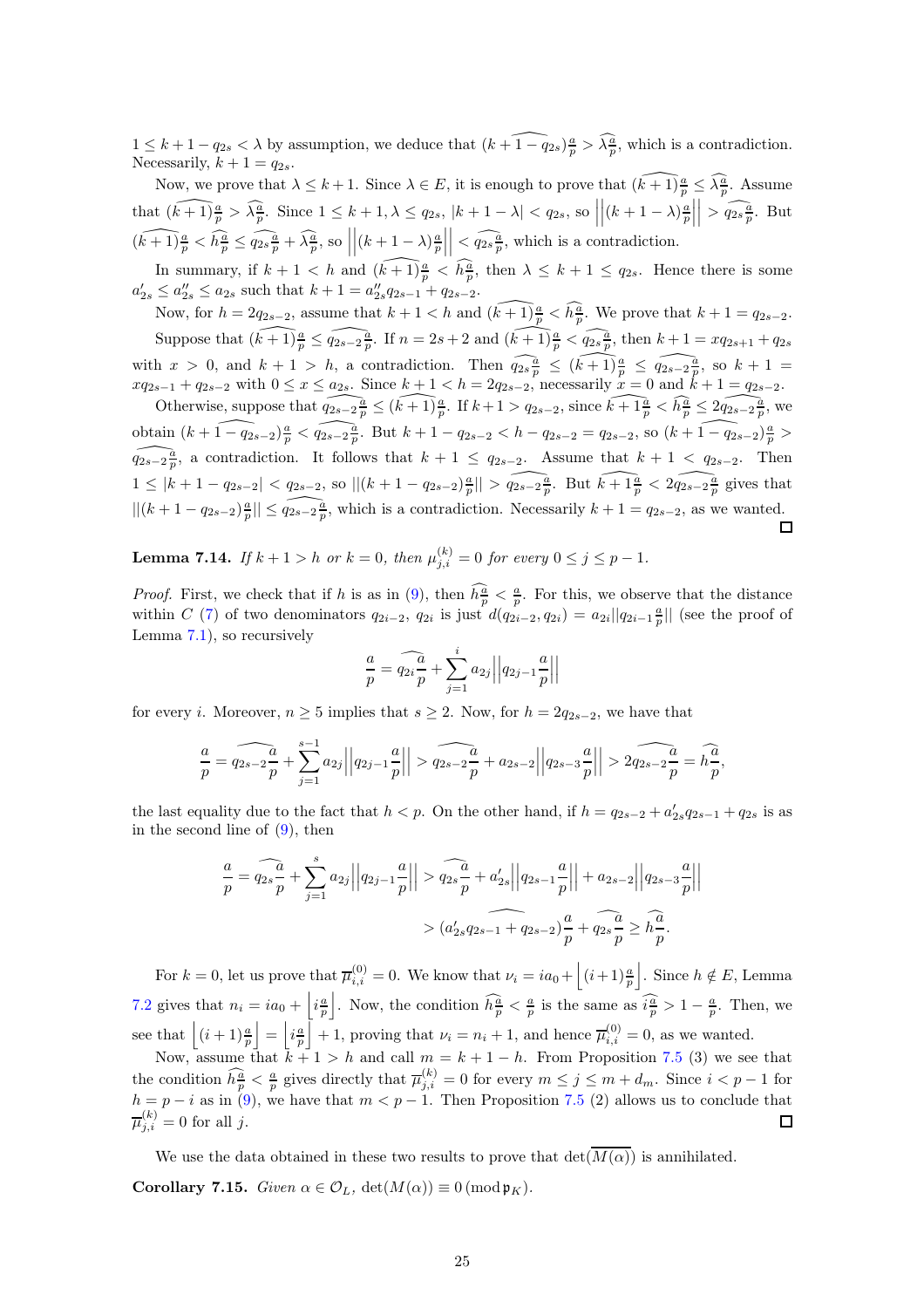*Proof.* By the two previous lemmas, the matrix  $\overline{M(\alpha)}$  has  $a_{2s}+2$  columns (the ones corresponding to [\(9\)](#page-23-0)) with at most  $a_{2s} + 1$  non-zero elements, which are the ones in Lemma [7.13.](#page-23-1) These elements are in the rows of index  $j = k + i$ , where k is as stated there. If h is as in the first line of [\(9\)](#page-23-0),  $p - j - 1 = q_{2s-2}$ . Otherwise,

$$
p - j - 1 = q_{2s-2} + (a_{2s} - (a_{2s}'' - a_{2s}'))q_{2s-1}, \quad 0 \le a_{2s}' \le a_{2s}'' \le a_{2s}.
$$

In total, these correspond to  $a_{2s} + 1$  different values of j. Then the  $a_{2s} + 1$  possibly non-zero elements at each of these columns are allocated in the same rows. Now, since each addend of  $\det(M(\alpha))$  includes exactly one entry of each column as a factor, it is necessarily zero. □

### <span id="page-25-0"></span>8 Consequences

We examine some interesting consequences and particular cases that can be derived from Theorem [1.2.](#page-1-0)

**Proposition 8.1.** Let  $L/K$  be a degree p extension with p-adic fields with dihedral normal closure L. If  $\tilde{L}/K$  is absolutely unramified (in particular, if  $K = \mathbb{Q}_p$ ), then  $\mathcal{O}_L$  is  $\mathfrak{A}_{L/K}$ -free.

*Proof.* The hypothesis means that  $e = 1$ . If  $\widetilde{L}/K$  is not totally ramified, this implies that  $1 \le t \le$  $\frac{p}{p-1}$ , giving that  $t=1$ . Moreover  $1>\frac{p}{p-1}-1$ , so the  $\mathfrak{A}_{L/K}$ -freeness of  $\mathcal{O}_L$  is obtained by Corollary [4.3](#page-10-3) (iii).

Now, assume that  $\widetilde{L}/K$  is totally ramified. Then, the ramification jump t of  $\widetilde{L}/K$  is upper bounded by 3 if  $p = 3$  and by 2 otherwise. Moreover, t is the ramification jump of the totally ramified extension  $\tilde{L}/M$ , where M is the unique quadratic intermediate field of  $\tilde{L}/K$ , so t must be odd. Hence, we have that  $t = 1$  unless  $p = 3$  and  $t = 3$ .

Assume that  $t = 1$ . Then we have  $\ell = a = \frac{p+1}{2}$ . Since  $\frac{2p}{p-1} - 2 < 1$ , we may apply Theorem [1.2](#page-1-0) (4). Now, one calculates

$$
\frac{\ell}{p} = \left[0; 1, 1, \frac{p-1}{2}\right],
$$

which has length  $n = 3$ , and then  $\mathcal{O}_L$  is  $\mathfrak{A}_H$ -free.

Finally, suppose that  $p = 3$  and  $t = 3$ . Then we have that  $\widetilde{L}/K$  is maximally ramified, and we obv Theorem 1.2 (1). apply Theorem [1.2](#page-1-0) (1).

Recall that by Proposition [3.4](#page-9-1) we can assure the existence of a dihedral degree  $2p$  extension of  $p$ -adic fields (and consequently of a degree p extension with dihedral normal closure) with given ramification. We will use this result and Theorem [1.2](#page-1-0) to construct examples of extensions with behaviour which was not already known.

The first of the examples is related with weakly ramified extensions, i.e. those Galois extensions of p-adic fields for which the second ramification group  $G_2$  is trivial. In [Joh15, Theorem 1.2], Johnston proved that the ring of integers of such an extension is always free over the associated order in the classical Galois structure. From the following, it will follow the existence of a weakly ramified extension whose ring of integers is not free over the associated order of some non-classical Hopf-Galois structure.

<span id="page-25-1"></span>**Proposition 8.2.** Let  $L/K$  be a degree p extension of p-adic fields with dihedral normal closure  $\tilde{L}$  such that  $\tilde{L}/K$  is weakly ramified and  $e > 1$ . Then  $\mathcal{O}_L$  is  $\mathfrak{A}_H$ -free if and only if  $p = 3$ .

*Proof.* We use Proposition [3.4](#page-9-1) to prove that such an extension exists. Let  $K$  be an absolutely ramified p-adic field, i.e. with ramification index  $e > 1$ . Since  $t = 1$  is odd and coprime with p, by Proposition [3.4](#page-9-1) there is a dihedral degree  $2p$  extension E of K with ramification jump t. Then we may take  $L/K$  as a degree p subextension of  $E/K$ , so that  $E = \tilde{L}$ . Now, we have

$$
\frac{2pe}{p-1} - 2 \ge \frac{4p}{p-1} - 2 > 1,
$$

and  $a = \frac{p+1}{2}$ , which does not divide  $p-1$  for  $p > 3$ . If that is the case, by Theorem [1.2](#page-1-0) (3),  $\mathcal{O}_L$  is not  $\mathfrak{A}_H$ -free. П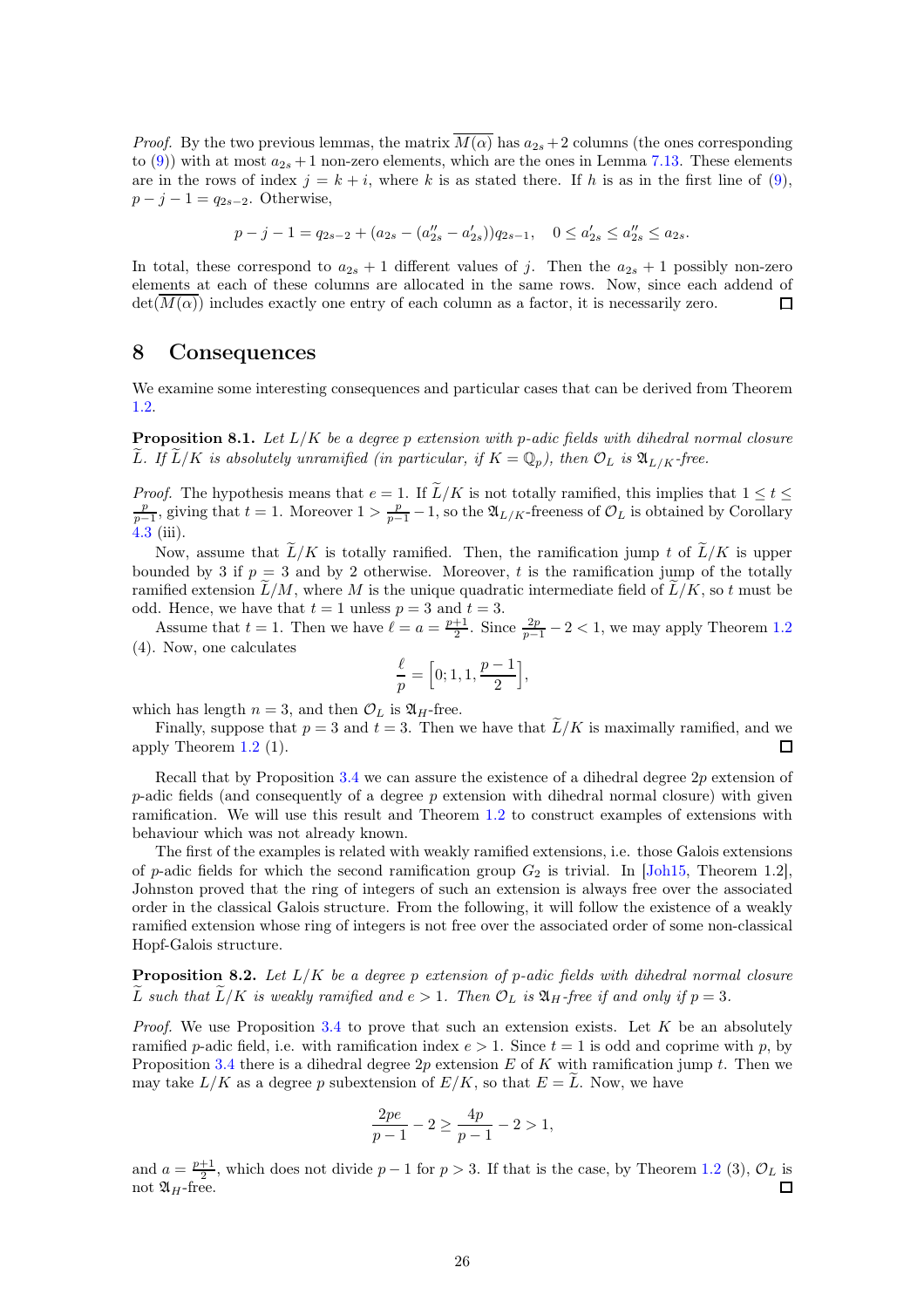The Galois group of  $E/K$  is a semidirect product, and hence we can consider induced Hopf-Galois structures on  $E/K$  (see [CRV16] for the definition and the main properties of induced Hopf-Galois structures).

**Example 8.3.** If  $p > 3$ , there is some dihedral degree 2p extension  $E/K$  of p-adic fields which is weakly ramified and such that  $\mathcal{O}_E$  is not  $\mathfrak{A}_{H'}$ -free for some induced Hopf-Galois structure H' on  $E/K$ .

*Proof.* Let  $K \leq L \leq E$  be as in the proof of Proposition [8.2,](#page-25-1) so that  $E/K$  is weakly ramified. Since  $G := \text{Gal}(E/K) \cong D_p$ , Gal $(E/L)$  has a normal complement inside G. Then, the unique Hopf-Galois structures H and  $\overline{H}$  on  $L/K$  and  $E/L$  respectively induce a Hopf-Galois structure H' on  $E/K$ . Now, we can apply [Tru18, Proposition 5.1]. Since  $\mathcal{O}_L$  is not  $\mathfrak{A}_H$ -free by Proposition [8.2,](#page-25-1) we conclude that  $\mathcal{O}_E$  is not  $\mathfrak{A}_{H'}$ -free.  $\Box$ 

The second one is related with the study of the freeness after tensoring by  $\mathcal{O}_M$ . In Proposition [4.2,](#page-10-4) we proved that under the restriction that  $L/K$  and  $M/K$  are arithmetically disjoint, the  $\mathfrak{A}_{L/K}$ -freeness of  $\mathcal{O}_L$  is equivalent to the  $\mathfrak{A}_{\widetilde{L}/M}$ -freeness of  $\mathcal{O}_{\widetilde{L}}$ . We show that this statement does not hold if we remove the arithmetic disjointness.

**Example 8.4.** There is some degree p extension  $L/K$  of p-adic fields with dihedral normal closure L such that  $\mathcal{O}_{\widetilde{L}}$  is  $\mathfrak{A}_{\widetilde{L}/M}$ -free but  $\mathcal{O}_L$  is not  $\mathfrak{A}_{L/K}$ -free.

*Proof.* Let K be a 13-adic field with absolute ramification index  $e = 2$ . Then  $t = 3 < \frac{2 \cdot 13 \cdot e}{12} = \frac{13}{3}$ , and by Proposition [3.4](#page-9-1) there is a dihedral degree 26 extension  $E$  of  $K$  with ramification jump 3. Let  $M/K$  be the quadratic subextension of  $E/K$  and let  $L/K$  be a degree p subextension, so that  $E = \tilde{L}$ . Since  $t = 3 < \frac{2 \cdot 13 \cdot e}{12} - 1$  and it divides 12, by Theorem [1.1](#page-0-0) (3)  $\mathcal{O}_{\tilde{L}}$  is  $\mathfrak{A}_{\tilde{L}/M}$ -free. As for  $L/K$ , we have that  $\ell = a = 8$ . Since  $\frac{2 \cdot 13 \cdot e}{12} - 2 = \frac{7}{3} < 3$  and  $\frac{8}{13} = [0; 1, 1, 1, 1, 2]$ , Theorem [1.2](#page-1-0) (4) allows us to conclude that  $n = 5$  and  $\mathcal{O}_L$  is not  $\mathfrak{A}_{L/K}$ -free.

## Acknowledgements

I want to thank Nigel Byott and Griffith Elder for enriching discussions and helpful suggestions on the topic of study on this paper, and Paul Truman for pointing out the idea to derive the counterexample from Proposition [8.2.](#page-25-1) I am also grateful with the library of Charles University, for requesting a copy of [Fer72] in my name, and with the library of the University of Grenoble, for letting me borrow the original version. This work was supported by Czech Science Foundation, grant 21-00420M, and by Charles University Research Centre program UNCE/SCI/022.

## References

- [BBF72] Bertrandias, Françoise and Bertrandias, Jean Paul and Ferton, Marie-Josée Sur l'anneau des entiers d'une extension cyclique de degré premier d'un corps local (II) C.R. Acad. Sc., Paris Vol. 272, No. 18 (1972), 1388-1391.
- [BCE18] Byott, Nigel P. and Childs, Lindsay N. and Elder, G. Griffith Scaffolds and generalized integral Galois module structure Ann. Inst. Fourier Vol. 68, No. 3 (2018), 965-1010, DOI: 10.5802/aif.3182.
- [Ber78] Bergé, Anne-Marie Arithmétique d'une extension galoisienne à groupe d'inertie cyclique Ann. Inst. Fourier (Grenoble) Vol. 28 No. 4 (1978), 17-44, DOI: 10.5802/aif.715.
- [BF72] Bertrandias, Françoise and Ferton, Marie-Josée Sur l'anneau des entiers d'une extension cyclique de degré premier d'un corps local (I) C.R. Acad. Sc., Paris Vol. 274 No. 18 (1972), 1330-1333.
- [Byo96] BYOTT, N.P. Uniqueness of Hopf Galois Structure for Separable Field Extensions Comm. Algebra Vol. 24, No. 10 (1996), 3217-3228, DOI: 10.1080/00927879608825779.
- [Chi00] Childs, L.N. Taming wild extensions: Hopf algebras and local Galois module theory. First edition. Mathematical Surveys and Monographs 80. Amer. Math. Soc., 2000.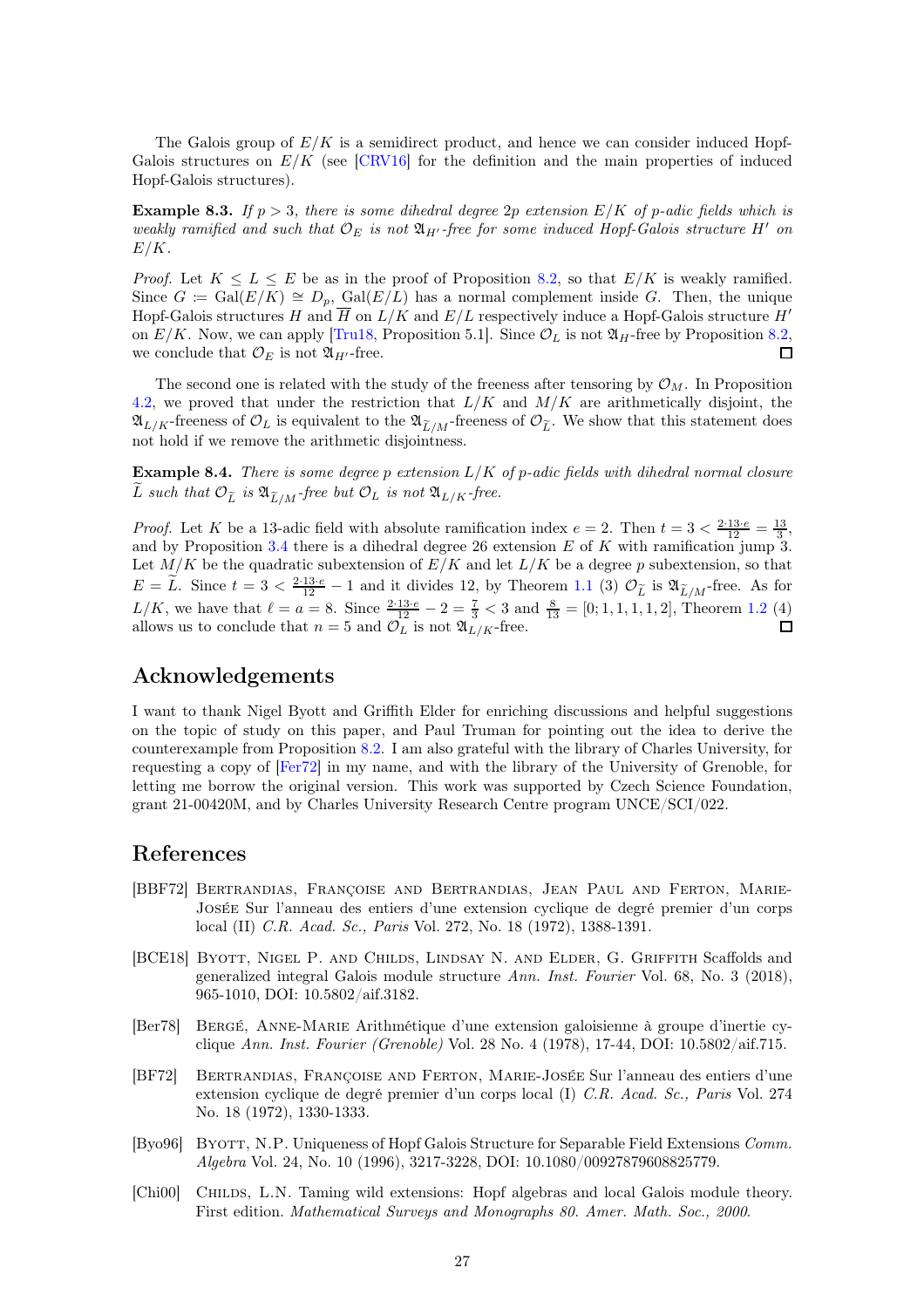- [CR87] Charles W. Curtis and Irving Reiner Methods of representation theory. With applications to finite groups and orders Vol. 2 Pure  $\mathcal{B}$  Appl. Math. Wiley-Interscience, 1987.
- [CRV16] Teresa Crespo and Anna Rio and Montserrat Vela Induced Hopf Galois structures J. Algebra Vol. 457 (2016), 312-322, DOI: 10.1016/j.jalgebra.2016.03.012.
- [DFL22] Del Corso, Ilaria and Fabio Ferri and Davide Lombardo How far is an extension of p-adic fields from having a normal integral basis? J. Number Theory Vol. 233 (2022), 158-197, DOI: 10.1016/j.jnt.2021.06.008.
- [Eld18] G. GRIFFITH ELDER Ramified extensions of degree  $p$  and their Hopf-Galois module structure J. Théor. Nombres Bordeaux Vol. 30 No. 1 (2018), 19-40, DOI: 10.5802/jtnb.1014.
- [Fer72] Ferton, Marie-Josée Sur l'anneau des entiers d'extensions cycliques de degré p et d'extensions diedrales de degré 2p d'un corps local PhD thesis, Université scientifique et médicale de Grenoble, 1972.
- [Fer73] Ferton, Marie-Josée Sur l'anneau des entiers d'une extension cyclique de degré premier d'un corps local Sém. Delange-Pisot-Poitou. Théor. Nombres Vol. 14 No. 1 (1972- 1973), Exposé no. 2, 6 p.
- [Fer74] Ferton, Marie-Josée Sur l'anneau des entiers d'extensions cycliques d'un corps local Mémoires de la Société Mathématique de France No. 37 (1974), 69-74, DOI: 10.24033/msmf.130.
- [Gil21] Daniel Gil-Muñoz An effective method to study the Hopf Galois module structure of certain extensions of fields Universitat Politècnica de Catalunya, PhD thesis, 2021.
- [GP87] GREITHER, C.; PAREIGIS, B. Hopf Galois theory for separable field extensions. J. Algebra Vol. 106, Issue 1 (1987), 239-258, DOI: 10.1016/0021-8693(87)90029-9.
- [GR22] Gil-Muñoz, D.; Rio, A. Induced Hopf Galois structures and their Local Hopf Galois Modules. Publ. Mat. Vol. 66 Issue 1 (2022), 99-128, DOI: 10.5565/PUBLMAT6612204.
- [Joh15] Johnston, Henri Explicit integral Galois module structure of weakly ramified extensions of local fields Proc. Amer. Math. Soc. Vol. 143 (2015), 5059-5071, DOI: 10.1090/proc/12634.
- [Lan02] SERGE LANG Algebra. 3rd ed. *Graduate Texts in Mathematics 211. Springer-Verlag New* York, 2002.
- [Lan05] SERGE LANG Introduction to Diophantine Approximations. 2nd ed. Springer, 1995.
- [Leo59] LEOPOLDT, HEINRICH-WOLFGANG Über die Hauptordnung der ganzen Elemente eines abelschen Zahlkörpers. J. Reine Angew. Math 1959.201 (1959), 119-149, DOI: 10.1515/crll.1959.201.119.
- [Let98] GÜNTER LETTL Relative Galois module structure of integers of local abelian fields Acta Arith. Vol. 85 (1998), 235-238, DOI: 10.4064/aa-85-3-235-248.
- [Noe32] Emmy Noether. Normalbasis bei Körpern ohne höhere Verzweigung. Journal für die reine und angewandte Mathematik Vol. 1932 No. 167(1932), 147–152, DOI: 10.1515/crll.1932.167.147.
- [Ser79] Jean-Pierre Serre Local Fields Graduate Texts in Mathematics. Springer, 1979.
- [Tru09] Truman, P.J. Hopf-Galois module structure of some tamely ramified extensions. University of Exeter, PhD thesis, 2009.
- [Tru11] Truman, P.J. Towards a Generalisation of Noether's Theorem to Nonclassical Hopf-Galois Structures. New York J. Math Vol. 17 (2011), 799-810.
- [Tru18] Truman, P.J. Commutative Hopf–Galois module structure of tame extensions. Journal of Algebra Vol. 503 (2018), 389-408, DOI: 10.1016/j.jalgebra.2018.01.047.